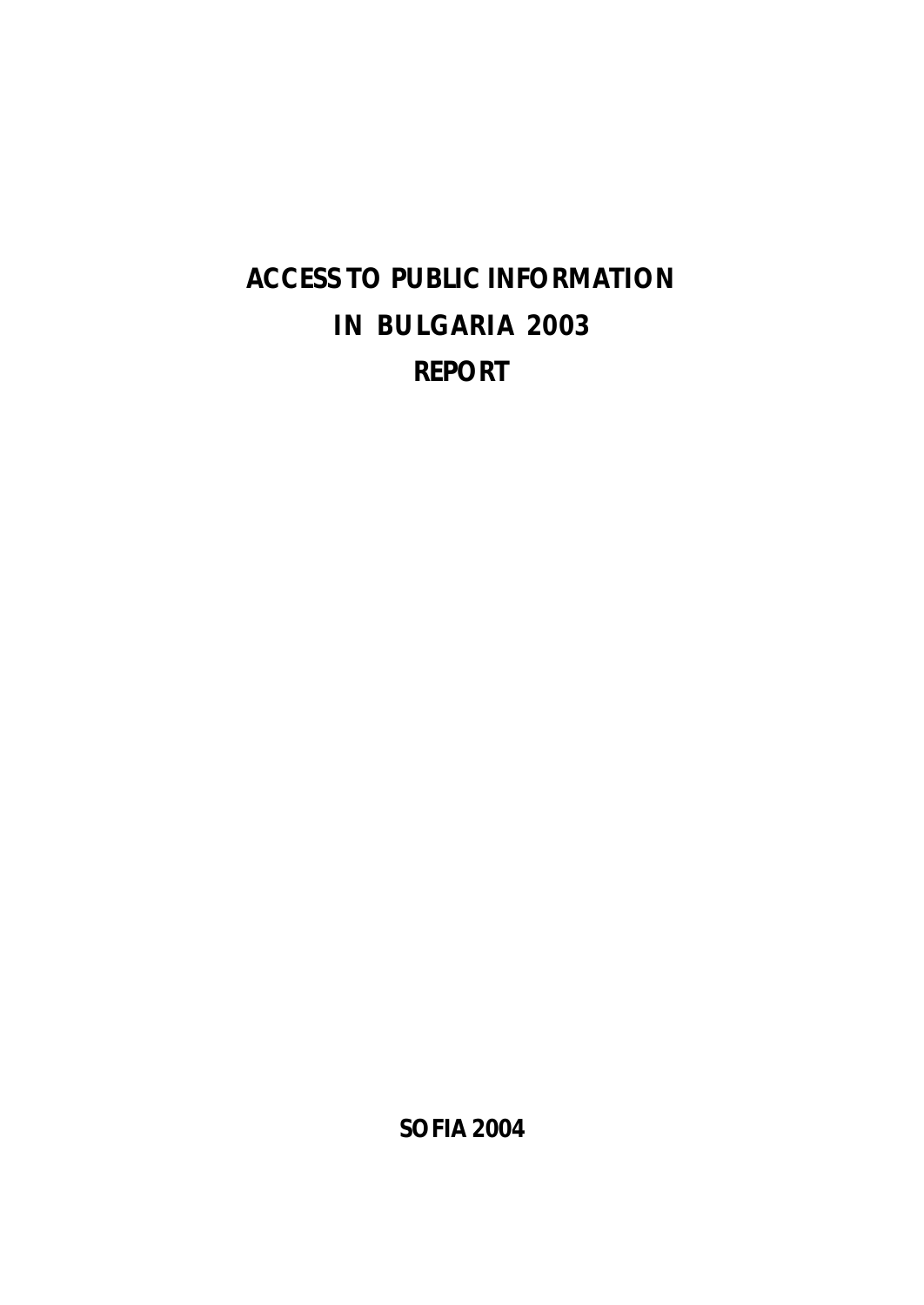*This Report is published within the framework of the project "Implementation of Freedom of Information in Bulgaria", implemented by Access to Information Programme with cooperation of VVMZ East European Investment Services B.V. (NL) andfinancially supportedby the Programme for Social Transformation in Central and East Europe (MATRA) of the Netherlands Ministry of Foreign Affairs.*

*The conclusions and recommendations published in this report are of Access to Information Programme and do not engage or reflect the views of the Netherlands Ministry of Foreign Affairs.*



ACCESS TO INFORMATION **PROGRAMME** 



Programme for Social Transformation in Central and East Europe (MATRA) of the Netherlands Ministry of Foreign Affairs.

# **Access to public information in Bulgaria 2003**

**Report**

©Access to Information Programme, 2004 ©Authors:

Alexander Kashumov Darina Palova Fany Davidova Gergana Jouleva Kiril Terziiski Nikolay Marekov

Translation from Bulgarian: Nikolay Marekov, Vera Georgieva

All rights reserved. No part of this publication may be reproduced, stored in a retrieval system, or transmitted, in any form or by any means, electronic mechanical, photocopying, recording or otherwise, without the prior permission of the publisher.

ISBN 954-9953-28-9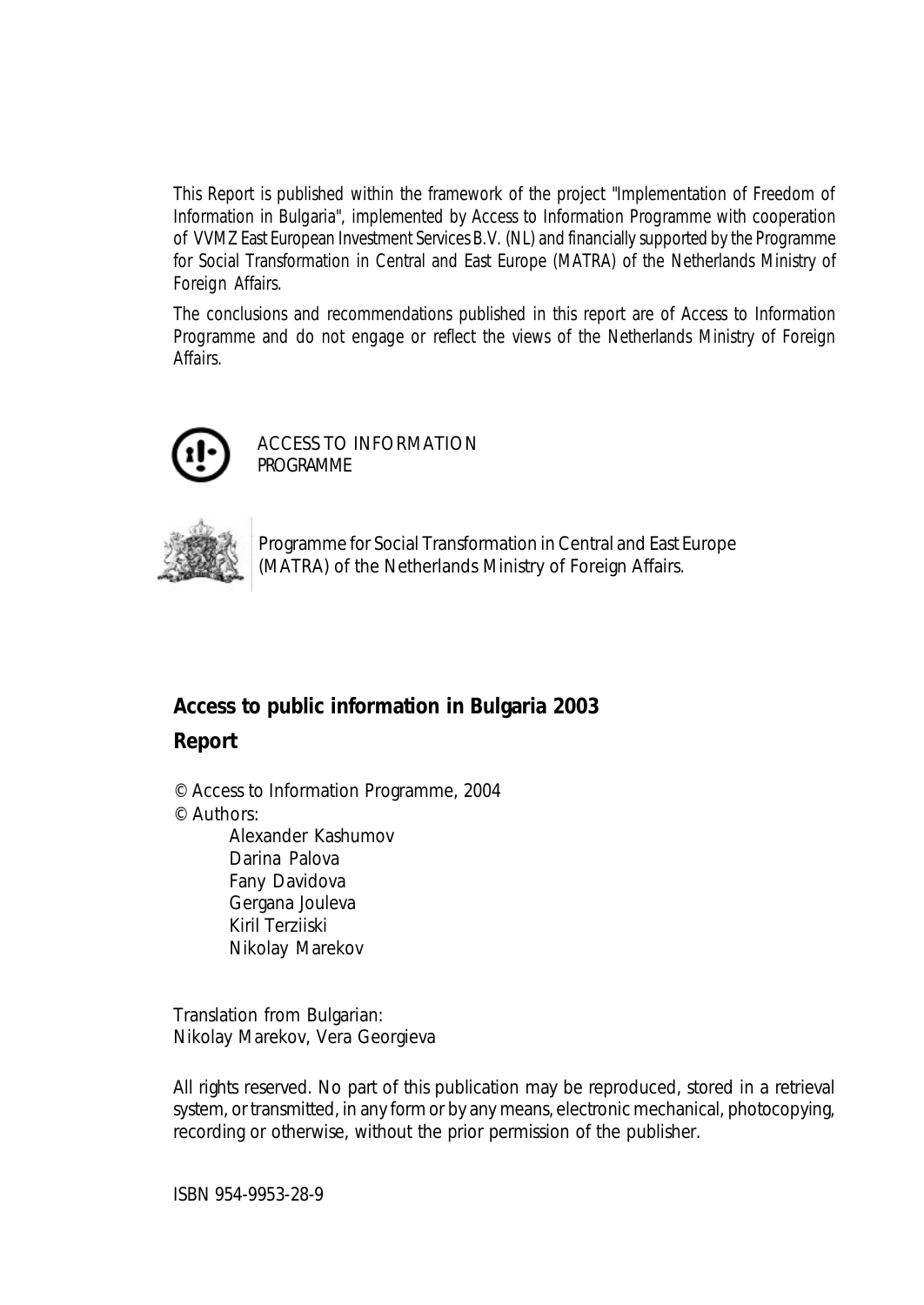# **ACCESS TO PUBLIC INFORMATION IN BULGARIA 2003**

# **CONTENTS**

| Specific changes and the lack of them in freedom                                      |  |
|---------------------------------------------------------------------------------------|--|
|                                                                                       |  |
|                                                                                       |  |
|                                                                                       |  |
|                                                                                       |  |
| Changes in laws regulating the exemptions from the right                              |  |
|                                                                                       |  |
|                                                                                       |  |
| Protected interests. Categories of information subject                                |  |
|                                                                                       |  |
|                                                                                       |  |
| Changes in legislation, ensuring harmonization with APIA and in secondary legislation |  |
|                                                                                       |  |
|                                                                                       |  |
| I.                                                                                    |  |
|                                                                                       |  |
| 1. Personal Data Protection related to public order and security  25                  |  |
| Agreement on co-operation between Bulgaria and                                        |  |
|                                                                                       |  |
|                                                                                       |  |
|                                                                                       |  |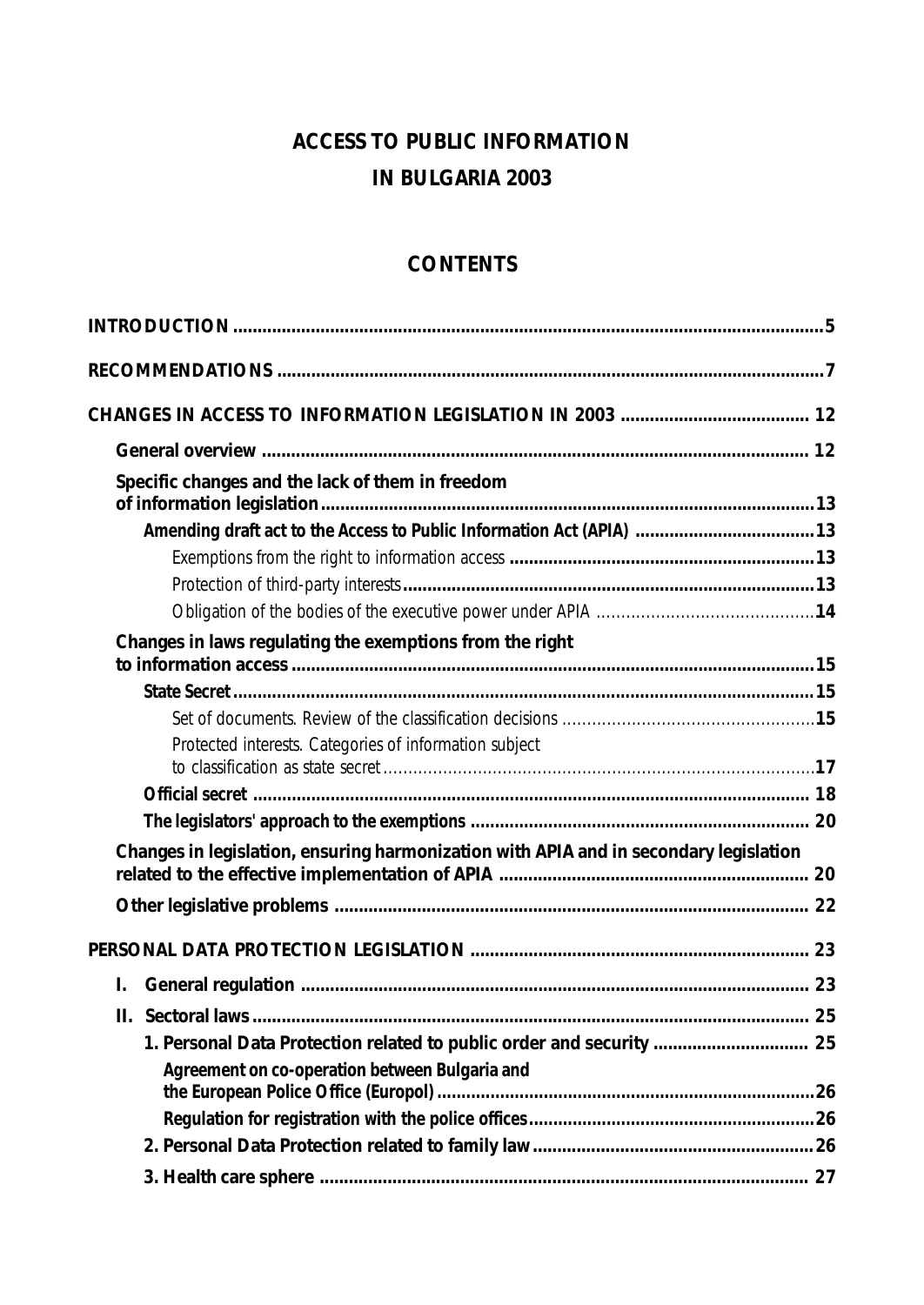| Regulation <sup>1</sup> 6 for the sites of specialized medical and psychological examinations |  |
|-----------------------------------------------------------------------------------------------|--|
|                                                                                               |  |
|                                                                                               |  |
| Results from verbal requests indicate lack of political will                                  |  |
|                                                                                               |  |
|                                                                                               |  |
|                                                                                               |  |
|                                                                                               |  |
|                                                                                               |  |
|                                                                                               |  |
|                                                                                               |  |
|                                                                                               |  |
|                                                                                               |  |
|                                                                                               |  |
|                                                                                               |  |
| <b>APPENDIX</b>                                                                               |  |
| Statistics from the electronic database of                                                    |  |
|                                                                                               |  |
|                                                                                               |  |
|                                                                                               |  |
|                                                                                               |  |
|                                                                                               |  |
|                                                                                               |  |
|                                                                                               |  |
|                                                                                               |  |
| <b>APPENDIX</b>                                                                               |  |
|                                                                                               |  |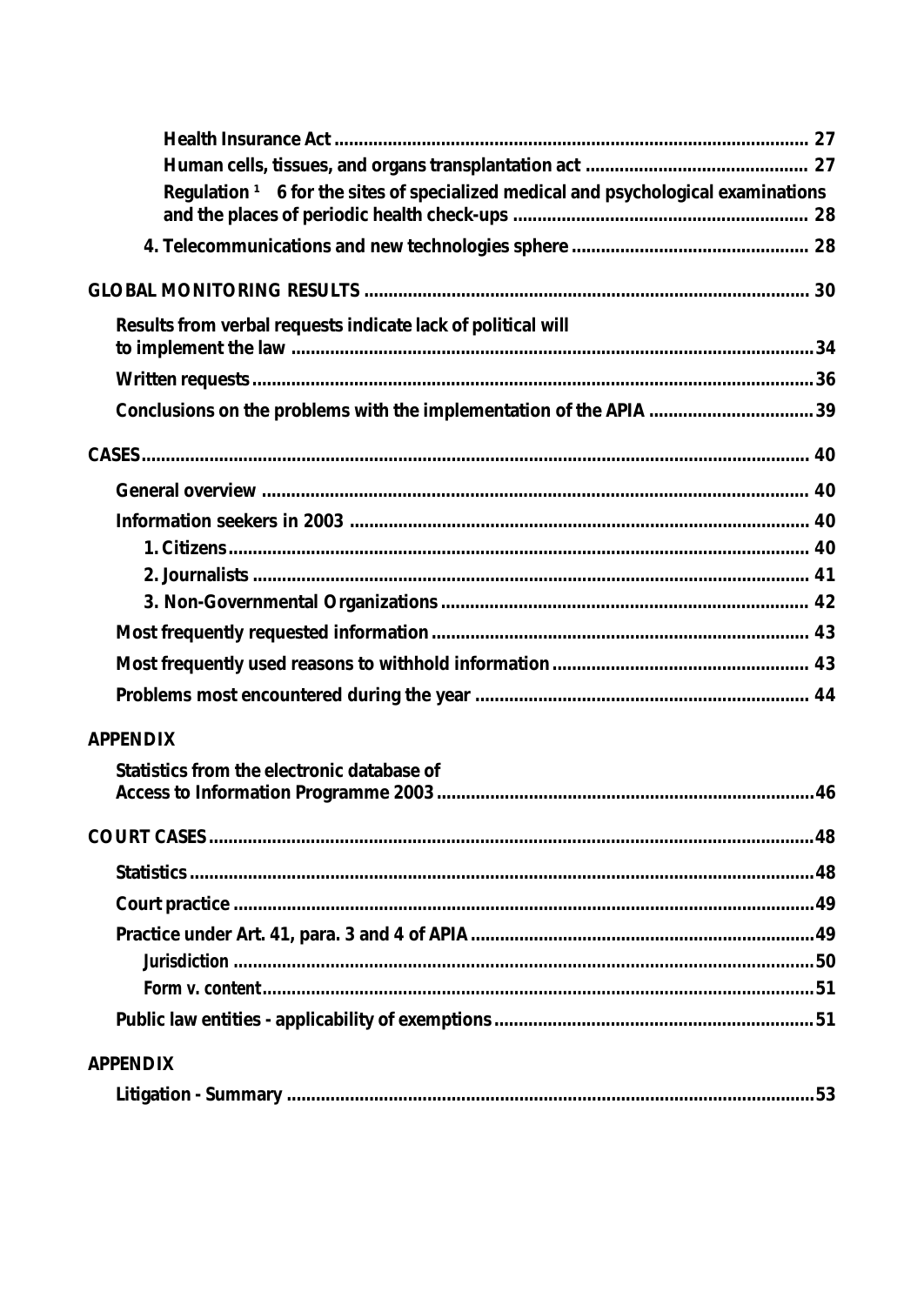#### **INTRODUCTION**

*"Certainly the best publicity for an access law is its use and the yield from it." William Ferroggiaro, head of the freedom of information program in the National Security Archive*

Dear Readers,

Access to Information Programme is pleased to present its report on access to information in Bulgaria for 2003.

The understanding that every state is a process, which depends on its participants, can be applied to the access to public information situation in Bulgaria in 2003. The demand for information continued to grow, reflecting on the increased number of court appeals against decisions on information requests.

At the same time, public institutions have taken steps to create internal procedures for handling information requests, disclosing information, and fulfilling other obligations under the access to information legislation. This is an ongoing process and we hope the positive results will follow.

Trainings for Government officials have been organized both on the local and central level covering the Access to Public Information Act (APIA) and the laws regulating the exemptions from the right to information access - the Protection of Classified Information Act (PCIA) and the Personal Data Protection Act (PDPA). The Institute for Public Administration and European Integration, an institution, subordinate to the Council of Ministers, included this as part of their training curriculum. Trainings have also been initiated and organized by local non-governmental organizations and municipalities.

Although there have been positive developments during the past year, information seekers have continued to encounter difficulties caused by the unpreparedness of the institutions to fulfill their obligations and referrals to formal, procedural reasons to withhold access to public information.

The Protection of Classified Information Act introduced a requirement for public officials to review documents classified before the adoption of the act and within one year decide whether they could be disclosed under the procedures of the Access to Public Information Act. The one-year term was not enough in most of the institutions, while at the same time we can observe an excessive enthusiasm in classifying all recently created documents.

The purpose of this report isto summarize the developmentsin the freedom of information legislation and its implementation. The problems of the implementation of the right to information access outlined by the reporting team allow us to make certain conclusions on a practical and political level, in an attempt to improve the practices of providing access to information. This is the reason why this report starts with recommendations for the legislative and executive bodies of power in Bulgaria.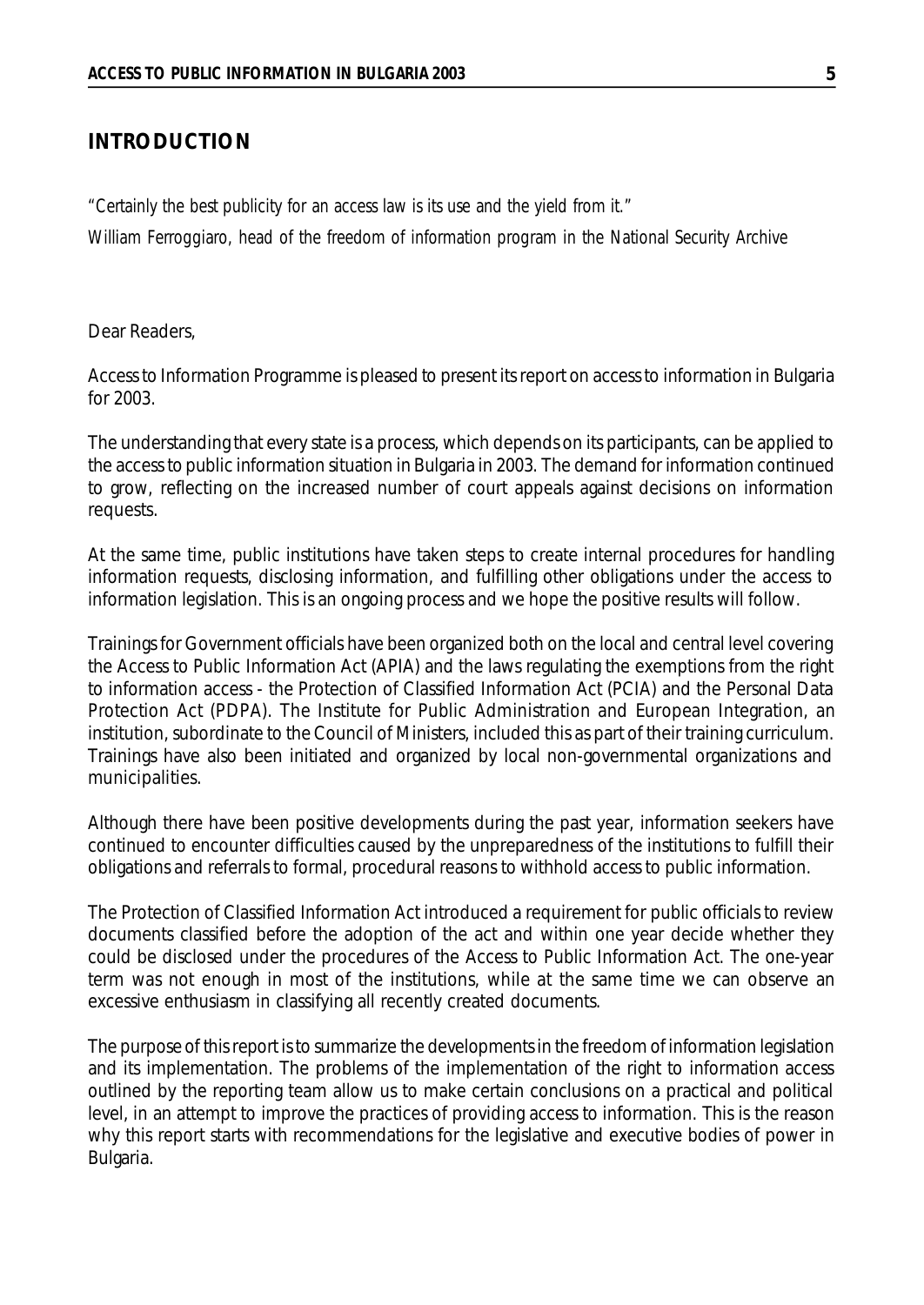The first part of this report reviews in detail the necessary legislative changes that will improve and facilitate the practices of implementing the freedom of information laws.

The second part of the report presents a general overview of last years cases, in which Access to information Programme has been providing legal assistance to citizens, NGOs, and journalists when their rights of information access have been violated.

In 2003 AIP was a partner in a pilot project "Global monitoring on Freedom of information legislation implementation", conducted simultaneously in five countries. The monitoring results from Bulgaria are also presented in this report. Although the pilot project was limited to only eighteen institutions, its results are confirmed by the cases referred to the office of AIP during the whole year.

In 2003 - like before - no-motive refusals and silent refusals have been the most typical reasons why access to public information has been withheld.

The last part of the report is dedicated to the court practices. Besides summarized presentation of the most characteristic court appeals during the last year, we have attached eighteen annotations of the cases in which AIP has provided assistance and/or representation in 2003.

We believe that the 2003 annual report gives a clear picture of the process of seeking and providing information by public institutions in Bulgaria.

We hope that the recommendations we have made to the bodies of the legislative and executive power will help improve the access to information situation.

Access to Information Programme will continue to support the information seekers and the efforts of the institutions to increase their capacity and ensure accountability and transparency of their activities.

> *Gergana Jouleva PhD Executive director of AIP*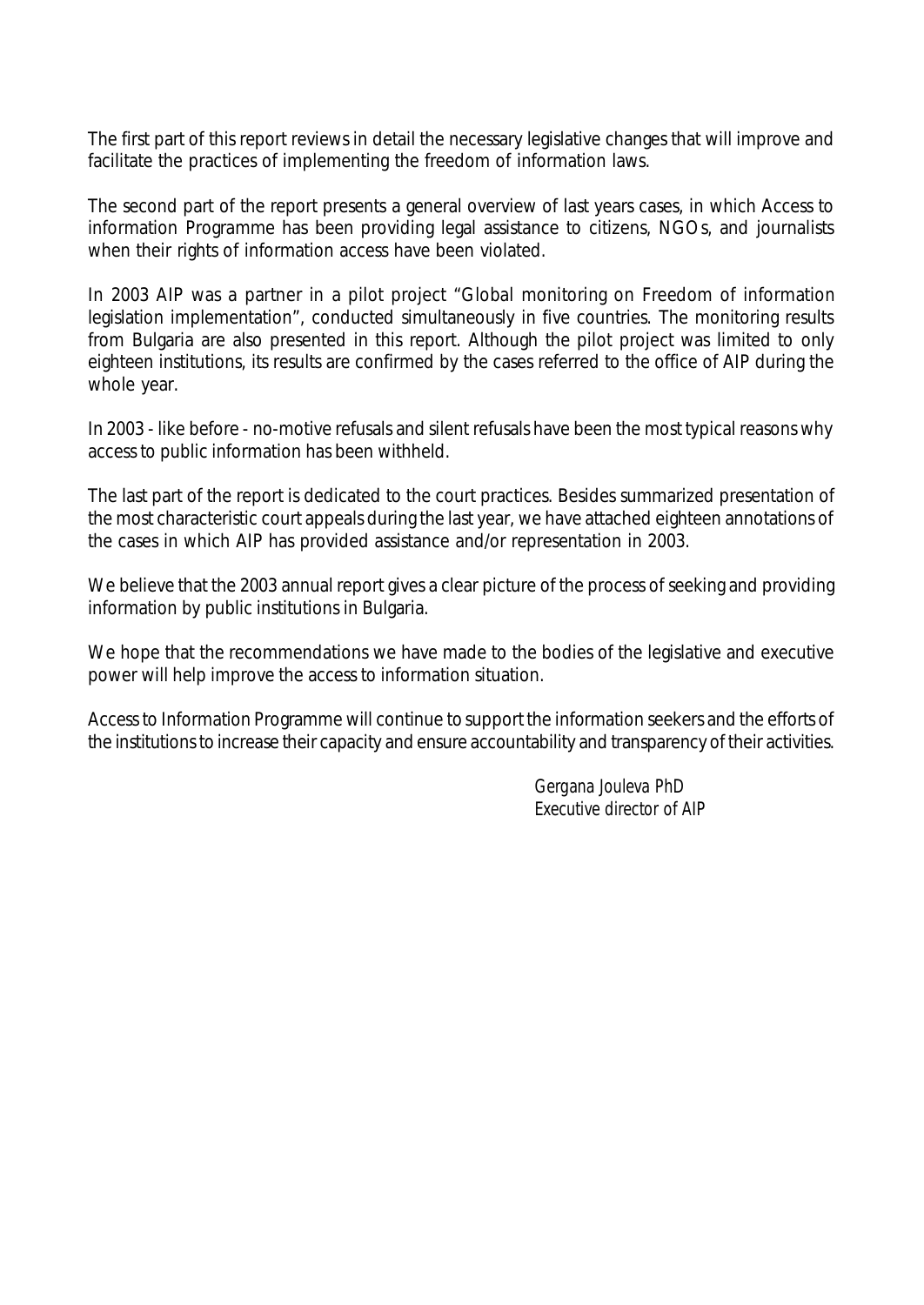#### **RECOMMENDATIONS**

#### **I. Necessity of legislative changes**

- q **The following amendments have to be made to the Access to Public Information Act (APIA):**
	- Ø The Amending act to APIA, introduced to Parliament over a year ago needs to be finally adopted.
	- $\boldsymbol{\emptyset}$  The Act should be brought in conformity with the principles of Decision  $\boldsymbol{\beta}$  7 of the Constitutional Court of Bulgaria on constitutional case  $1$  1/ 1996, the provisions of Art. 10 of the European Convention of Human Rights, and Recommendation (2002)2 of the Committee of Ministers of the Council of Europe to member states on access to official documents.

#### *Exemptions from the right to information access:*

- m To synchronize the norms of Art. 5, Art. 7 and Art. 37.
- m Necessary amendments in Art. 7:
	- Art. 7 para. 2 should comprehensively list the competing rights and interests protected by the exemptions from the right to information access (specified on the basis of the generally formulated exemptions in Art. 5);
	- A new para. 3 should be adopted introducing the harm test, which should apply to all exemptions from the right to information access (similar to the provision of Art. 25 of the Protection of Classified Information Act - PCIA);
	- A new para. 4 should be adopted,similar to Art. 19 of APIA, introducing an obligation for public bodies to perform the balance of interests test;
	- A new para. 5 should be adopted, explicitly requiring the obliged bodies to interpret the exemptions narrowly (in accordance with Decision <sup>1</sup> 7/1996 of the Constitutional court);
	- The present para. 2 should become para. 6.
- m Proposed changes in Art. 13 para. 2 item 1:
	- The provision should be amended by formulating the protected interest test (for example, to guarantee unprejudiced work of the administration);
	- The scope of the exemption should be narrowed down, by specifying the kind of acts (individual or administrative) and the spheres of governance they regulate (e.g. public procurements, administrative proceedings related to public tenders, offerings and competitions).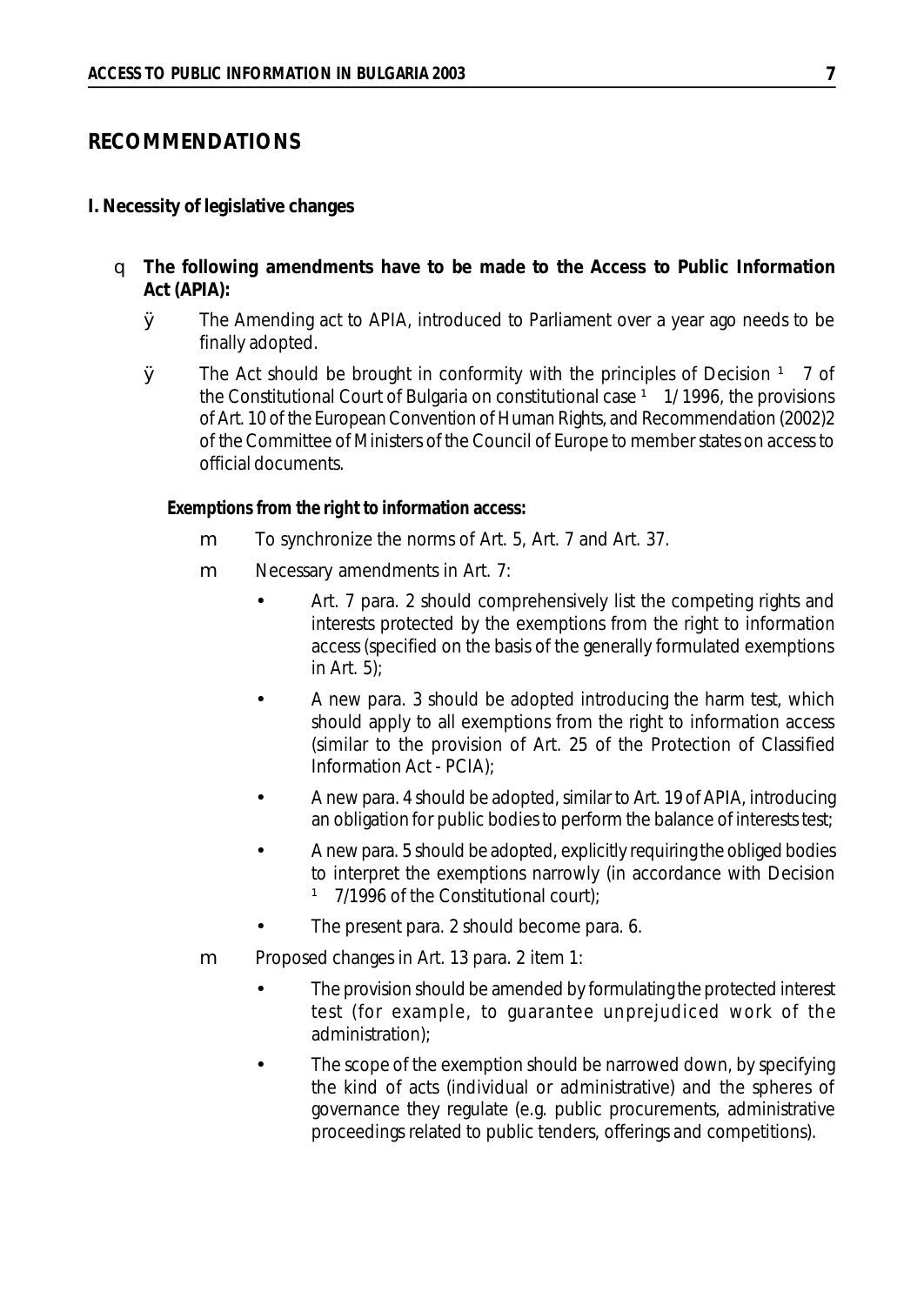## *Changes in relation to the procedures of request handling:*

- m A new Art. 28a should be created with the following provision:
	- Para. 1 formulating an obligation for the public bodies or authorized official in cases of competing rights or legally protected interests to examine all facts and circumstances significant in determining whether potential harm could be caused, and to discussthe views and objections of the interested citizens or organizations;
	- Para. 2 formulating an obligation for the public bodies or authorized officials in cases of competing rights or legally protected interests to examine the facts and circumstances significant in determining whether there is an overwhelming public interest from providing access to the requested information, and to discuss the views and objections of the interested citizens or organizations;
	- Para. 3 formulating an obligation for the public bodies or authorized officials - in cases when they decide that the need to protect a competing right/interest prevails over the public interest of information disclosure - to provide access to the requested public information in a scope and manner, which will not lead to the disclosure of potentially harming information to the protected right/interest.
- m A new Article 28b should be created with two paragraphs. Para. 1: if a classification mark is present on a document, containing the requested information, the bodies are required to review it and bring it in accordance with the requirements of the law. If no grounds for classification are present, or if the classification grounds are no longer applicable/legitimate, classification is removed and access to the requested document is provided. Para. 2 - para.1 is not applicable if the document containing the requested information has been reviewed in the last six months.

*The APIA should clearly define an overviewing body for its implementation.*

*Sanctions in cases of failure to apply the provisions of the Act should be more precisely defined and increased.*

*In the above cases the affected partiesshould have the right to claim non-property damages when appealing the information refusal before the court.*

- Ø The adoption of internal rules describing and assigning functions under APIA on specific administrative structures in the bodies of the executive should continue and expand.
- q **The Protection of Classified Information Act (PCIA) and the instruction for its implementation should be amended in the following way:**
	- $\boldsymbol{\mathcal{Q}}$  Immediate abrogation of Art. 30 para. 3; if necessary the concept of a "set of documents" can be reduced to the matters of defense of the state in relation to the requirements of Bulgaria's membership in NATO;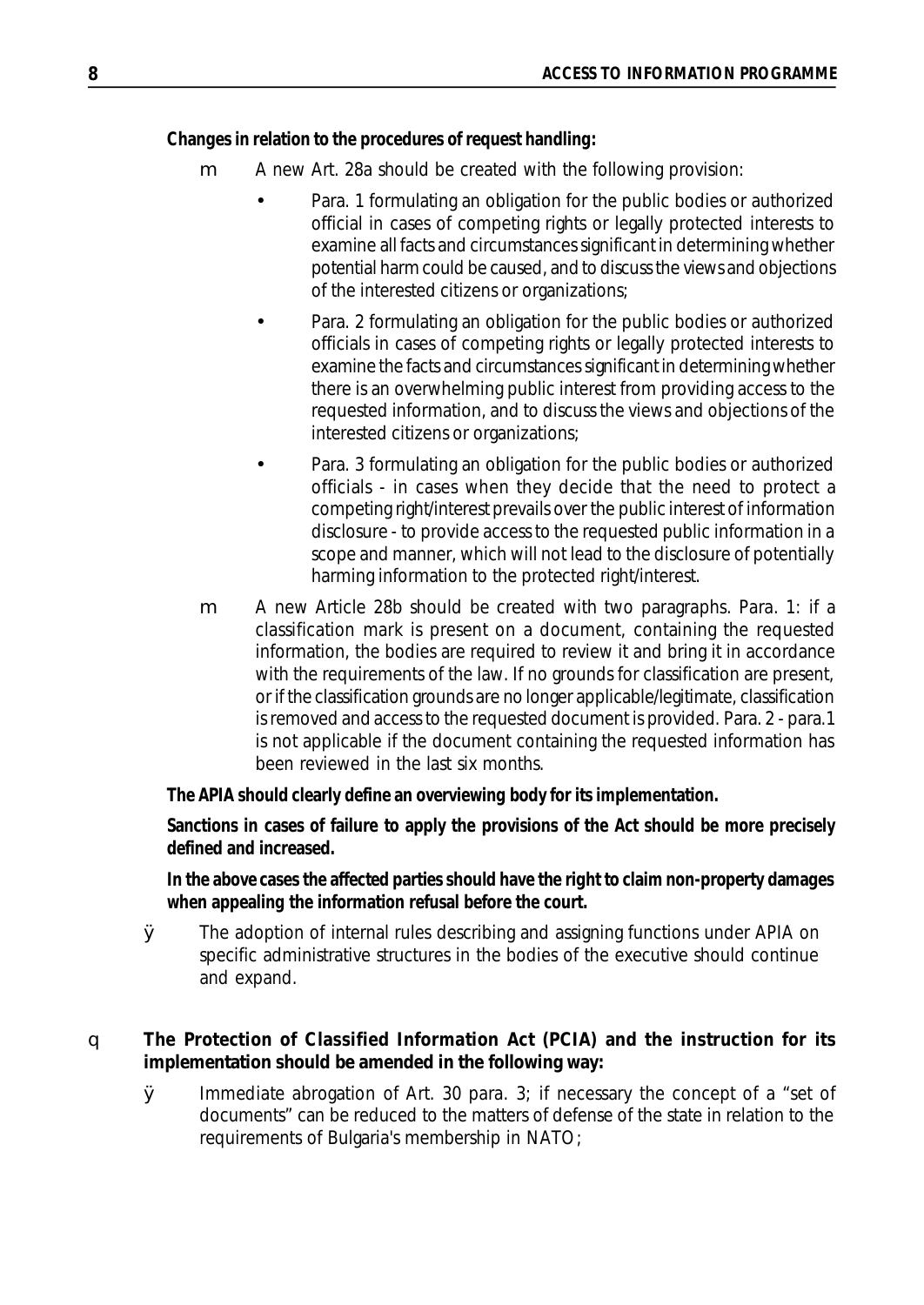- $\varnothing$  The competence for document classification should be clearly defined (amendment of Art. 31 para. 1): the classification level should be determined by the body of power, rather than by any official, and the number of people, who are competent to classify documents should decrease proportionally with the increasing level of classification. The authority to mark documents as "top secret" should be given to a very few officials, occupying the highest state offices;
- $\boldsymbol{\mathcal{D}}$  The "balance of interests" test should be introduced, giving an opportunity of public officials to remove the classification mark and publish the document in cases of overwhelming public interest from disclosure;
- Ø Art. 25 should be reworded, so it clearly states that defense of the state, foreign policy, and the constitutional order are related with national security, rather that protectedin parallel;
- Ø A more realistic definition of the categories of protected information in the attachment to Art. 25 (removing economical categories, revising categories like "strategically important government commissions" etc.);
- $\boldsymbol{\emptyset}$  Rewording of the definition of national security;
- Ø Abrogation of Art. 25 para. 2 from the Instructions for PCIA implementation in its current wording.

#### q **The following amendments should be made in the Personal Data Protection Act (PDPA):**

- $\emptyset$  Bringing the definition of personal data (Art. 2) in conformity with the international standards - while abiding to the requirement of the highest level of publicity of information about public officials and balancing between personal data protection and transparency of the decision-taking process. Our specific suggestions are:
	- The term "public identity", which is an incorrect translation of "social identity" should be removed from Art. 1. It is also important to substantiate the listed identities, especially the economical and cultural ones.
	- Art. 2 para. 2 should be removed. Its provision includes as protected personal data information connected with membership of individuals in boards, control and supervisory structures and the performance of their functions as state bodies.
- Ø The concepts of "personal data" and "information potentially harming the interests of a third party" in APIA should be clearly distinguished;
- Ø The registration regime of personal data controllers in the Personal Data Protection Commission (PDPC) should be changed, and the registration should only apply to:
	- state bodies collecting and processing personal data;
	- commercial companies subject to objective criteria (e.g.: scope and scale of their activities, number of employees, database characteristics);
	- other commercial companies only on their initiative or after an express written statement of the PDPC.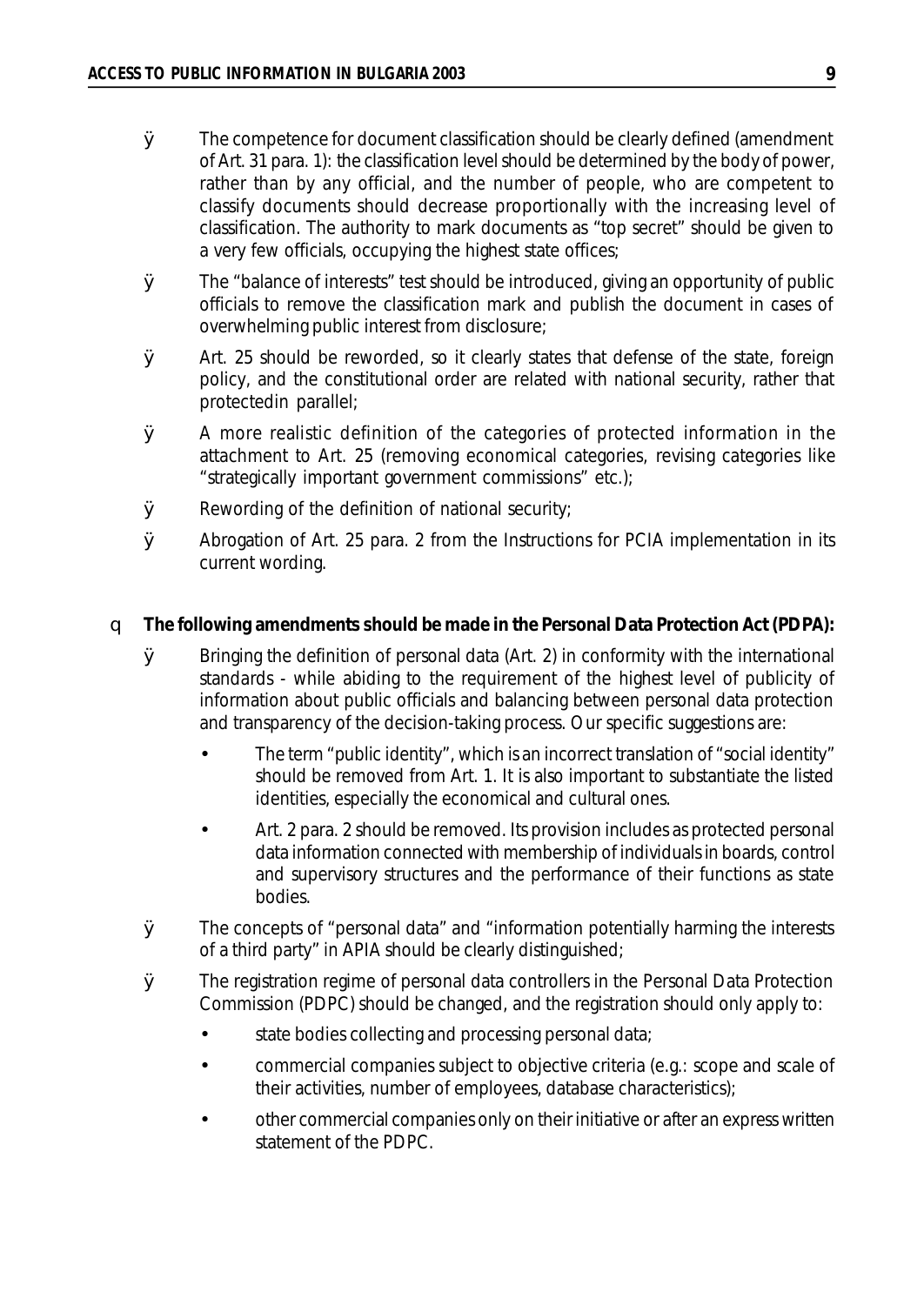- Ø The words "refuse to register" should be dropped out from Art. 16, para. 3, 4 and from § 3, para. 2 of the Transitional and final provisions, since they do not correspond to the stipulated registration regime;
- $\boldsymbol{\emptyset}$  In conjunction with the above, the sanction for citizens and private legal entities who process personal data without being registered with the PDPC should be abolished;
- Ø Instead, high sanctions should be imposed on citizens and legal entities, which collect, process or transfer personal data in violation of the principles of PDPA.
- q **The following amendments should be made in the Environmental Protection Act (EPA):**
	- Ø Increasing the scope of information, which should be published by the institutions on their own initiative and actively communicated to the public (in cases of danger from a substantial pollution or harm to the environment; this obligation should be formulated explicitly in cases of fires and industrial emergencies);
	- $\varnothing$  Expanding the range of obliged bodies by including persons and legal entities, whose activities affect the state of the environment.
- q **A new Archives Act should be adopted, abiding to the standards set forth in Recommendation (2000)13 of the Committee of Ministers of the Council of Europe. We maintain the specific recommendations, included in our previous access to information report.**

**II. Necessity to increase the administrative capacity and create an administrative infrastructure for the implementation of the Access to Public Information Act (APIA)**

- q A special policy for the implementation of the Access to Public Information Act is needed, which could be included in general recommendations by the Minister of State Administration to the bodies of the executive power;
- q The process of adopting internal rules in the instructions on APIA implementation based on the general recommendations should continue in all public institutions. This will create common practices in handling requests and providing information;
- q The practice of publishing instructions (including on the Internet) on how to exercise the right of information access should be supported and propagated to all public institutions;
- q A greater number of officials should be authorized to take decisions on information requests - a process, which has already started in a number of institutions from the executive power;
- q Officials authorized to handle and decide on information requests should be appointed in the regional branches of the central bodies of power;
- q All existing information should be managed in a manner that makes it easily accessible by the officials. This will make it possible for them to disclose the available information upon verbal requests;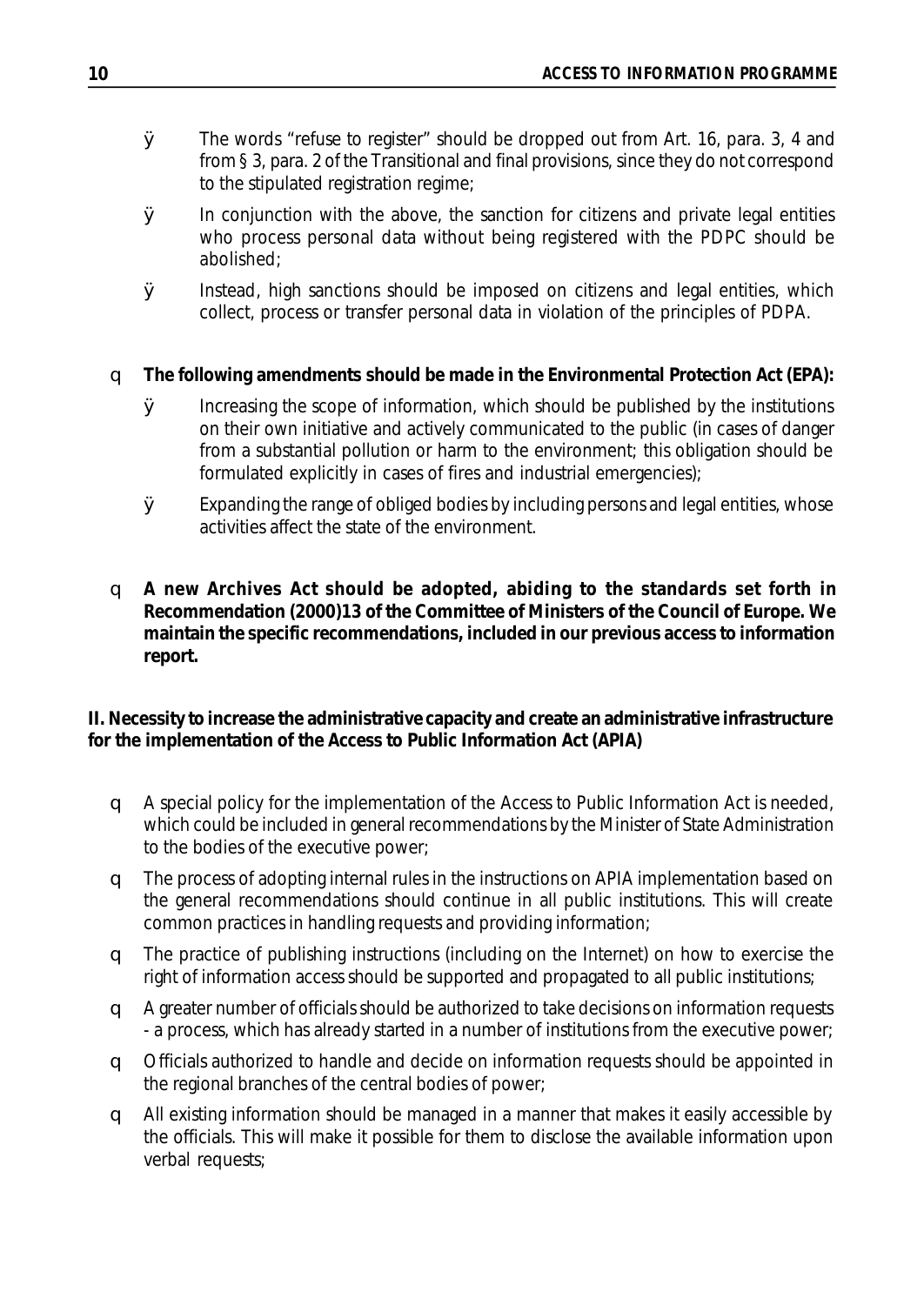- q Access to information officials, security of information officials and PRs should better coordinate their activities. This is especially necessary in order to publish certain information on the Internet and in regular bulletins;
- q Special efforts should be devoted to completing the review of classified documents in accordance with the requirements of § 9 of the Transitional and Final provisions of PCIA. The list of declassified documents must be available on the web sites of the institutions;
- q The process of educating public officials on freedom of information issues should continue.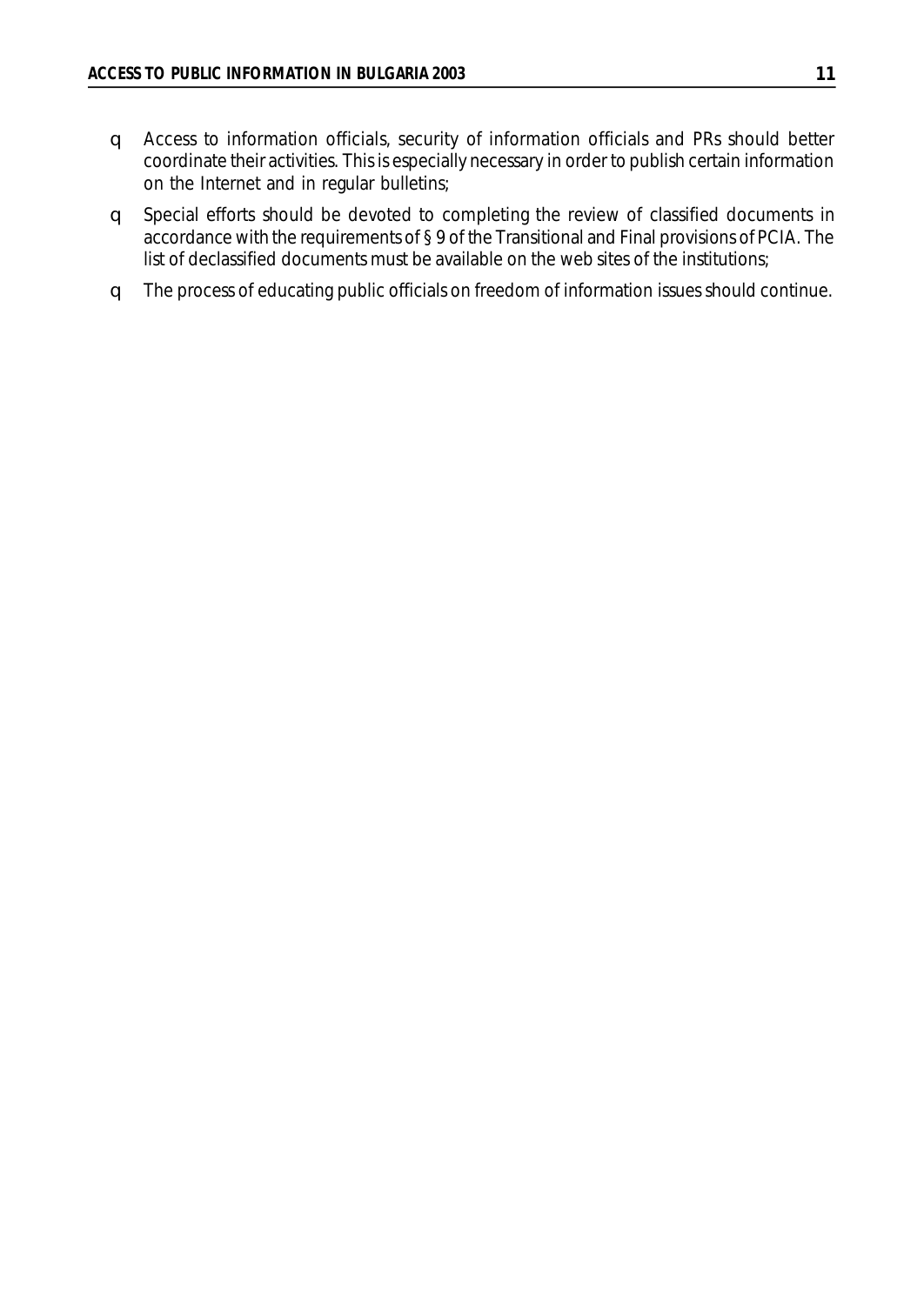# **CHANGES IN ACCESS TO INFORMATION LEGISLATION IN 2003**

# **General overview**

In 2003 laws and secondary regulations were adopted in an attempt to further regulate the right of information access and the exemptions from this right. In other aspects the necessary legislative changes had not been adopted, while some attempts to make legislative changes in the freedom of information area were definitely regressive in relation to the right of information.

With the adoption of the Protection of Classified Information Act (PCIA) in 2002 and the Personal Data Protection Act (PDPA) the legal framework of the exemptions from the right to access public information has been completed in general. Parallel to the regulation of effective protection of the interests of national security, privacy, and personal data protection, the balance between these exemptions and the right of everyone to seek, receive and impart information should have been rationally settled by law. Only then would the will of the constitutional legislators, interpreted by the Constitutional Court of Bulgaria<sup>1</sup>, be fulfilled. The right of information should relate to its exemptions in the same way as principles relate to their exceptions. In this respect the lawmakers and the executive power bodies when implementing the freedom of information legislation continued the tendency that has started in 2004 to interpret the exemptions in a broad way. At the same time no legal mechanism was introduced, which would allow the public officials to make a precise balance between the right to information and its exemptions in specific cases.

Just on the contrary - perhaps because the lawmakers did not correctly understand the necessity of legislative changes, an initiative for amending the Penal code to increase the sanctions for leakage of state secrets and official secrets was started. Ideas were launched to adopt sever criminal sanctions in cases of "incorrect" classiffication of documents. This initiative would have stimulated officials to be overly precautions and start over-classifying documents.

Access to Information Programme (AIP) had continuously recommended that the work of the bodies of the executive and their administrations should be synchronized with the Access to Public Information Act (APIA). Unfortunately, this recommendation has not been adopted. No law provides clear procedures of access to archives, including documents of the former Security services and the archives of the General headquarters. Access to information related to a very important sphere such as privatization has not been regulated as well. As we noticed in our previous access to information report, no amendments have been made to the legal arrangement of trade secret.

At the same time attempts are made to adopt secondary regulations in order to designate and specify the obligations of the bodies of power and their administration in the process of APIA implementation. These efforts are an important step towards the effective implementation of the Act, and should be supported, until they cover all bodies of the executive power and their administrations. There should be a close relationship between the information officials and departments under APIA and the structures responsible for information security.

<sup>&</sup>lt;sup>1</sup> In Constitutional court Decision <sup>1</sup> 7/1996 on constitutional case <sup>1</sup> 1/1996.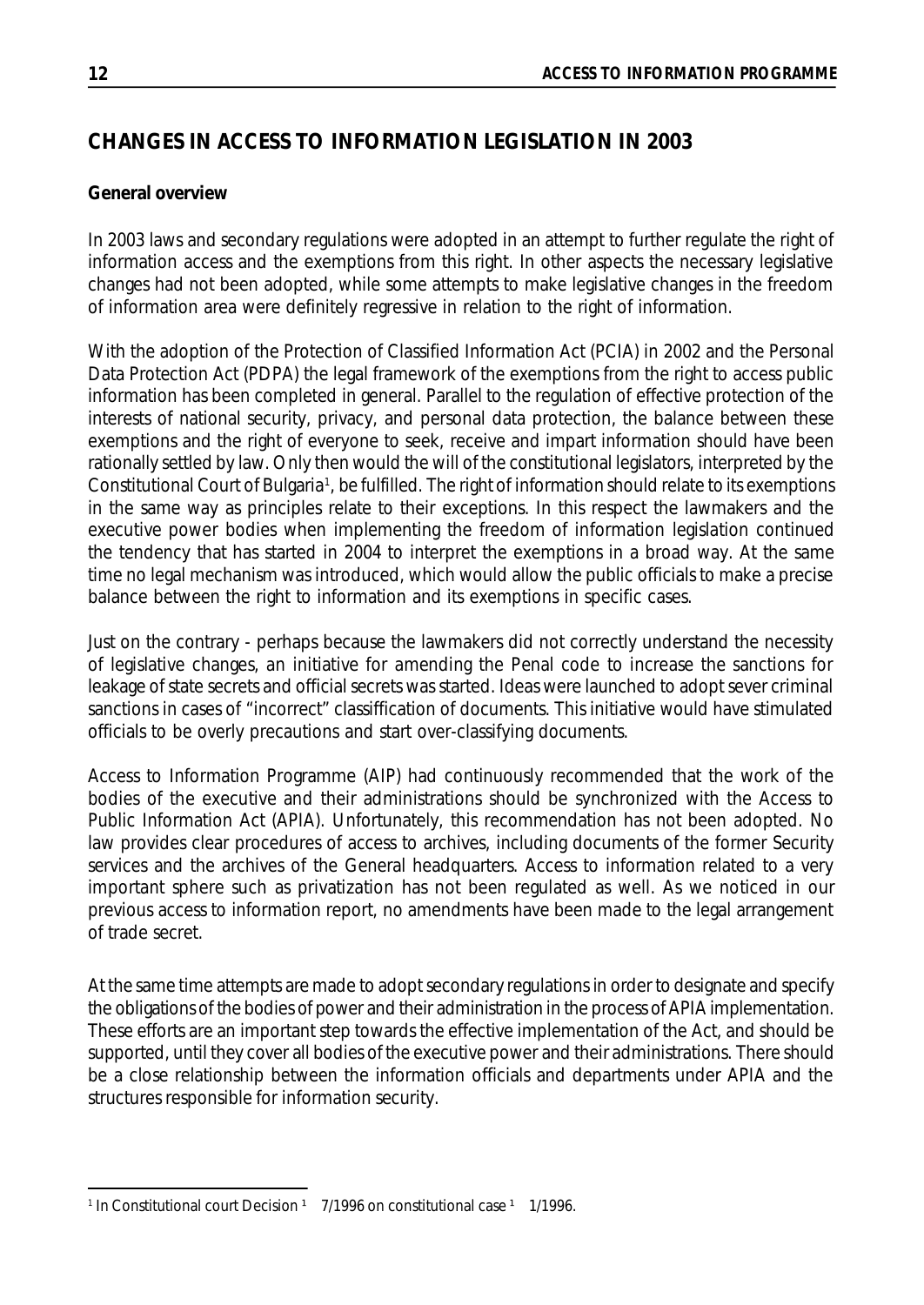# **Specific changes and the lack of them in freedom of information legislation**

#### *Amending draft act to the Access to Public Information Act*

The amendments proposed to the Access to Public Information Act (APIA) in the end of 2001 have neither been adopted, nor have even entered Parliament for second hearing or discussion<sup>2</sup>. These amendments are imperative, because when adopted they will clarify the concept of "public information", will provide for administrative control, will increase the number of obliged bodies and introduce other important changes. There are nevertheless other changes that have to be made in APIA.

#### *Exemptions from the right to information access*

The exemptions from the right to access public information are still unsatisfactory regulated by the Access to Public Information Act; they are spread through the whole text of the act and lack any systematic order. The exemptions are covered by Art. 5, Art. 7, para. 1, Art. 13, para. 2 item 1-2, Art. 17, para. 2, Art. 19, Art. 31, and Art. 37, para. 1. Besides, all these provisions differ both in terminology and scope. Norms of identical scope are formulated with different terms - Art. 5 lists the competing interests to the right of information access, Art. 7, para. 1 mentions state and other protected secrets, and Art. 37 lists state secret, official secret, the exemption under Art. 13, para. 2 and the protection of third party interests. The provisions referring to specific cases are also in an unclear relationship. Art. 17, para. 2 regulates the cases when a body is obliged under Art. 3, para. 2, item 1- 2 of APIA, while in Art. 19 the obliged bodies are the mass media under Art. 3, para. 2, item 3. Both the exemptions and the approach towards them are regulated differently under the provisions of the two articles. The exemption of Art. 17, para. 2 is applicable in cases of trade secret and unfair  $\,$  competition between commercial companies $^3$ . Art. 19 covers the personal data protection exemption, the trade secrets, and protection of information sources who wish to remain undisclosed. The provision of the latter article provides for the only clearly formulated opportunity for a balance between competing interests, in this case - between the principles of transparency and economic freedom.

## *Protection of third-party interests*

On the other hand Art.31 regulates the protection of third-party interests. The provision of this article contains a number of ambiguities. The scope of the exemption is fairly large, since a commercial company, another legal entity, a person or even a state body may represent a third-party, although all these subjects are not exposed to the same level of publicity <sup>4</sup> . Therefore the principles guiding the exemptions from the right to information access from any of these bodies should be different.

<sup>&</sup>lt;sup>2</sup> We could hardly conceal our surprise when we learned that the last Regular Report on Bulgaria's progress towards EU accession rendered an account of amendments made in APIA in May 2003.

<sup>3</sup> It is not clear what other form of an unfair competition could occur from publishing information, except in cases of trade secret disclosure, which in the sense of Art. 35 of the Competition Protection Act (CPA) constitutes a specific hypothesis of the general concept of unfair competition - Art.30 of CPA.

<sup>4</sup> In principle state bodies are obliged to disclose all information that they create orposses; commercial companies owe only information in the scope of Art. 3, para. 2, item 2 of APIA; mass media - only information covered by Art. 18; and individuals and legal entities - only as far as their activities are financed with funds from the state budget.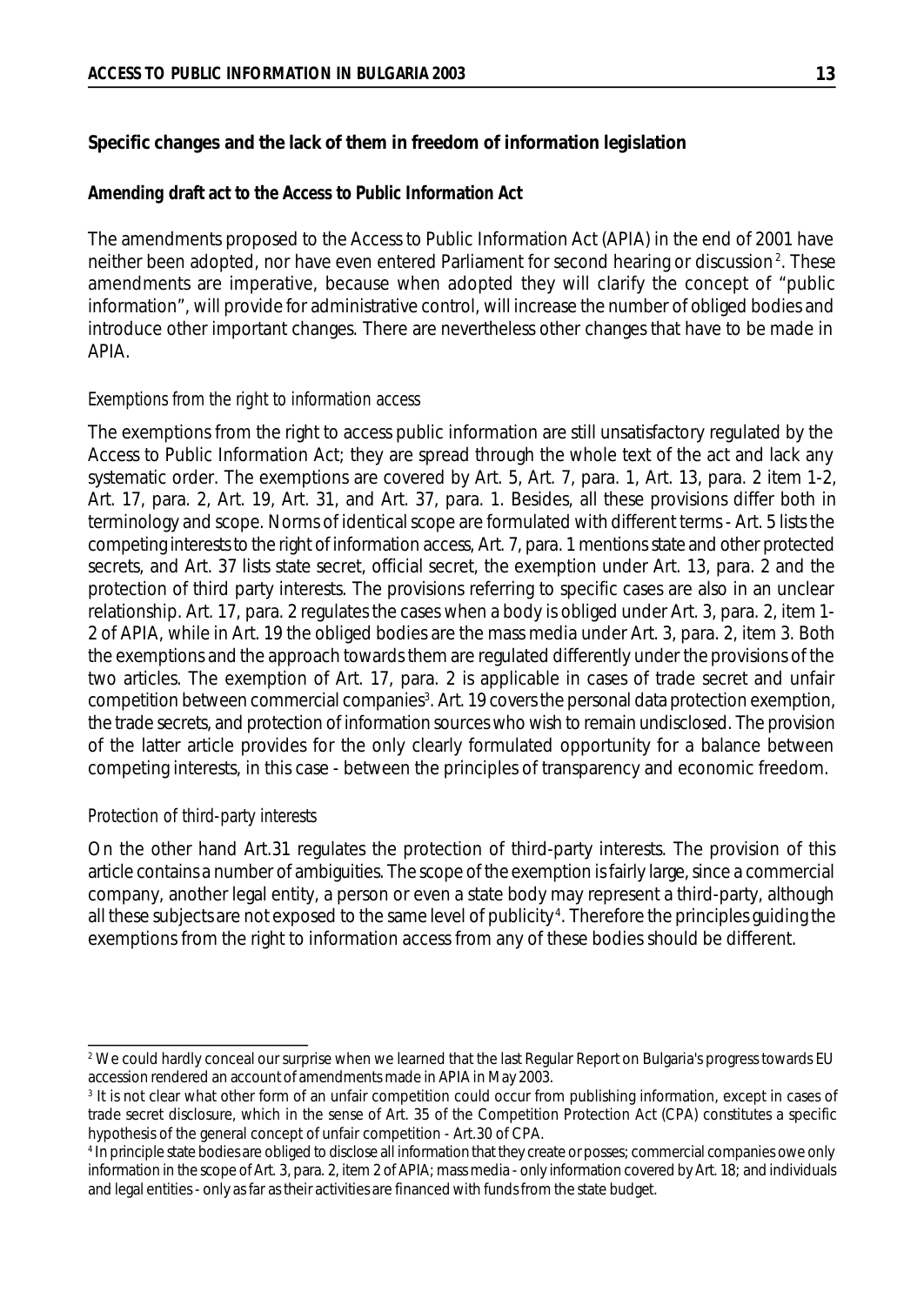In a number of cases the right to third party interest protection overlaps with another acknowledged right of protection<sup>5</sup>. For example, state bodies can use the state secret and official secret exemption to protect certain categories of information; commercial companies can use the trade secret exemption; mass media - the exemption of Art. 19; and finally, all citizens can use the protection of personal data guaranteed by the PDPA, which by the way constitutes another legally protected secret by the terms of APIA.

The next question arising from the provision of para. 1 of Art. 31 is when to seek the consent of the third party concerned. A possible answer is, when an opportunity for this is given in a law. In Bulgaria such an opportunity is only provided by the Protection of Personal Data Act. Another answer is, when there is a danger of harming the rights or interests of the third party. A third possible hypothesis - in all cases except those under para. 5. Arguments in support of all these possible answers could be found in the Constitution or by interpreting the purpose of the Act, or by referring to international standards. One thing is clear though, the current wording of Art. 31 is a source of ambiguities and potential disputes.

There is yet another problem arising from para. 4 of art. 31, connected to the declared consent of the third party. We should underline the fact that the lack of an answer on a consent inquiry is considered as a negative response, i.e. the third party is assumed to have exercised his/her right of protection even without taking any actions<sup>6</sup>. When the requestee establishes the lack of consent of the affected person, it should provide information in a form and manner, which should not disclose data about the third party. If we compare this provision to Art. 19 we could clearly see that it gives no opportunity for a balance of interests between competing rights. The third party is offered absolute protection, not depending on the public interest of disclosure and the nature of the requested information<sup>7</sup>. There is an obvious contradiction between this provision and the Constitution, as interpreted by Decision  $1$  7/ 1996 of the Constitutional Court.

## *Obligation of the bodies of the executive power under APIA*

Currently the bodies of the executive power are not authorized to perform a balance between the right of information access and its exemptions in every specific case. This need arises from Decision  $1$  7/1996 of the Constitutional court on constitutional case  $1$  1/1996, according to which the obligation to perform a balance of interests covers all bodies of power:

*When imposing such limitations the institutions of the legislature, executive and judiciary power shall keep account of the high public significance of the right to free expression of opinion, of the freedom of the mass* media and the right to information, from which it follows that the limitations (exceptions), to which these *rights can be subjected, shall be applied restrictively, only to protect a competing interest*.

<sup>5</sup> Except in cases under Art. 31 para. 5 of APIA.

<sup>6</sup> It follows that in cases when the third party acts indifferently, sluggishly, or even does not act at all, his/her rights would still be protected against the right to access public information.

<sup>&</sup>lt;sup>7</sup> After a request for access to information about apartments received by public officials from the housing fund of the Council of Ministers, the Personal Data Protection Commission established a similar position.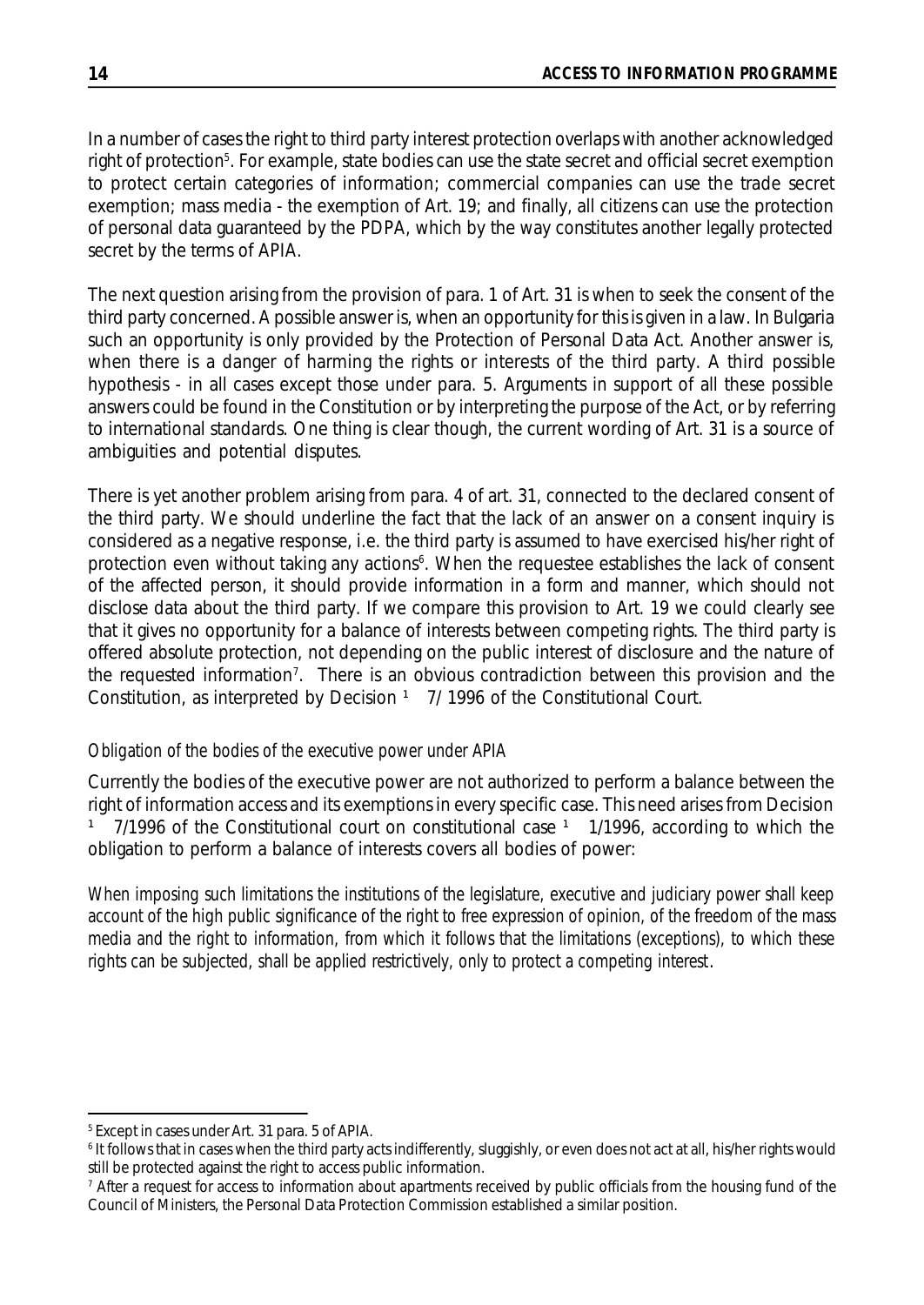When taking a decision on specific information requests the bodies of the executive must take into account several circumstances, whose cumulative presence is a condition for restriction of the right to information access:

- 1. Provision in a law regulating the exemption;
- 2. Presence of a protected interest/right stipulated in the Constitution;
- 3. Proportionality of the exemption to its purpose (protection of the competing right or interest);
- 4. Applying the exemption only in cases where there is a real danger of actually harming the protected right/interest;
- 5. Balance between the right to information access and the competing right/interest, while the right to information has priority.

These requirements are precisely formulated in Recommendation 2002(2) of the Committee of Ministers of the Council of Europe<sup>8</sup> and reflect on the standards laid down in Art. 10, para.2 of the European Convention on Human Rights. Currently, the Bulgarian Access to Public Information Act is one of the few laws in Central and Eastern Europe, which do not impose other conditions on the application of the exemptions, besides the requirement to be stipulated in a law<sup>9</sup>. This flaw in the legislation denies the public officials the opportunity to assess the circumstances in each individual case when they receive an information request, an opportunity, which would allow for a narrow interpretation of the exemptions. A clear establishment of the above requirements in a law will ensure objective and motivated narrow application of the exemptions and will improve the control over its lawfulness.

#### **Changes in laws regulating the exemptions from the right to information access**

#### *State Secret*

#### *Set of documents. Review of the classification decisions*

The Protection of Classified Information act has been analyzed in detail in the previous annual report of Accessto Information Programme. In practice, some of the criticized provisions turned out to be very problematic.

This was especially valid for the provision of Art. 30 para. 3 of PCIA "a set of materials and/or documents containing information with a different classification level are subject to a security mark corresponding to the highest level of classification of a document or material of the set". One practical application of that provision was the classification of entire court case files because they contain a single classified document. Because of that, not only criminal case files were classified in 2003, but also administrative and civil ones. For a part of the latter ones this has been a precedent. Classification of court files affects not only the right of information access, but also the right of the parties of a fair trial. Good knowledge of the case evidence, and adequate participation in its

<sup>&</sup>lt;sup>8</sup> Access to Information Programme recommended that these requirements should be included in APIA when the Act was being discussed and adopted in 2000.

<sup>9</sup> Some authority for performing a "balance of interests" test is contained in Art. 31, para. 4 of APIA - in cases when the right to information access competes with the right of third party interests. Despite of that, the act does not oblige the public institutions to follow above requirements, which guarantee a narrow interpretation of the exemptions from the right to information access.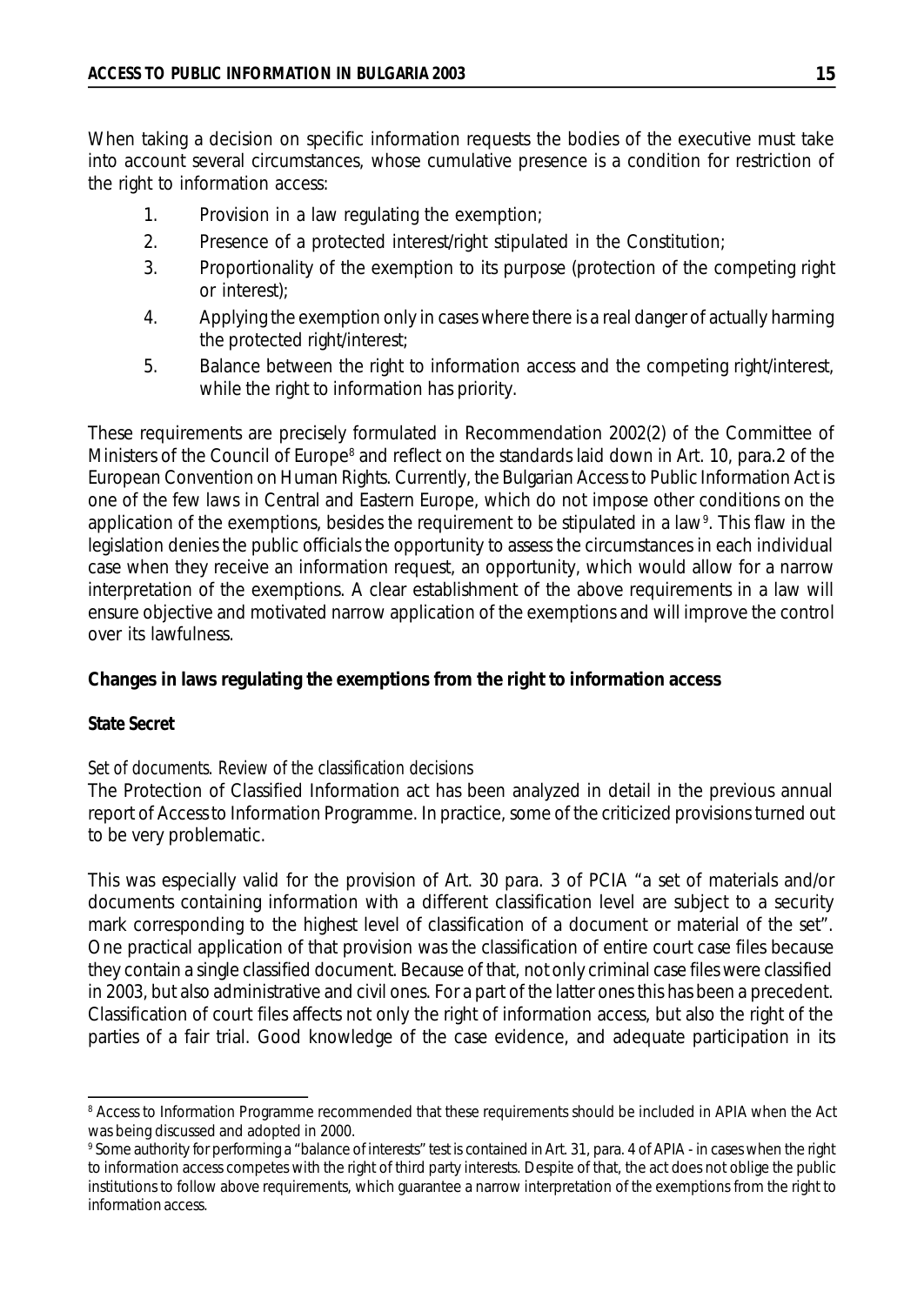collection, presentation, proof and evaluation is a necessary condition for an effective legal defense. The classification of a large number of court files, in which à litigant is the Ministry of Interior (MI) or the Ministry of Defense (MD), causes reasonable doubt that in those cases state secret is more of an excuse for gaining advantage during the court proceedings, rather than actually an attempt to protect the interests of national security.

It is true, that the litigants and their representatives may apply for a permission to view the court file under a procedure described in the PCIA. On the one hand this leads to postponing of the court proceedings, and on the other - one of the parties often has control over the other<sup>10</sup>. Still another problem is that those willing to receive such permissions are subject to intrusion in the sphere of another constitutionally guaranteed freedom - the protection of privacy. A precondition for receiving permission is the filling of a quite an extensive questionnaire requiring the submission of a large amount of personal data. Last but not least, even if the side is allowed access to the classified file, the court hearing is behind closed doors, i.e. the right of a public trial is violated.

As a conclusion, the classification of court files affects the right of the parties of a fair trial<sup>11</sup>, the right of a public process<sup>12</sup>, the right of protection of privacy<sup>13</sup> and the right of everyone to seek, receive and impart information<sup>14</sup>. Such a serious intrusion in a number of basic human rights, guaranteed by the Constitution should be a subject to an effective review over its lawfulness. Instead, the Protection of Classified Information Act not only provides no judicial control of the lawfulness of the classification, but - just on the contrary - the provision of Art. 31 para.6 explicitly prohibits a change or removal of the classification level without the consent of the person, who classified the document/material or one of his/her superiors. At the same time, the wording of Art. 31, para. 8 silently excludes a review of the lawfulness of the classification decision, except by the above-mentioned officials. The denial of protection of basic human rights is a violation f Art. 56 of the Constitution<sup>15</sup>, a problem that must be solved by amending the current legislation. The opportunity to classify documents, which are not in the scope of the definition of state secret given by Art. 25 of the PICA simply because they are part of a set of documents, should be eliminated. The current provision of Art. 30, para. 3 of APIA is in contradiction with Art. 41, Art. 121 and Art. 32 of the Constitution<sup>16</sup>. Its imprecise wording leads to a possibility of violation of the above-mentioned rights, which is not proportional to the protected interests.

<sup>&</sup>lt;sup>10</sup> The right to access classified information is provided after issuing a permission, preceded by a reliability investigation, done by the security services. Most of these services are subordinate to the Ministry of Interior and the Ministry of Defense, which are often litigants in those cases.

<sup>11</sup> Which includes the right of equality and competitiveness of the litigants - Art. 121, para. 1 of the Constitution and Art. 6, para. 1 of ECHR.

<sup>&</sup>lt;sup>12</sup> Art. 121, para. 3 of the Constitution, Art. 6, para. 1 of the ECHR and Art. 14, para. 1, sent. 2 of the International Pact for Civil and political rights (IPCPR).

<sup>13</sup> Art. 32, para. 1 of the Constitution, Art. 8, para. 1 of ECHR and Art. 17 of IPCPR.

<sup>14</sup> Art. 41, para. 1 of the Constitution, Art. 10 of ECHR, Art. 19 of IPCPR.

<sup>&</sup>lt;sup>15</sup> The only provision, which clearly formulates the opportunity of judicial review over the classification decisions, is found in Art. 41, para. 4 of APIA. The question whether it is applicable in cases, when one of the parties requests access to the court file is still open.

<sup>&</sup>lt;sup>16</sup> See notes 5-8.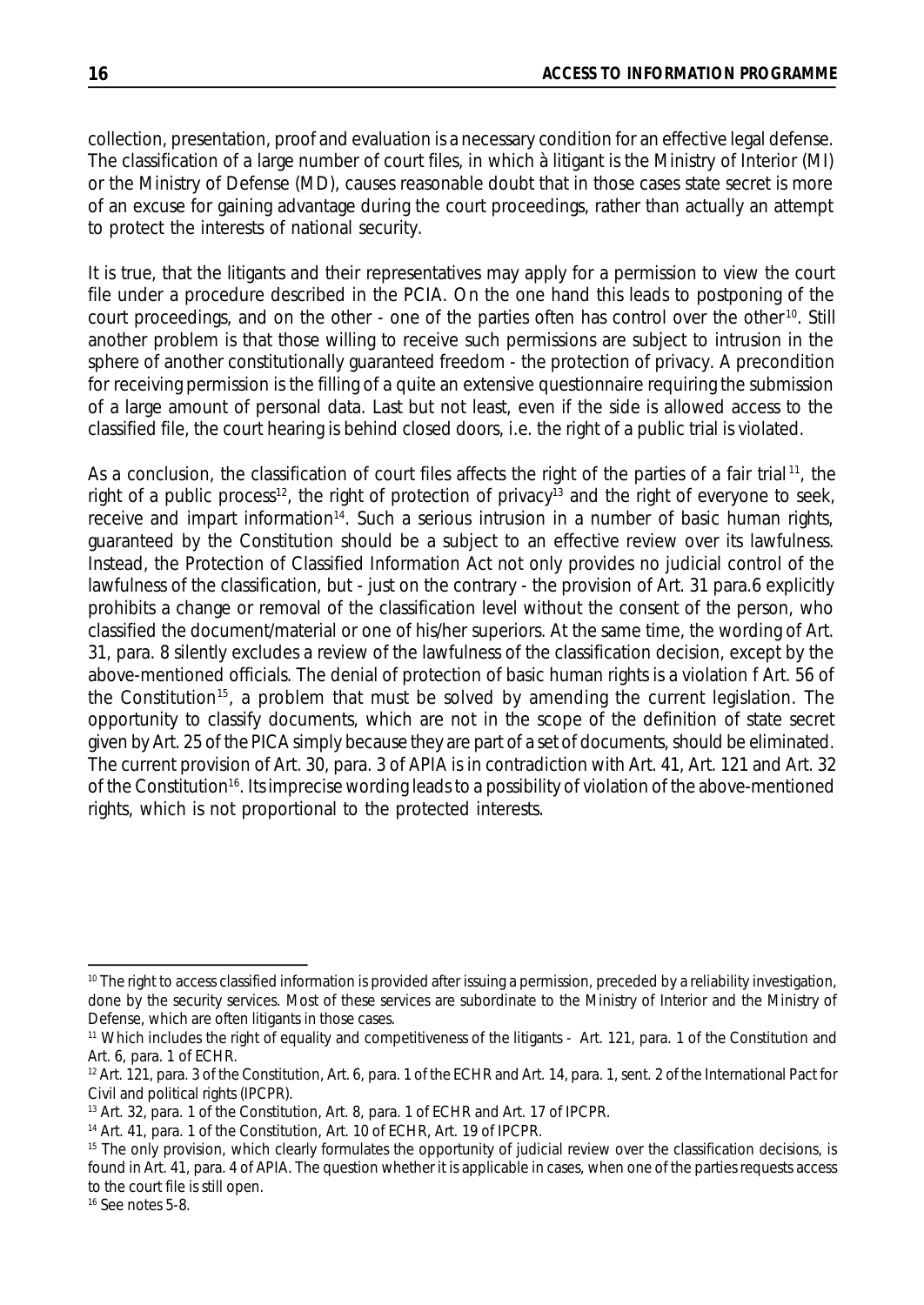#### *Protected interests. Categories of information subject to classification as state secret*

In addition to what we already mentioned, we still maintain the findings from out last year's annual report. The definition of state secret should be more clearly and precisely formulated. Art. 25 of the Protection of Classified Information Act enumerates four interests, protected by state secret. Only one of them - national security - corresponds to the listed rights and interests in Art. 41, para. 1, sent.2 of the Constitution, whose protection could serve as a restriction from the right to seek, receive and impart information. We can assume that the lawmakers have been abiding to the text of the Constitution and meant that the other three protected interests listed in Art. 25 can be embodied under the Constitutional ones, and before all under national security and public order. An explicit legal provision in that sense will facilitate the implementation of the PCIA and above all - the strict compliance with the purpose of the act in cases of document classification  $17$ . For similar reasons it is absolutely imperative to give a more precise definition of national security, now contained in §1, item 13 of the Additional provisions of PCIA, which practically spans over all aspect of public life in Bulgaria. The excessively wide scope of this term can eventually lead to an overlap between the concept of information, connected with the national security and public information<sup>18</sup>. Indeed, the presence of an attachment-list to Art. 25 of PCIA narrows down the scope of information, related to national security, but this does not change the fact that the Act contains an obviously inaccurate definition. Because of that, instead of clearly determining the purpose of the act and facilitating the administration in it implementation, the lawmakers have created confusion and ambiguity.

The formulation of the categories of the attachment list under Art. 25 of PCIA is unsatisfactory, besides, they are too many in number<sup>19</sup>. Until now, AIP has noticed several problems in connection with the following categories of the list:

- 1. Information about the lawful usage of intercepts and information received by the usage of intercepts- items 6 and 8 from Chapter II of the List of categories of information subject to classification as a state secret<sup>20</sup>;
- 2. Information connected to strategically important government commissions and their implementation - item 26 from Chapter II of the List of categories of information subject to classification as a state secret.
- 3. Information about the allocated and utilized budget funds and state property, for special purposes related to national security - item 10 from Chapter II of the List of categories of information subject to classification as a state secret;
- 4. Established information, or information which can help identify persons, which have worked for the national security services and the public order services without being their officials - item 5 from Chapter II of the List of categories of information subject to classification as a state secret<sup>21</sup>;

<sup>&</sup>lt;sup>17</sup> This subtle change will actually have a significant impact in view of the 2003 tendency of over-classification of information by the bodies of the executive, leading to over-classification in other bodies of power.

<sup>&</sup>lt;sup>18</sup> Compare the definition of public information given by Art. 2, para. 1 of APIA.

<sup>&</sup>lt;sup>19</sup> Even before the adoption of PCIA Access to Information Programme warned that the number of categories was significantly increasing in comparison to the acting List of fact and subject constituting the state secret of the Republic of Bulgaria. Similar criticism was expressed in a memorandum of Article 19 (available at [http://www.aip-bg.org/documents/zzki\\_a19\\_eng.htm\)](http://www.aip-bg.org/documents/zzki_a19_eng.htm) on the PCIA draft.

 $20$  See Decision of SAC  $1$  5700/2002 on administrative case  $1$  1791/02.

<sup>&</sup>lt;sup>21</sup> See Descion of five-member panel of SAC  $1$  11658/15.12.2003 on administrative case  $1$  7254/03.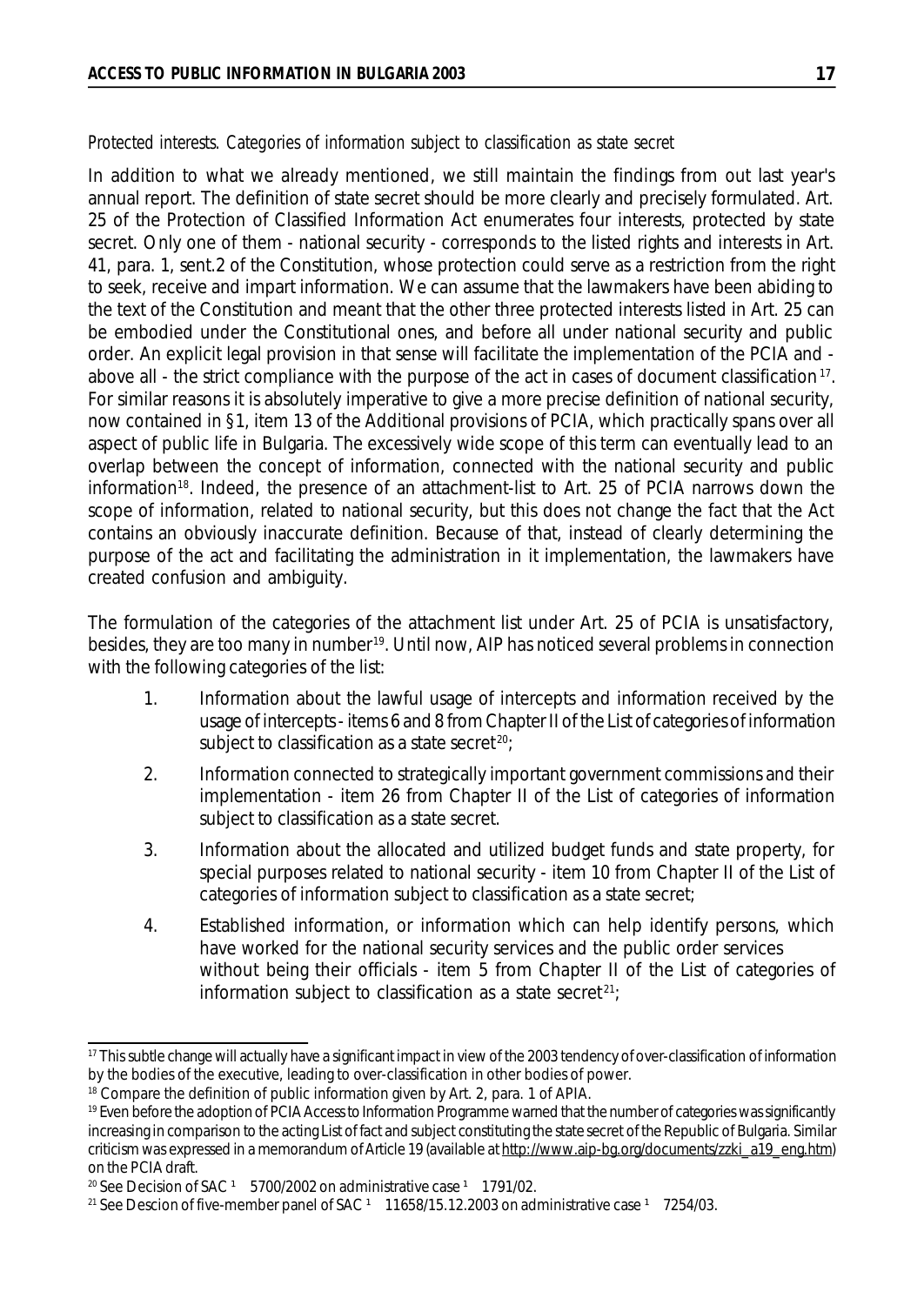5. Information about the work of control-signaling devices, alarm systems and the guarding regimes, the disclosure of which is likely to harm the interests of national security item 4 from Chapter III of the List of categories of information subject to classification as a state secret $^{22}$ .

The general criticism towards all these categories is that they are too broadly formulated and do not abide with the "balance of interests" requirement. Preposterously, statistical information about the number of permissions to use intercepts issued by a certain court is classified as state secret, while similar summarized information for 2000 has been made public<sup>23</sup>; naturally, no harm or danger for the national security had been caused<sup>24</sup>. A number of terms have not been defined, which gives public officials the opportunity to make arbitrary interpretations. Examples are "strategically important commissions" or "special purposes". Chapter II, item 5 of the List under Art. 25 of PCIA gives an opportunity for classification of information, which had been subject to free access before the adoption of the Act and did not constitute state secret at least in the period between 1994<sup>25</sup> and May 2002. It is interesting how the disclosure of information, which had already been available to the public, would endanger national security<sup>26</sup>.

Last but not least, there is a necessity of legislative changes in order to narrow down the range of officials who have the authority to classify documents. This conclusion naturally follows from the already discussed tendency of over-classification.

# *Official secret*

There is a pre-existing problem with the term of "official secret" - its concept. In the legislative tradition of Bulgarian it has been viewed as uniting almost all other protected rights and interests<sup>27</sup>. Currently the application of official secret should be narrowed down to ensuring effective and unprejudiced work of the administration<sup>28</sup>. In order to overcome the first concept and to firmly establish the second one it is necessary to give a precise definition of "official secret", which should narrow its applicability. This has not been done yet.

The approach of defining official secret under Art. 26 of PCIA is similar to the one used in defining state secret, but there are some differences. The first is related to the protected interests. The provision of Art. 26 is quite ambiguous; it mentions the interests of the state and other legally protected interests. From the used pronominal "other" we can conclude that the lawmakers had

<sup>&</sup>lt;sup>22</sup> See Descion of SAC  $1$  939/ 04.02.2004 on administrative case  $1$  2238/03.

 $23$  Annual report of the Bulgarian Helsinki Committee "Human Rights in Bulgaria in 2000", published on: <http://www.bghelsinki.org>

<sup>&</sup>lt;sup>24</sup> Besides, in democratic societies this kind of information is not considered state secret at all but is rather viewed as necessary for exercising civil control over the work of the Ministry of Interior services. In 2002 in a court case for disclosure of similar data in Romania the court ruled that the public has the right to access such information.

<sup>&</sup>lt;sup>25</sup> Decision of Parliament, promulgated in SG, issue 86 from 1994; compare with Decision  $1$  974 from 5.02.2003 of the five-member panel of SAC on administrative case  $1$  11111/2002.

<sup>&</sup>lt;sup>26</sup> The right to access such document by the affected persons was provided by the Act for access to documents of the former State Security Services and the former Intelligence Services of the General Headquarters /AADFSSSFISGH/. A broader right of access was provided for information about higher level officials and those performing public activities. <sup>27</sup> The wide applicability of official secret can be seen even in the current wording of Art. 284, para. 1 of the Penal Code, where it protectsthe interests of the state, the commercial companies, organizations, or private persons.

<sup>&</sup>lt;sup>28</sup> As seen from its name, official secret pertains to the work of public officials, while state secret, for example, is related to the state as a whole. In this sense, the scope of official secret is approximately given by Art. 13, para. 2, item 1 of APIA.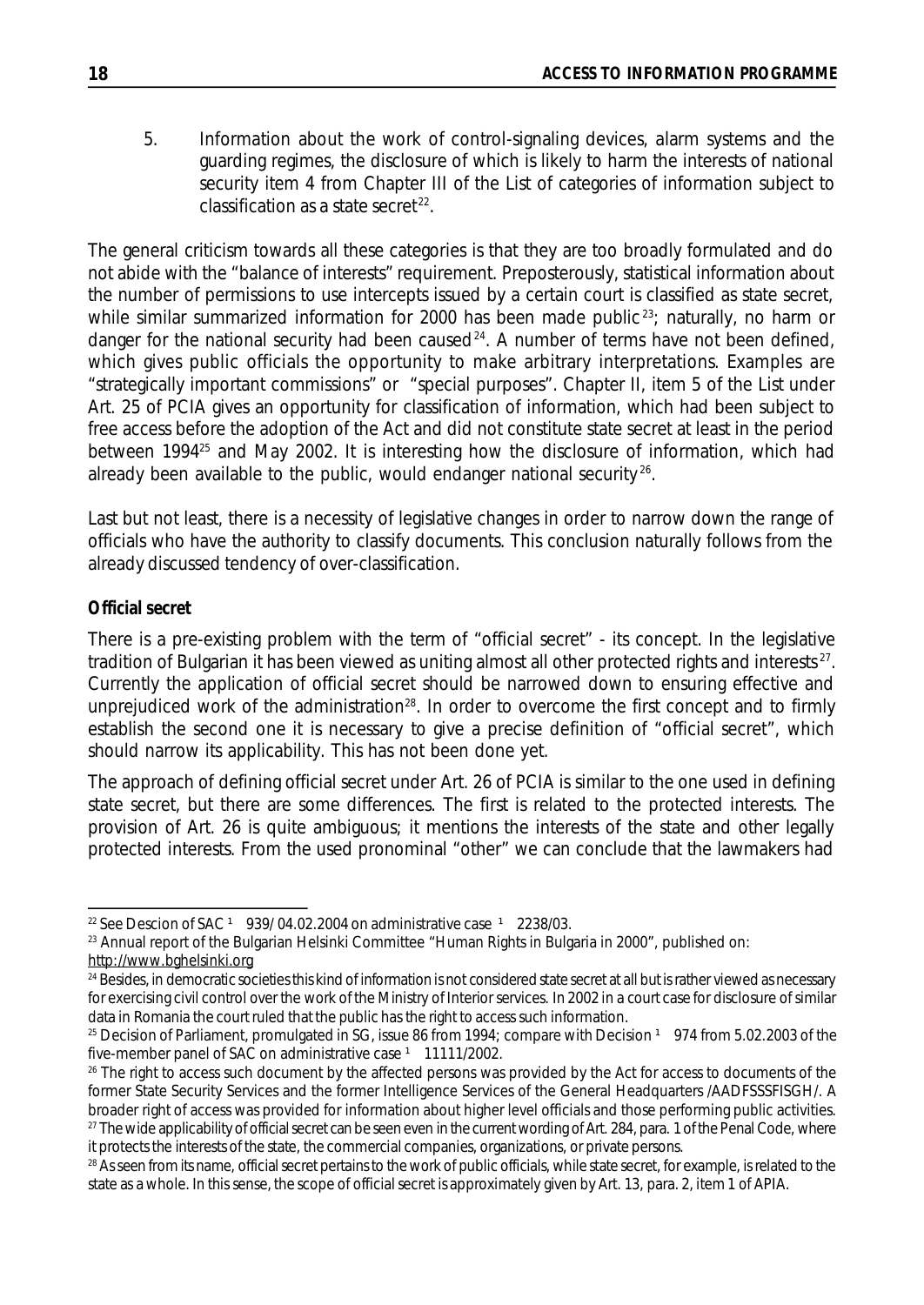in mind not any interest of the state, but only the legally protected ones. Despite of that the definition is unclear and allows for arbitrary implementation. The Constitution provides a comprehensive list of the rights and interests, which could serve as an exemption from the right under Art. 41, so the correct approach of the legislators requires a comprehensive enumeration of the rights and interests protected by official secret in Art. 26 para. 1 of PCIA<sup>29</sup>.

Art.26 para.2 of PCIA introduces a requirement that information subject to classification as official secret should be defined by law $^{\rm 30}.$  However this provision has not been followed in drafting different legal normsin that area. In several laws, adopted with or after the Protection of Classified Information Act containing "official secret", the information subject to classification is not precisely defined. For example, Art. 30, para. 1 of the National Auditing Office Act (NAOA)<sup>31</sup>, creates an obligation to "protect information, classified as state or official secret, trade secret, bank secret, or other legally protected secret and withhold information, that have come to the knowledge National Auditing Office (NAO) officials in the course of their work". Instead, the act should have listed comprehensively the categories of information, subject to classification as official secret.

This is precisely the meaning of Art. 26, para. 2 of PCIA - only information, contained into categories subject to classification, defined by the respective act could be recognized as official secret. The list of categories of information subject of classification in the scope of activities of the organizational units should be established entirely on the basis of the information categories laid down in Art. 26 para. 3 of PCIA. In other words, as opposed to the definition of applicability of state secret, determining the scope of official secret is a two-step process - defining the categories of information in a law and subsequently specifying them in lists of each administrative unit.

In this case it is obvious that the discussed Art. 30 of NAOA is in contradiction not only with the PCIA, but also with Art. 41, para. 1, sent. 2 of the Constitution, as interpreted by Decision <sup>1</sup> 7/ 1996 on constitutional court case  $1 \quad 1/1996$ . It is impossible to withhold all information, which came to the knowledge of NAO officials in the course of their work. According to Decision  $1 \frac{7}{1}$ 1996 of the Constitutional court the relationship between the rights under Art. 39-41 and the exemptions from these rights is like the relationship between a principle and its exceptions. APIA develops this principle, but does not exclude from its scope any of the bodies of power, including the National Auditing Office. If NAO - and specifically its director - is obliged under APIA, the right to access information is the principle, while the secret is the exception. The Constitution does not allow for withholding all information kept and created by the  $NAO^{32}$ .

The term "official secret" can be found in about thirty acts. In most cases it is contained in blank provisions or referring provisions. A number of acts, however, refer in general to information,

<sup>&</sup>lt;sup>29</sup> According to us, the correct approach here would be to narrowly list only the requirements for ensuring an effective and unprejudiced administration, like specifying the protection of the rights of individuals and public order.

 $30$  The provision repeats the constitutional requirement, formulated with Decision  $1$  7/ 1996 of the Constitutional court on constitutional case 1 1/1996 that the exemptions from the rights under Art. 41 of the Constitution, one of which is official secret should be provided for by law.

<sup>&</sup>lt;sup>31</sup> Amended with the adoption of PCIA, both promulgated in SG issue 45/2002.

<sup>32</sup> Sadly, provisions like this are not an exception. The ban on disclosing facts and circumstances, which come to the knowledge of officials in the course of their work is present Art. 6, para. 3, item 8 of the Mandatory stock of oil and oil products act (adopted in 2003), Art. 3, para. 4 and Art. 12, para. 3 of Internalstate financial control act (2001) and Art. 18, para. 1, item 10 of the Gambling Act (amended in SG issue 102 from 2001).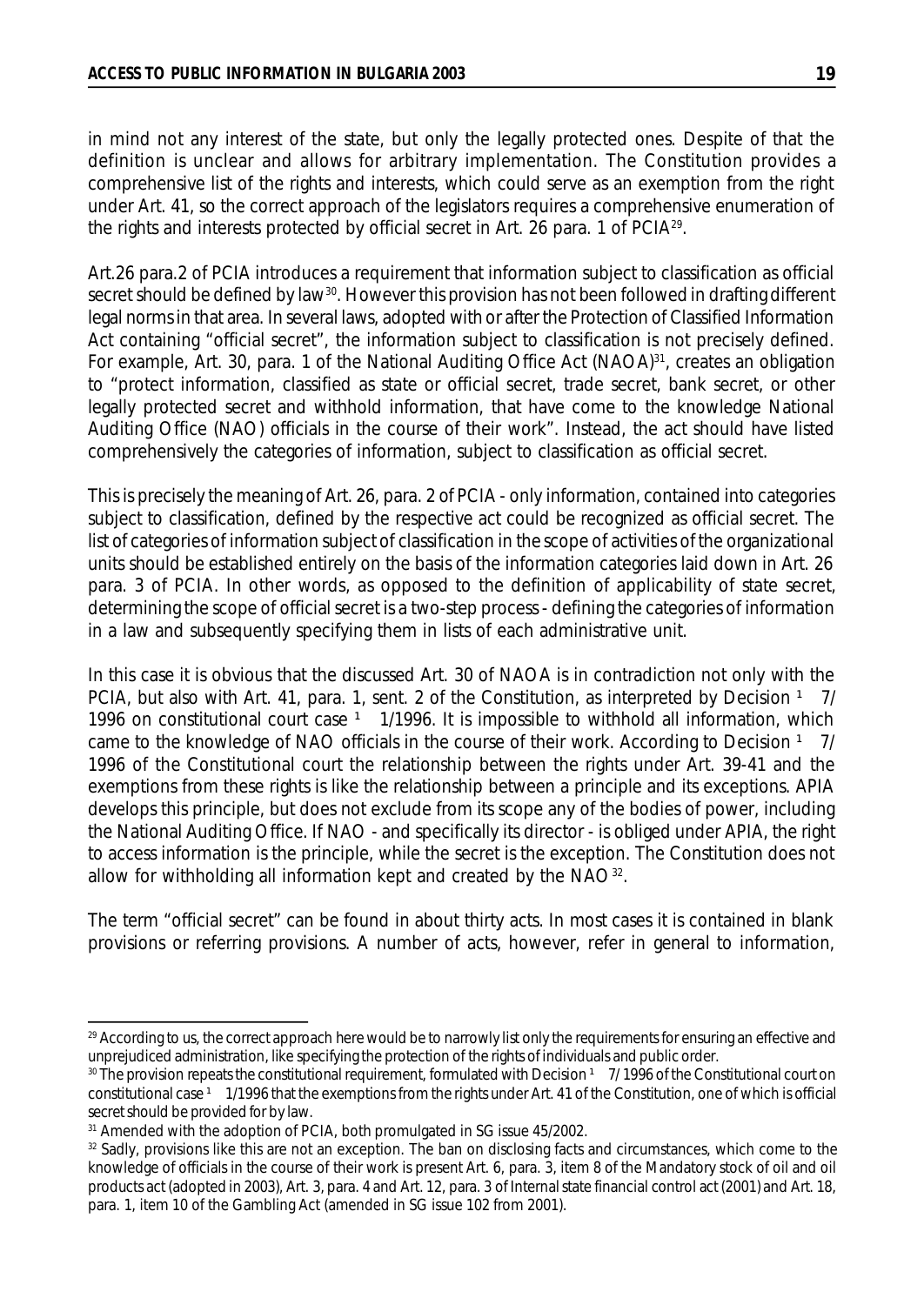which came to the knowledge of public officials in the course of their work. Limiting the scope of this information to the category of "official secret" is more of an exception<sup>33</sup>. Usually legislators take just the opposite approach - instead of banning only the disclosure of information, classified as official secret, an impression is created that official secret covers all kinds of facts that came to the knowledge of public officials in the course of their work, so their disclosure is prohibited $^{34}$ . By sticking to this approach, the legislators have not and will not bring the laws in compliance with the Protection of Classified Information Act. Moreover, this extends the old tradition to keep secret all information, collected and kept by public institutions, which contradicts with Art. 41 of the Constitution.

# *The legislators' approach to the exemptions*

In the presence of the mentioned important problems, related to the exemptions from the right to information access, the lawmakers should have turned their efforts to improving the legislation. In practice, just the opposite happened. Several proposals for changes and amendments in the Penal code were introduced into Parliament in 2003, two of them providing for increased sanctions for leaking official or state secret by changing the wording of Art. 284, Art. 357 - 360 of the Penal code. Sanctions in cases of "erroneously" setting the classification level were also stipulated. The increased amount of the sanctions would affect persons, whose official duties did not include the protection of state secret, respectively, they had not been entrusted the possession of information subject to classification<sup>35</sup>. After a vigorous public debate with the participation of several non-governmental organizations and mass media representatives, the Legal Affairs Committee of Parliament decided to adopt only editorial changes, introducing the term "classified" information. The Committee rejected the proposals for increasing the sanctions and introducing liability for an incorrectly determined classification level. Unfortunately the lawmakers also missed the opportunity to introduce some positive changes, which would have moved the provision of the draft away from 1968, when it was actually adopted. No protection of whistleblowers - officials who disclose in good faith important public information, although it has been formally classified - has been provided. Criminal liability still has an excessively wide application, instead of narrowing it down to the most important cases in which the interests of national security are indeed likely to be harmed. The question of decriminalization of the disclosure of official secrets should be discussed, and in cases of publishing such information only disciplinary or administrative measures should be taken<sup>36</sup>.

# **Changes in legislation, ensuring harmonization with APIA and in secondary legislation related to the effective implementation of APIA**

The process of synchronization of the remaining legislation with the APIA is quite slow. From the adopted acts in 2003, including the amending ones, only the Human cells, tissues, and organs transplantation act (HCTOTA) refers to APIA. Art. 39 para. 3 from the HCTOTA provides for the creation and keeping a register, information in which is accessible under APIA<sup>37</sup>.

<sup>33</sup> For example, Art. 25, para. 1 from the Public officials act protects classified information, constituting state or official secret, which came to the knowledge of the public officials in the course of performing their duties.

<sup>34</sup> Not talking about other "ingenious" legislative techniques. The Financial control commission act introduces the term "professional secret", along with official secret.

<sup>&</sup>lt;sup>35</sup> The cases under Art. 357 of the Penal Code (PC).

<sup>&</sup>lt;sup>36</sup> We should bear in mind that information can be classified as official secret for a period not longer that two years.

<sup>&</sup>lt;sup>37</sup> On the other hand, the act does not describe what information should be contained in the register.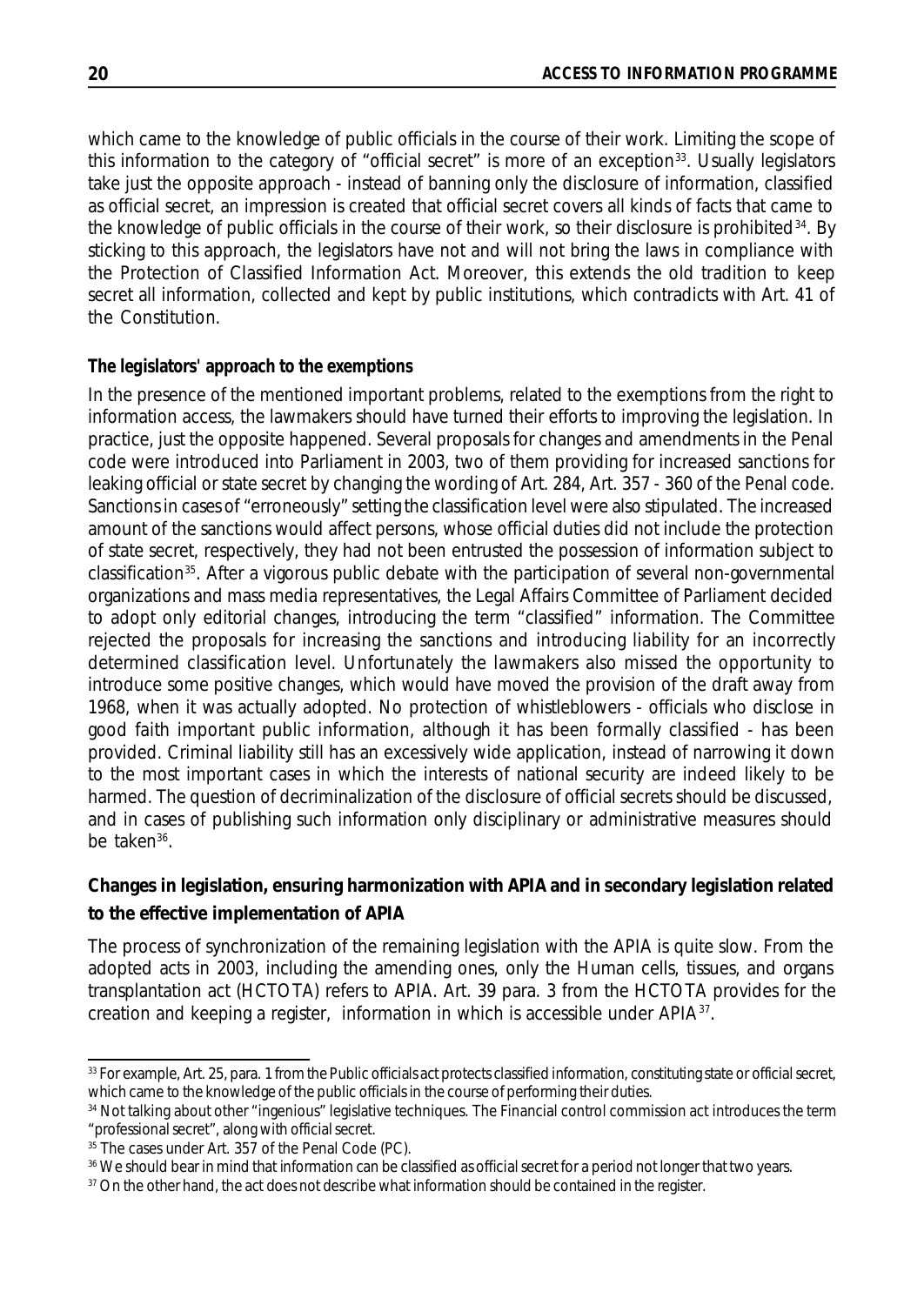At the same time, in many acts, providing for the creation and keeping public registers, the question how access to information is provided remains unclear<sup>38</sup>.

In order to ensure effective implementation of the APIA State bodies need to distribute the obligations they have within the structures of their administration; this is especially important in a number of state bodies, which have territorial branches. The process of providing access to information under APIA is impracticable if an official or a group of officials are not authorized to perform specific functions under the act. Art. 28 para. 2 provides an opportunity for authorizing officials to handle information requests and take decisions on questions in the freedom of information area. In some state bodies these officials have been determined with an order<sup>39</sup>.

In 2003 a number of internal rules and regulations have been amended in order to determine the functions of officials under APIA or to regulate access to information in general. In that way, obligations in relation to providing access to public information have been given to specific administrative departments of the Ministry of Energy and Energy Resources (MEER), Ministry of Youth and Sports (ÌYS), Ministry of Agriculture and Forestry (MAF), Ministry of Education and Science (MES), Ministry of Finance (MF), and Ministry of Health (MH). In some of the public institutions obligations in connection to the implementation of APIA are given to inspectorates<sup>40</sup>, which perform control functions, legal service departments, Information and public relations departments <sup>41</sup>. A comparison between the functions of the department, which handles information requests and the number of its officials, shows that the relative part of information officials in the ministries varies a lot. In the Ministry of Foreign Affairs (MFA) 27 out of 1897 officials are in charge of information access, in MEER - 19 out of 190 officials, in MH - 7 out of 290, in the MAF - 14 out of 2367, in the ME - 10 out of 544, in the MYS - 10 out of 290, in the MES - 10 out of 315, in the MF - 41 out of 558, in the MJ - 10 out of 742, in the MRDPW- 10 out of 447, in the MTC - 5 out of 298.

Authorizing an official/department under APIA is an important step, since it practically allows for providing information upon requests. Other important conditions for the effective implementation of the right to information access are organizing training seminars for public officials, simultaneous review of the questions concerning access to public information and protection of classified information, explicit authorization of the information officials by law (primary or secondary legislation), and the opportunity for citizens to easily find them and turn towards them when submitting an information request.

At the same time we should note some weaknesses and flaws in the implementation of the act. As mentioned above, the internal regulations of some ministries do not provide for the

<sup>38</sup> A few related examples are: according to Art. 35 para. 1 item 2 of the Personal Data Protection Act access to public registers, containing personal data is provided without requiring the consent of the data subject, but is quite unclear which procedures are followed. According to Art. 6 para. 1 of the Publicity of the property of higher state officials act, access to the "public" registers is limited and is exercised under a procedure, briefly described by the act. According to Art. 62 para. 2 of the Act for municipal property and municipal property deeds are subject to unlimited public access, but under a procedure determined in the regulation for its implementation.

<sup>&</sup>lt;sup>39</sup> In the Council of Ministers, the Ministry of Environment, the Ministry of Justice, the Ministry of Economy, etc. <sup>40</sup> In MEER, MYS, MES, etc.

<sup>&</sup>lt;sup>41</sup> Departments with such functions are created with the internal regulations of the following ministries: MEER, MH, MAF, MES, MOEW, MYS, MF, Ministry of Transport and Communications, Minitry of Justice, Ministry of Regional Development and Public Works (MRDPW), Ministry of Foreign Affairs, Ministry of Labor and Social Policy (MLSP), Ministry of Culture (MC), ME, and MD. In the Ministry of Interior it was created with the Ministry of Interior Act.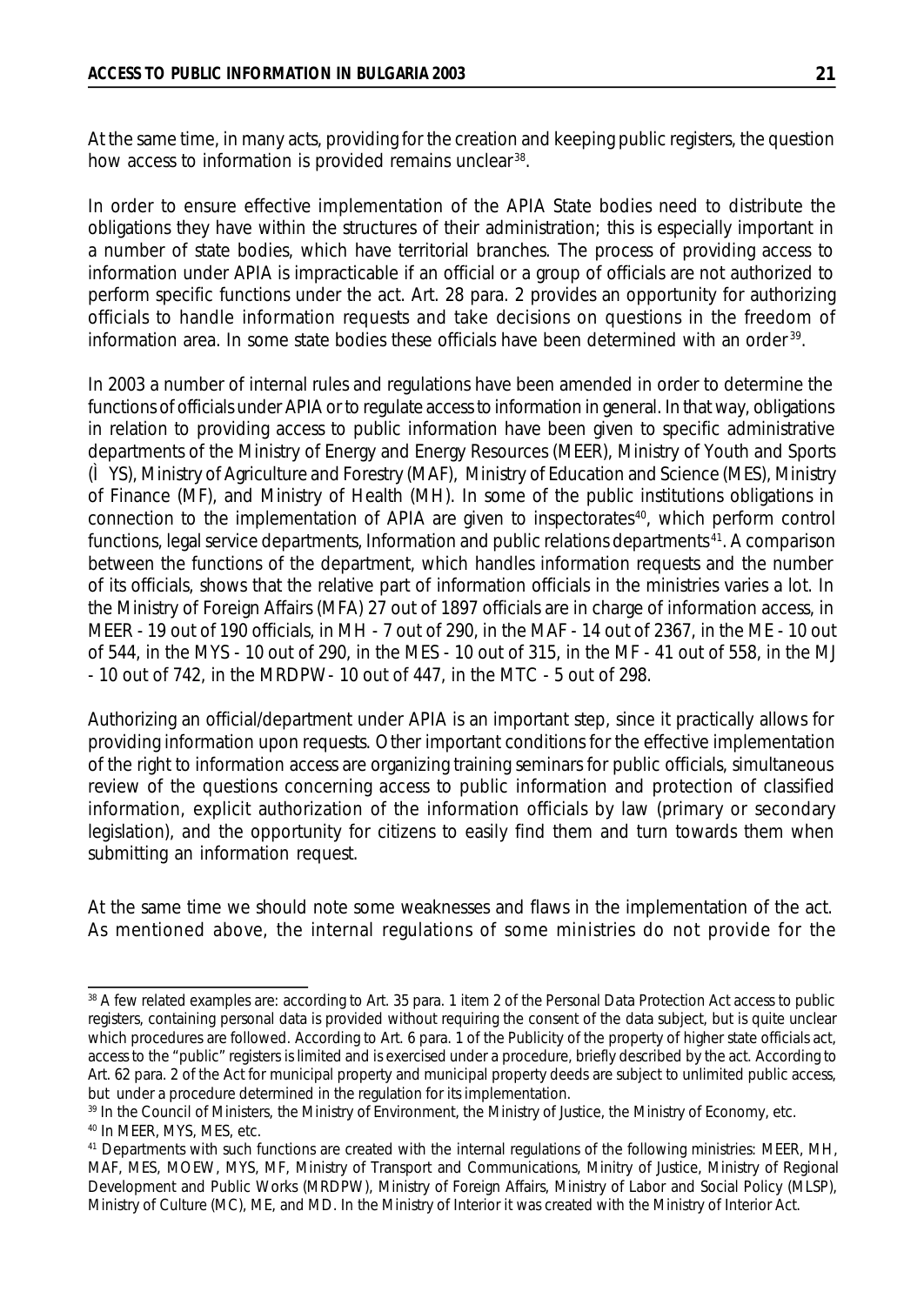implementation of APIA. Some of them regulate it to some degree, but do not authorize an official or a department with specific functions, which causes responsibilities to be diluted. Some of these bodies of the executive power have extensive decision-making capabilities and spend a large amount of funds, including European money. Let's take the Roads Executive Agency for example, in which the work under the APIA is carried out by the executive director as a body of power. From its internal regulation it is seen that there is no administrative structure in charge of access to public information, although nearly 3000 officials work for the agency and it has territorial branches in the whole country. It is obvious that even in the presence of a good will by the officials, without establishing conditions for an effective administration, it is impossible to adequately provide access to public information.

#### *Other legislative problems*

We maintain most of the recommendations made by us in the previous annual report. The necessary changes in the Environmental protection act (EPA) have not been adopted, as well as in legislation regulating the privatization process and access to archives.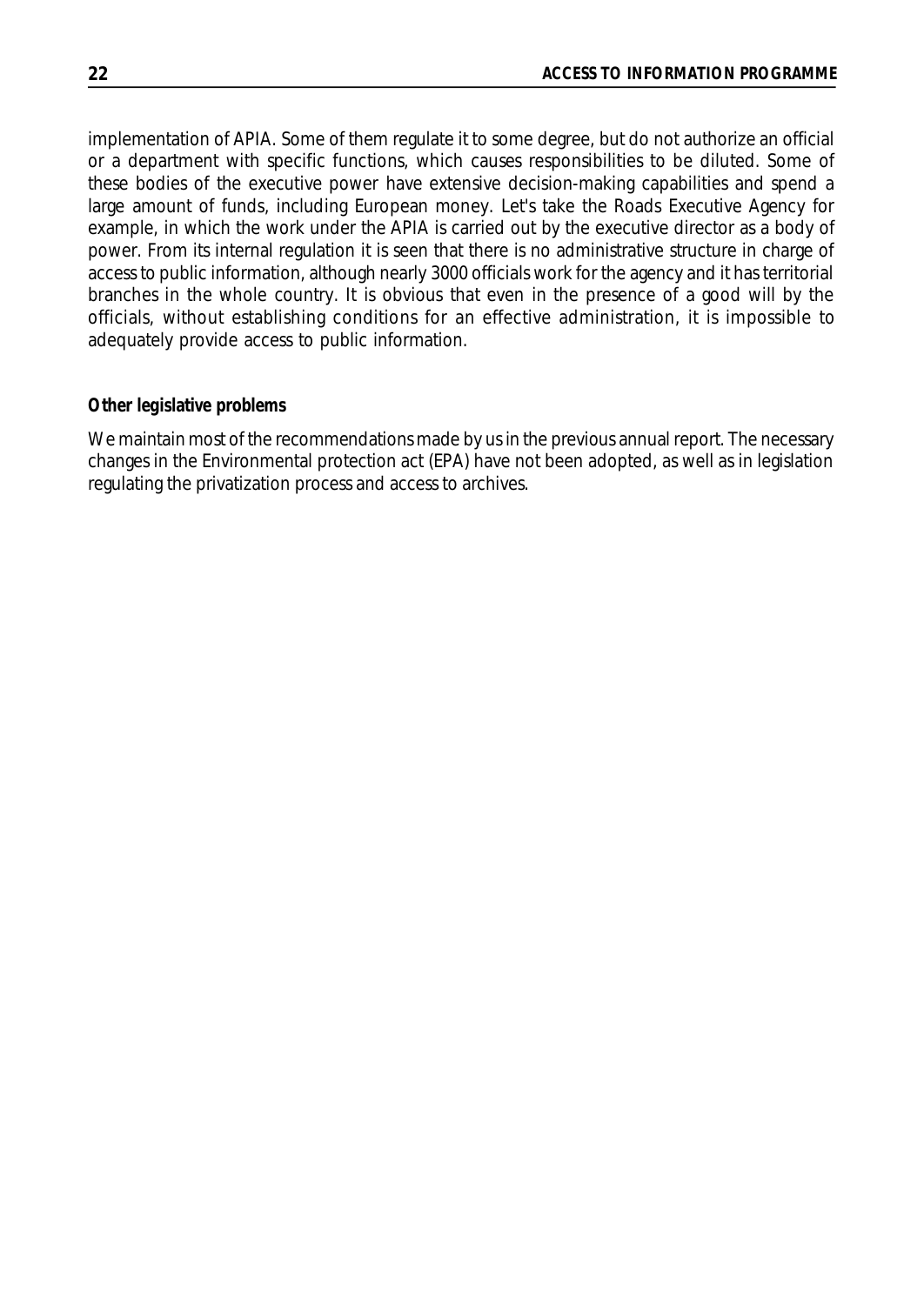# **PERSONAL DATA PROTECTION LEGISLATION**

#### **I. General regulation**

The Convention for the Protection of Individuals with Regard to Automatic Processing of Personal Data of The Council of Europe<sup>42</sup>, adopted on Jan. 28, 1981 was ratified by Bulgaria in May 2002. The Convention is in force in Bulgaria since January 2003 and its text was promulgated in the State Gazette in March 2003.

The purpose of the Convention is to secure respect for the rights and fundamental freedoms of individuals, and in particular their right to privacy, with regard to automatic processing of personal data relating to them.

The Convention formulates the main standards that need to be set in the domestic personal data protection legislation of each country.

- 1. Quality of data requirement in Art. 5 data should be adequate, relevant, obtained and processed fairly and lawfully, stored for specified and legitimate purposes and not used in a way incompatible with those purposes;
- 2. Special categories of data requirements in Art. 6 Personal data revealing racial origin, political opinions or religious, or other beliefs, as well as personal data concerning health or sexual life, may not be collected or processed automatically, unless adequate safeguards are provided by domestic law;
- 3. Security of data requirement Appropriate security measures must be taken for the protection of data stored in automated data files against accidental loss or destruction;
- 4. Additional safeguards for the data subject requirement each data subject must be ensured access to his/her own personal records and given the opportunity of rectification or erasure of such data in case they had been processed contrary to domestic law;
- 5. Requirement for minimal restrictions of the right of data inviolability;
- 6. Requirement for sanctions and remedies for violations of provisions of domestic law.

The Bulgarian legislation provides a general data protection regime, contained in the Personal Data Protection Act (PDPA), in force form Jan. 01 2002. The Act was adopted in the end of 2001 and promulgated in State Gazette issue 01/Jan 04, 2002. In general the Act follows the main standards set in Convention 108. Nevertheless, as we have already noted in our previous Annual report, it contains quite a few disputable provisions, some of which are in direct contradiction to the Access to Public Information Act (APIA)<sup>43</sup>. The main problems arise from the scope of the definition of "personal data". The PDPA goes beyond the definition provided in Convention 108 and includes as personal data information connected with membership of individuals in boards of commercial companies and the performance of functions of state bodies.

<sup>&</sup>lt;sup>42</sup> Convention <sup>1</sup> 108 of the Council of Europe from Jan. 28, 1981 for the Protection of Individuals with Regard to Automatic Processing of Personal Data - ratified by the 39th Parliament of Bulgaria on May 29, 2002. - State Gazette issue 56 June 7, 2002; published by the Ministry of Interior promulgated in SG áð. 26 îò 21.03.2003 ã., in force from Jan. 01. 2003.

<sup>&</sup>lt;sup>43</sup>See "Access to Information Situation in Bulgaria 2002. Annual report" on [http://www.aip-bg.org/l\\_reports.htm](http://www.aip-bg.org/l_reports.htm).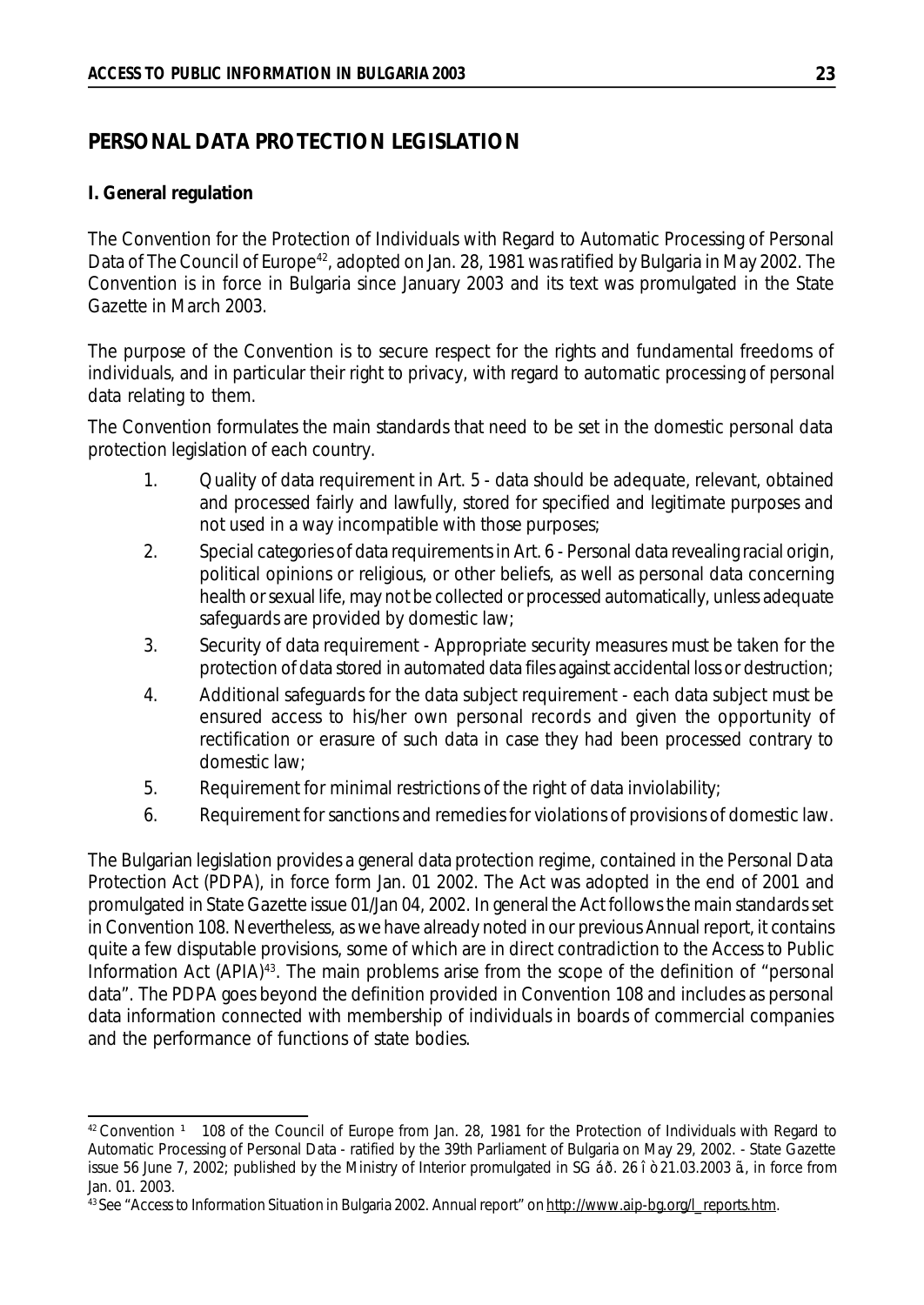Such à extension of the protected personal data is totally inadequate<sup>44</sup> and is in contradiction to other norms of the freedom of information legislation in Bulgaria<sup>45</sup>. This definition limits the right of a broader information access about public figures, while the importance of this right has been outlined by the Constitutional Court of Bulgaria in its interpretation of Art. 39-41 of the Constitution<sup>46</sup>.

The second serious problem caused by the PDPA is that it determines as data controllers all persons or entities collecting and storing personal data, while at the same time it does not clarify whether all data controllers should be registered.

The Bulgarian Personal Data Protection, following the requirements of Convention 108 establishes an independent body - the Personal Data Protection Commission, which overlooks the implementation of the Act. The Commission was elected by the Bulgarian Parliament on May 23, 2003. The PDPA grants the Commission a number of rights, so that it may effectively ensure the data protection of individuals when their rights have been violated. The Commission may review appeals against personal data controllers, perform inspections, issue binding decisions, order temporary suspension of personal data processing, impose sanctions on persons or entities, who process personal data against the provisions of domestic law. The Commission creates and keeps a register of data controllers. Under the PDPA the Commission must adopt internal rules, regulating its activities, describing the structure of its administration, the procedures for keeping the data controllers register and the procedures for considering appeals, issuing orders and imposing sanctions.

The initially adopted Rules for the work and organization of the Commission provide for an administration of 76 officials, including its members. Until now most of the positions have not been filled in<sup>47</sup>. Two years after the adoption of the Act only 1/7 of the provided officials have been appointed, while all the stipulated departments exist only on paper.

In January 2003 the PDPC adopted new internal Regulations<sup>48</sup>, repealing the ones, adopted in 2002. The new regulation describes in detail the work and the decision making process of the Commission, clarifies the procedures in relation to personal data controller registration, and approves a registration form. The term for filing registration forms was initially set to August 31, 2003, but was later extended until December 1, 2003.

With the adoption of the new internal regulation, the Personal Data Protection Commission was given a good opportunity to interpret the provisions of PDPA, specifically clarifying who was obliged to register as a personal data protection controller. Unfortunately, the Commission adopted a broader interpretation of the law and introduced an obligation of all personal data controllers to register. In

<sup>44</sup>Such data are contained in public registers - the register of trade companies, etc.

<sup>&</sup>lt;sup>45</sup> Art. 2, para. 1 of APIA defines "public information" through the opportunity of the public to form an opinion about the work of the state bodies.

 $46$  Decision  $1$  7/1996 on constitutional case  $1$  1/1996.

<sup>47</sup>In comparison to the Bulgarian Commission, the Personal Data Commissioner of Ireland has an administration of 16 officials, while 40 people work forthe Commissioner of Sweden.

<sup>48</sup> Internal regulations of the Personal Data Protection Commission; published by the Head of the PDPC, promulgated in State Gazette issue 9 of 31.01.2003, amended in issue 15 of 14.02.2003.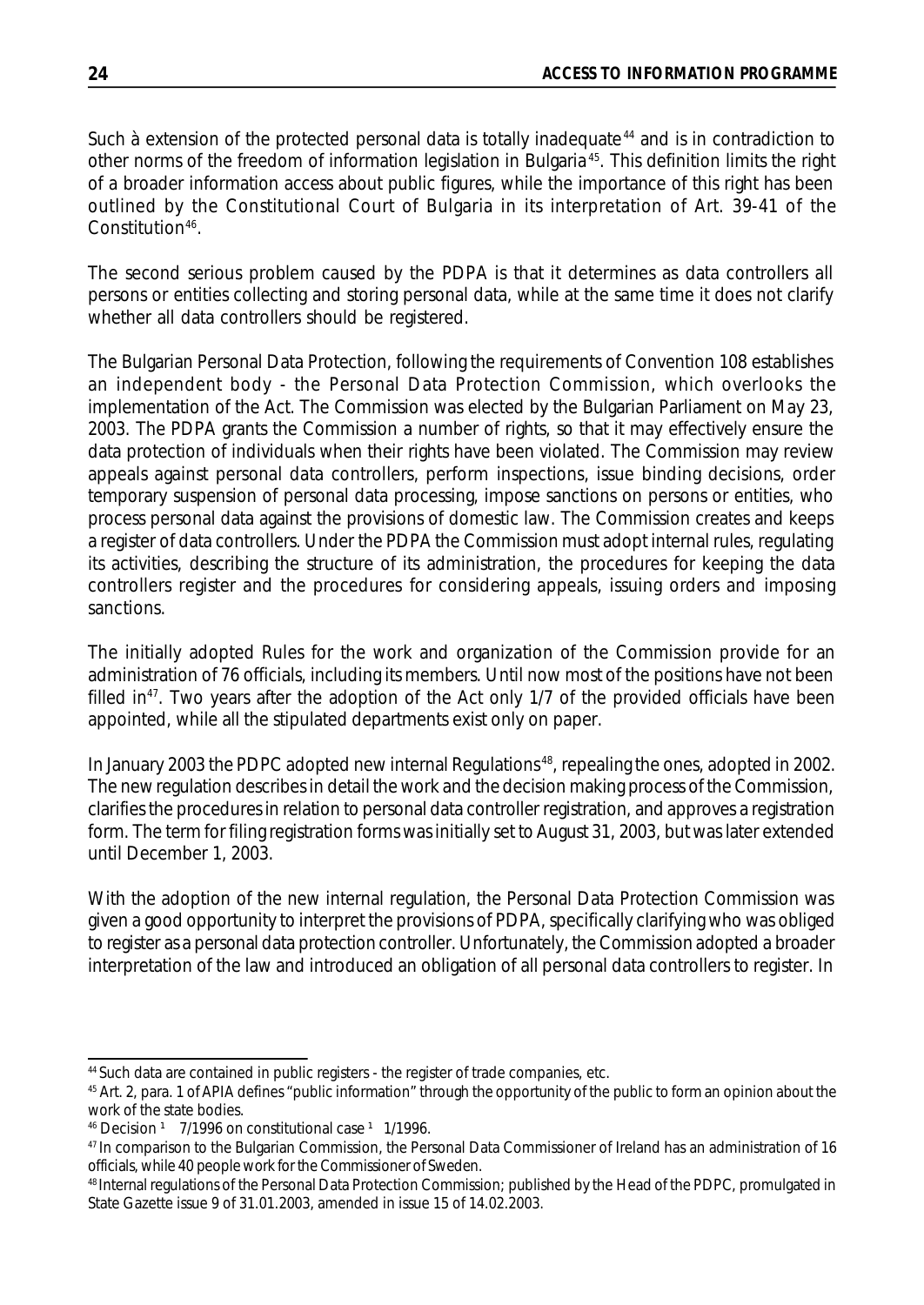practice this meant that every employer with as little as a couple of employees had to register as a data controller<sup>49</sup>, forcing hundreds of lawyers, doctors, and tradesmen to submit registration forms. The problem has been created by the PDPA itself, which unnecessarily broadened the categories of protected personal data and turned every person or entity, which holds information about more than two people into a personal data controller. The Commission could have used its rights under Art. 10 para. 1 items 1 and 5 under the PDPA to make a narrow interpretation of the Act, to prevent the needless registration and to avoid the spending of quite a lot of funds, both for processing registration forms, and spent by business companies.

The Commission could have adopted the approach already working in other countries - mandatory registration only for state bodies, which collect and process personal data, and optional registration for private entities. Optional registration will not introduce aditional risks for violating the provisions of PDPA by personal data controllers who have not registered. The Bulgarian PDPA gives enough powers to PDPC in its Art. 16 to investigate persons who collect and process personal data; the Commission is empowered to act not only against those registered as data controllers but also against everyone, who collects, processes or transfers personal data. This is why the mandatory registration requirement is not necessary.

#### **II. Sectoral laws**

During the previous year significant changes have been made in various normative acts in order to bring them in accordance with the new data protection standards laid down by the Personal Data Protection Act and Convention 108.

## **1. Personal Data Protection related to public order and security**

#### *Ministry of Interior Amending Act*

In the beginning of 2003 amendments in relation to personal data protection were adopted in the Ministry of Interior Act<sup>50</sup>. In Art. 7 para. 4 from Chapter Four of the Act, under the main activities of the Ministry it was added "acquiring, analyzing, and keeping information, including processing personal data and conceding it in cases provided by law". The amendments also regulate the powers of police officers to collect, process and keep, biometrical identification data about individuals, like fingerprints, photos, and DNA profile samples. Probably the most important amendment to MIA in relation to personal data protection is the explicit ban on the collection of sensitive information revealing racial or ethnical origin, political opinions or religious or other beliefs, as well as personal data concerning health or sexual life. The second important change<sup>51</sup> is the provision of an opportunity for every individual to access his/her own personal data collected or processed by the Ministry of Interior, even in cases when this has been done without his/her knowledge and consent. Upon request the Ministry discloses a copy on paper of the collected and processed personal data to the data subject.

<sup>49</sup>Currently, about 1,025,000 entities are recorded in the BULSTAT register, from which about 850,000 under the Trade Act. If ten minutes are needed for registering a single data controller - which is impossible - in order to register half of the administrators (around 876 000) the five members of the Commission will have to work eight hours a day 365 days a year for five years.

<sup>50</sup>Ministry of Interior Act - Promulgated SG issue 122/19.12.1997; amended in issue 17/21.02.2003; Amending act in issue 26/21.03.2003, in force from 01.01.2003, SG issue 95/28.10.2003; amended issue 103/25.11.2003; amended issue 112/23.12.2003 in force from 1.01.2004; issue 114/30.12.2003.

<sup>51</sup>Art. 182, para.4 of MIA.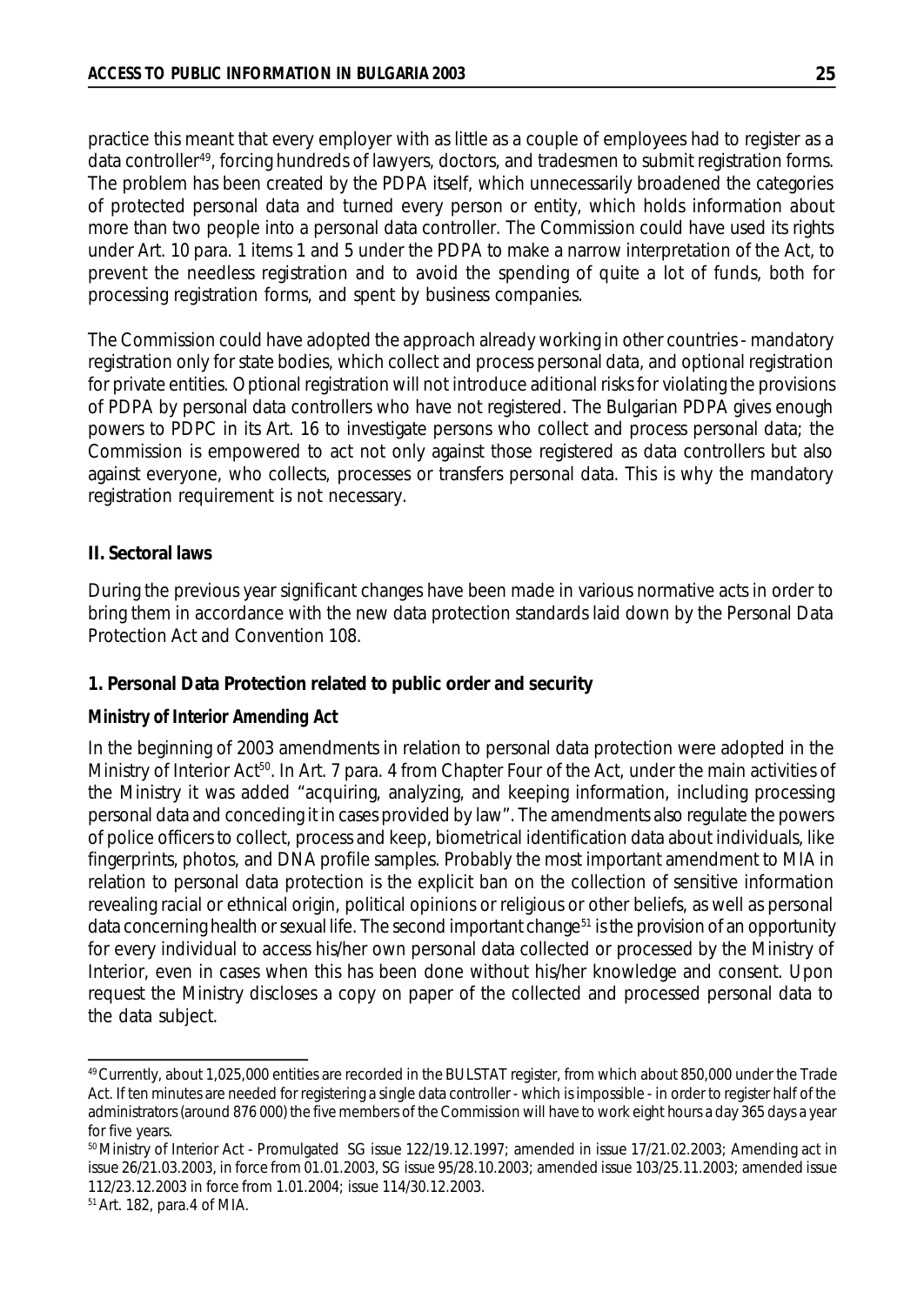A disputable question whether the right of data subjects to access their own personal data could be restricted in the interest of protecting national security has been laid down in Art. 182 para. 7 of the Bulgarian MIA<sup>52</sup>. According to its provisions the bodies of the Ministry of Interior can fully or partially withhold personal data in cases when their disclosure can jeopardize national security or public order or when information classified as state or official secret might be revealed. Access is also restricted under the discretion of MI officials, when there is a danger of revealing information sources, or exposing the secret methods and procedures of information collection or when disclosure of personal information to the data subject would hamper the implementation of their law-provided activities. Thisformulation of Art. 182 has left an unduly broad opportunity for MI officials to withhold information from the data subjects.

# *Agreement on co-operation between Bulgaria and the European Police Office (Europol)***<sup>53</sup>**

The agreement regulates the transfer of information between the Republic of Bulgaria and the European Police Office (Europol), including the transfer of personal data. The agreement provides guarantees for data protection and integrity. The Republic of Bulgaria takes whole responsibility for damages incurred by an individual as a result of factual or legal errors in any data exchanged as part of the information transfer with Europol.

# *Regulation for registration with the police offices* <sup>54</sup>

The regulation determines the conditions for registering with the police offices, regulating and processing of personal data of Bulgarian and foreign citizens, as well as individuals without citizenship, against whom prosecution has been initiated. Information about police registration of individuals is kept in:

- Ø document information systems "Police register", "Police register index", "Photo index" and "Dactyloscopic index";
- Ø Automated information systems- "Central police register", "Integrated regional police system", "Automated dactyloscopic identification system ADIS" and "National DNA database".

As an important flaw of the Regulation we must note the lack of any guarantees for security of the personal data systems. No sanctions are provisioned for individuals, who misuse information from the information systems.

## **2. Personal Data Protection related to family law**

The new regulation on the adoption procedures, provided in the amending act to the Family Code (FC) assumes an adequate protection of personal data of the birth parents, the adopted children, and the adoptive parents. Two new registers are created, one containing information about the children, subject to adoption and the other one - about the parents wishing to adopt a child.

 $52$  In practice this question was brought before the court in the case "Yonchev v. the Ministry of Interior" - see the attachment AIP court cases.

<sup>&</sup>lt;sup>53</sup> Agreement on co-operation between Bulgaria and the European Police Office (Europol) - ratified by law, adopted by the 39<sup>th</sup> Parliament on July, 31, 2003, published by the Minister of Interior, promulgated in State Gazette issue 92/17.10.2003 in force from 25.08.2003.

 $54$  Regulation <sup>1</sup> I-221 from 13.10.2003 for registration with the police offices - issued by the Minister of Interior, promulgated in SG issue 95/28.10.2003 in force from 29.01.2004.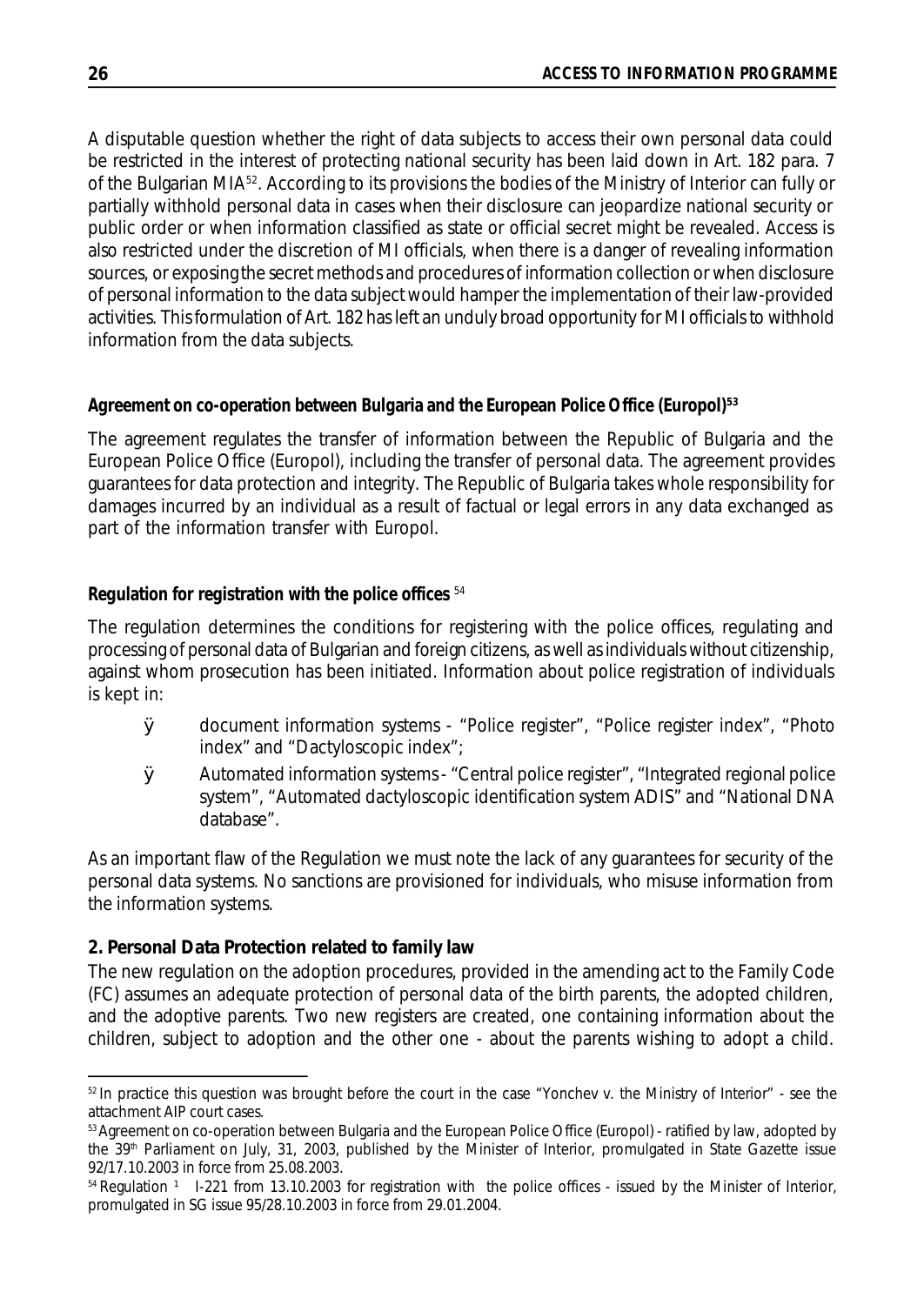Both registers contain information about the health and family status, property and a number of facts and circumstances of the personal and family life of the included individuals. For the first time the Bulgarian legislation allows for a "secret of adoption" restriction. The adoptive parents or the adopted children upon reaching legal age may request information about the background of the child from the regional court, which took the decision for adoption, in cases of significant importance.

The current provisions of the Family Code do not fully guarantee the protection of such exceptionally sensitive categories of information. The only relevant provision is the obligation of officials to keep secret any information about the adopted children and the adoptive parents, which has become known to them in the course of their work. As you can see, the information from those registers may become a "highly valued commercial product" and because of that severe sanctions should be provided against unlawful use of data contained in them.

## **3. Health care sphere**

#### *Health Insurance Act (HIA)*

In accordance with the requirements of Convention 108 amendments were adopted in the Health Insurance Act<sup>55</sup>. The amendments introduced an explicit requirement for health insurance companies to protect information, concerning the health insurance contracts and information, related to personal data and health of the insured persons. The adoption of these amendments was essential for the protection of personal data, because previously only medical care personnel like doctors, dentists, and nurses were required by law to protect information about the health status of citizens. Access to this kind information is regulated under the Protection of Personal Data Act.

## *Human cells, tissues, and organs transplantation act (HCTOTA)*

On April 30, 2003 the Parliament of Bulgaria adopted the **Human cells, tissues, and organs transplantation act**, which entered into force from January 1, 2004. This act regulates the donation, keeping and usage of information related to transplantations. The Act provides for the creation of a public and an "official-use-only" register for keeping information about transplantations. The HCTOTA also provides for the adoption of secondary regulations, among which a **Regulation for the scope of information,registration procedures,keeping and utilizing information from the Transplantation Executive Agency**, i.e. data about the donors and the organ recipients. The Regulation will also determine the contents and scope of information kept in the public transplantation register, which will not contain personal data, as required by HCTOTA. Information in the public register will be accessible by everyone under the procedures of the Access to Public Information Act.

The official-use-only register will contain data about the potential donors. All information will be kept in the register for 30 years. Under the provisions of the Personal Data Protection Act all data subjects will have an opportunity to check whether their donation will has been correctly entered into the official register.

Additional guarantees for the protection of personal data in the health care system have been provided in the Blood Donation and Transfusion Act, which prohibits the disclosure and publishing of information making it possible to identify the blood donors and recipients.

<sup>&</sup>lt;sup>55</sup> Health Insurance Act, promulgated in SG, issue 70 from 19.06.1998.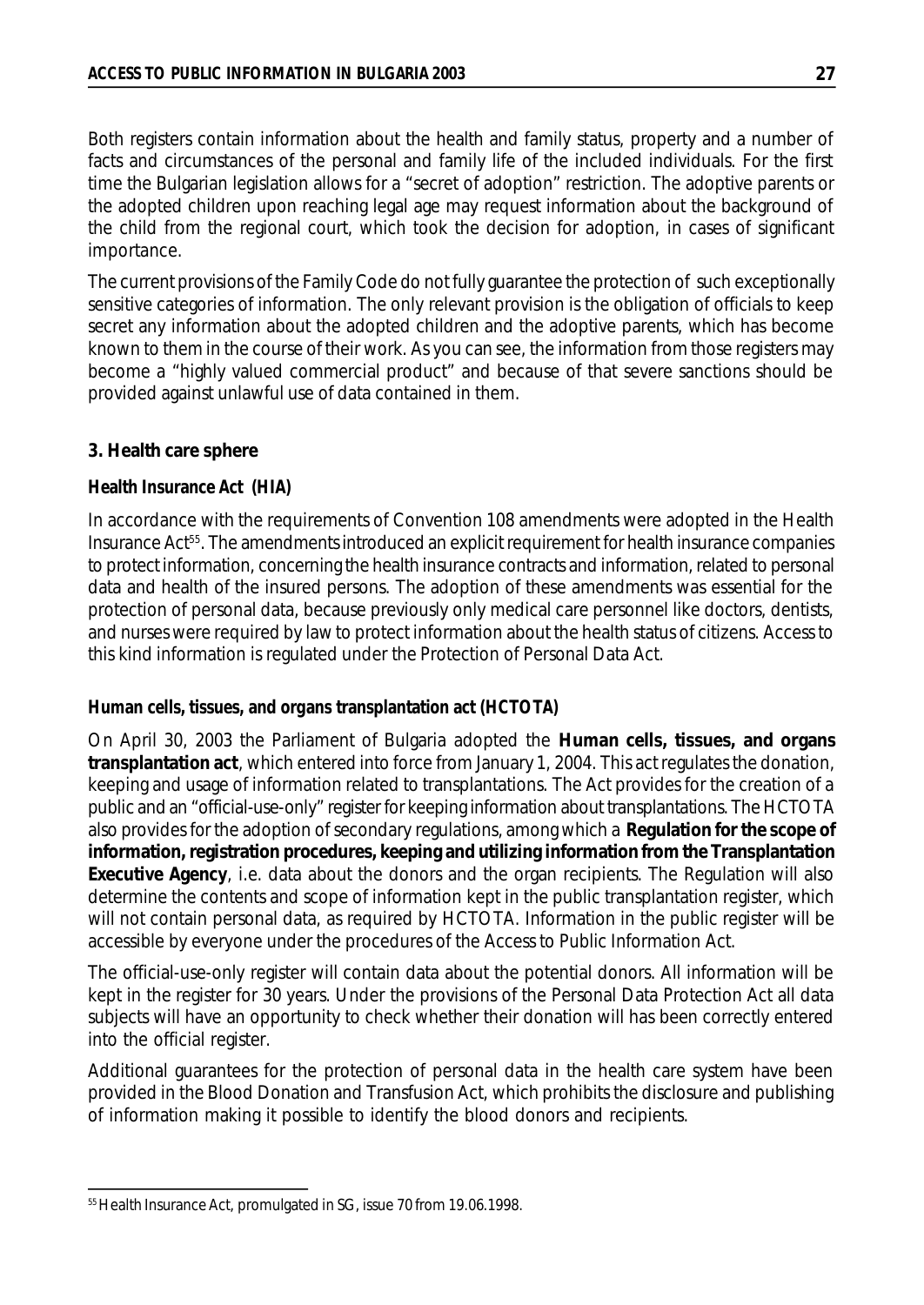At the same time, the recently adopted Regulation  $1\overline{6}$  for the sites of specialized medical and psychological examinations and the places of periodic health check-ups <sup>56</sup> does not provide clear instructions on how to keep the collected information and does not provide guarantees for its protection.

# *Regulation ¹ 6 for the sites of specialized medical and psychological examinations and the places of periodic health check-ups*<sup>57</sup>

The regulation describes the procedures for conducting specialized medical and psychological examinations on applicants, wishing to obtain access to classified information. The procedures of periodical health check-ups for officials, who have been approved to access classified information are also defined by Regulation  $1\,$  6.

Access to the collected data from medical examinations is granted only to the medical staff that conducted the examination, the examined person, and authorized officials from the institution, which requested it. Although disclosure of the collected information by doctors and psychiatrists for their own benefit is explicitly prohibited, there are no specific sanctions against this in the Regulation.

# **4. Telecommunications and new technologies sphere**

A new Telecommunications Act was adopted in the end of 2004 by the Bulgarian Parliament 58.

The purpose of the Act was to create conditions for the development of the telecommunication market in line with the new technologies, while at the same time, to guarantee the freedom and confidentiality of communication services, as well as the protection of personal data of the end users.

A problem in the implementation of the Act could be be created by the provisions, obliging the providers of universal telecommunication services to prepare and publish both a printed and an electronic version of a phone book of their customers. The Act contains no requirement for the service providers to request consent of the clients when including their numbers and other personal data in the phone books.

Chapter Fourteen of the Telecommunications Act regulates the confidentiality of communications and the protection of personal data in providing telecommunication services. Specifically, the Act introduces an obligation for the service providers to take technical measures guaranteeing confidentiality of the communications. These measures should cover the kind of service, its content and all information related to its provision. Besides technical coverage, service providers are prohibited from disclosing the content of the communications and data related to them, which come to their knowledge in providing their services.

 $56$  Regulation  $1\,$  6 for the sites of specialized medical and psychological examinations and the places of periodic health check-ups from 19.03.2003 - Published by the Minister of Health , promulgated in SG issue 35 from 16.04.2003.  $57$  See note  $1\,56$ 

<sup>58</sup>Telecommunications Act - promulgated in SG issue 88/7.10.2003 in force from 7.10.2003.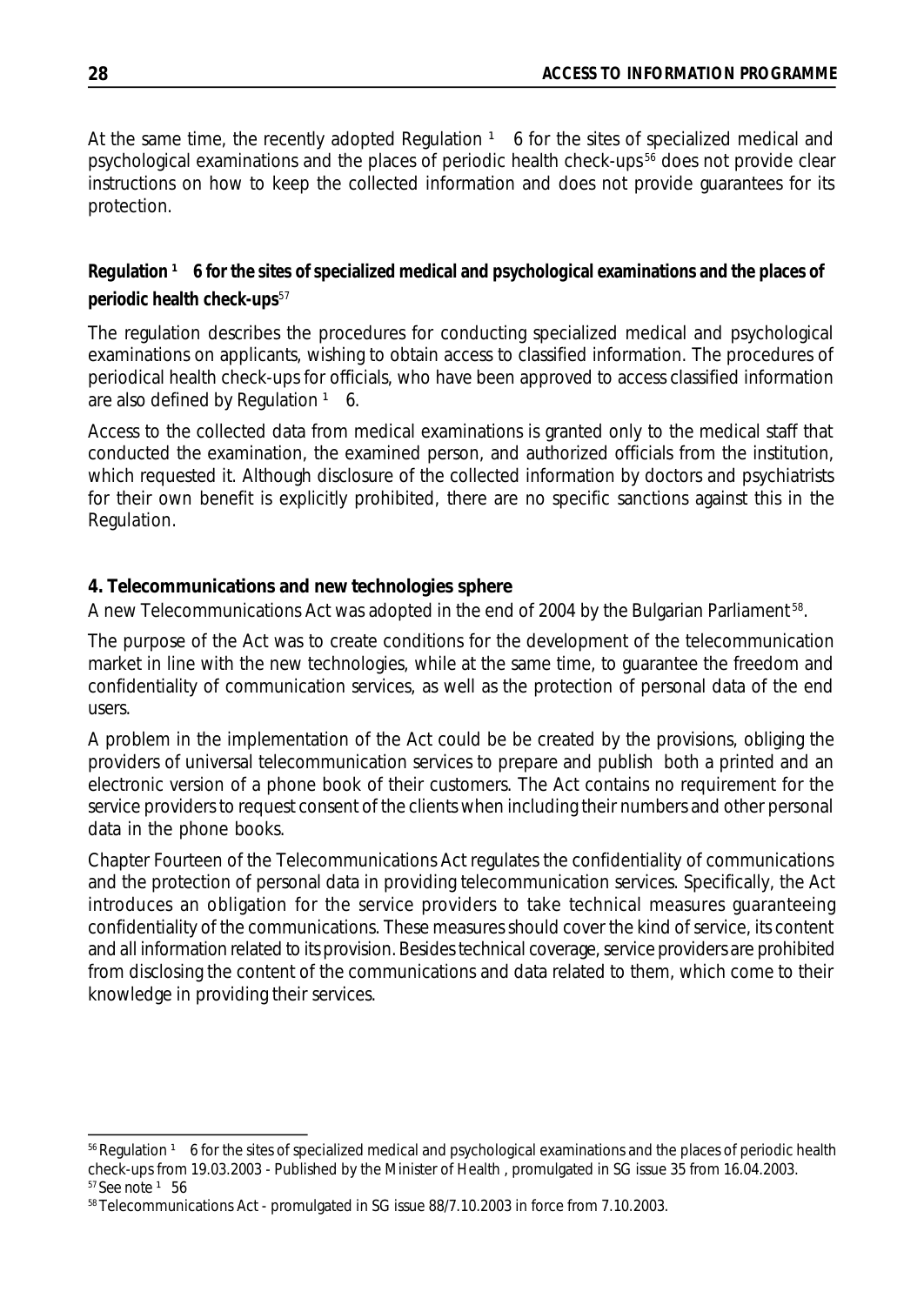A separate section of the Telecommunications Act provides special procedures guaranteeing the protection of personal data of end users, which they submit to the service providers in relation with the provision of communication services.

Recently, the need for personal data protection over the Internet in Bulgaria has been increasing significantly. A growing number of people are using the global network as part of their every-day work. As e-business is entering the homes of Bulgarians, it is becoming essential to guarantee security of electronic commerce and adequate personal data protection of end users. This is especially important because of the wide variety of activities performed by commercial companies online and the services they provide, like web sites for online dating, marketing surveys and online shopping.

We must note here that Bulgarian legislation provides quite inadequate guarantees of the right of personal data protection over the Internet. Only the general norms of the Personal Data Protection Act and the provisions of the Electronic document and electronic signature act provide some although insufficient - level of protection<sup>59</sup>.

It is worth mentioning that in the end of last year articles  $319a - 319e$  of the Penal code<sup>60</sup> were amended, making it a crime to publish or distribute system or user passwords with subsequent disclosure of personal data. The stipulated sanction is up to one year of imprisonment, while in cases of malicious usage or substantial harm caused, the lawbreakers can serve up to three years in prison.

As we noted earlier, the existing legislation inadequately guarantees the right of personal data protection. With new technologies being introduced in civic and commercial dealings, the issues of confidentiality are becoming increasingly sensitive. The new conditions and the development of these new social interactions require a new legal arrangement guaranteeing the right of personal data protection of e-government and e-commerce users.

<sup>59</sup> Electronic document and electronic signature act - promulgated in SG issue 34 from 6.04.2001 in force from 7.10.2001 amended in issue 112 from 29.12.2001, in force from 5.02.2002.

<sup>60</sup> SG issue 92 from 27.09.2002.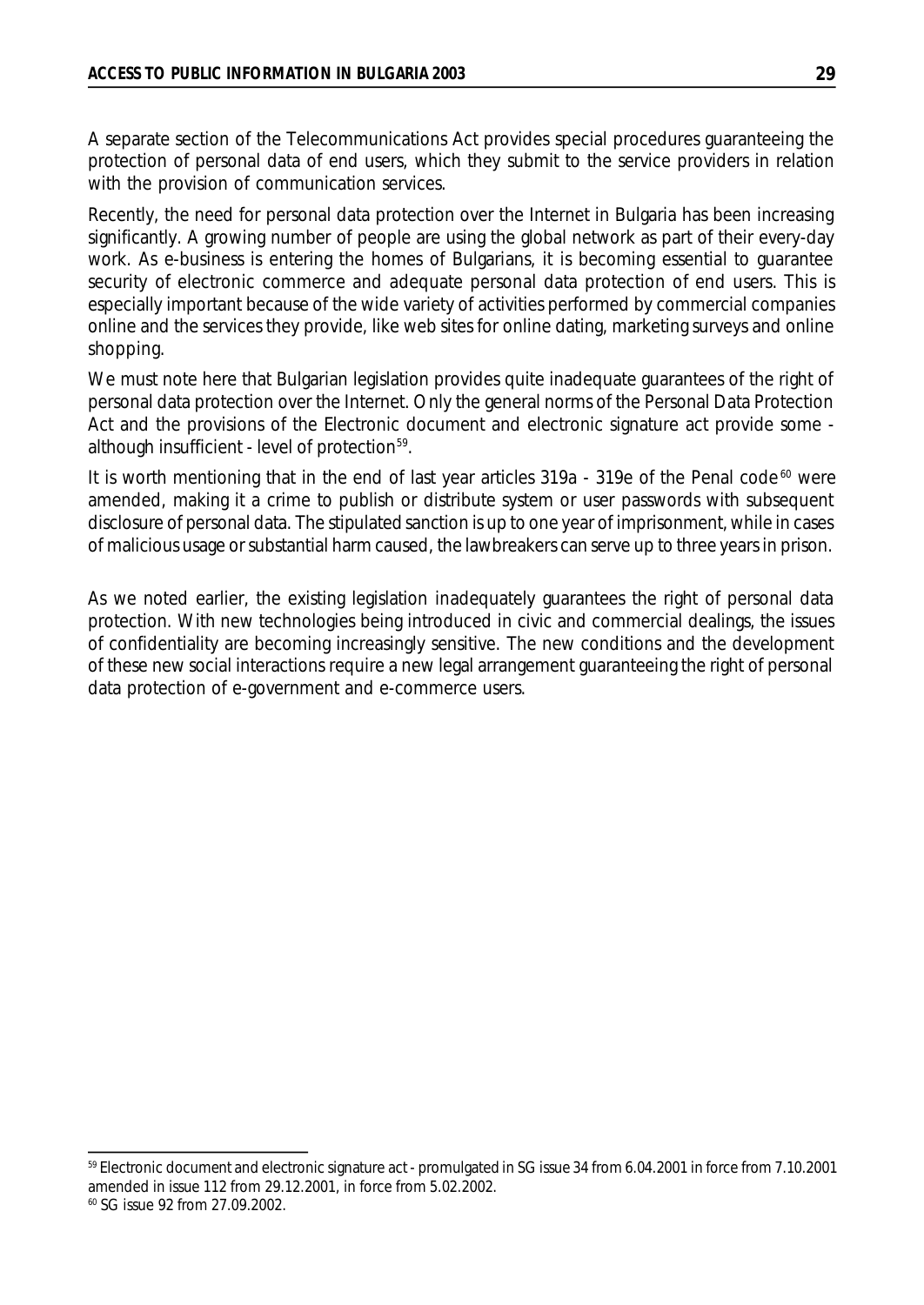# **GLOBAL MONITORING RESULTS**

Access to Information Programme has been monitoring the implementation of The Access to Public Information Act (APIA) since its adoption in 2000.

The team of the organization and the network of coordinators in the regional towns of Bulgaria monitor freedom of information practices in different ways.

Since its very establishment, our coordinators have been sending us cases of information refusals, referred to them by citizens and legal entities, who request the legal assistance of AIP. These cases are commented by our lawyers and entered into an electronic database. Statistical reports from the database can be viewed at the Internet page of AIP<sup>61</sup> . They outline the picture of the **natural demand** for information and the problems emerging in the process of seeking and providing access to information. An analyses of the cases, referred to our organization for legal assistance in 2003 can be found later in this report.

After the adoption of the Access to Public Information Act, AIP has been conducting **systematic monitoring** of the practices of its implementation through specialized surveys, three of them held after the adoption of the Act until 2003<sup>62</sup>. The purpose of these surveys was to indicate the how prepared the bodies of the executive were to **fulfill their obligations** under APIA.

In 2003 the team of AIP was part of an international global monitoring projects for assessing the freedom of information practices $63$ .

In Bulgaria the monitoring started on May 2003 ( $7<sup>th</sup>$  and  $19<sup>th</sup>$ ) with the filing of a total of one hundred requests (sixty-six written and thirty-four verbal ones), in eighteen institutions by ten requestors. A characteristic of this survey is that it provides a complete picture of the process of exercising the right to information access - from filing an information request to information about the organization and the work of institutions under APIA.

The second stage of the monitoring started in July with promotion requests, filed by the heads of the national teams. We wished to obtain information about the administrative preparedness for the implementation of the Act, and access to the annual reports of the heads of administrative structures, prepared under Art. 15 para. 2 of APIA.

The third monitoring stage was a structured interview with the information officials in the institutions, selected in the first two request stages. The purpose of the interviews was to get an explanation of the problems, which had occurred in the first monitoring stages and to get a better picture of how institutions have organized their activities of information publishing and disclosure.

Three types of information have been sought through both verbal and written requests in the first stage of the monitoring<sup>64</sup>: information, which was obviously public and should be immediately

<sup>61</sup>[http://www.aip-bg.org/cases\\_bg.htm](http://www.aip-bg.org/cases_bg.htm)

<sup>&</sup>lt;sup>62</sup> Results from them were presented in our annual reports and are accessible on the Internet site of AIP: [http://www.aip-bg.org/l\\_reports.htm](http://www.aip-bg.org/l_reports.htm)

<sup>&</sup>lt;sup>63</sup> The survey methodology was developed by Open Society Justice Initiative (OSJI) and was carried out by national teams in five countries - Armenia, Bulgaria, Macedonia, Peru, and South Africa. The charts presented in this report are valid for Bulgaria only.

<sup>&</sup>lt;sup>64</sup> The definitions of these types of informational are apparently conditional. Information, which the requestors believed to be clearly public in many casesturned out to be exempt from access, according to the public officials. The monitoring did not include appeals and judicial review of these cases.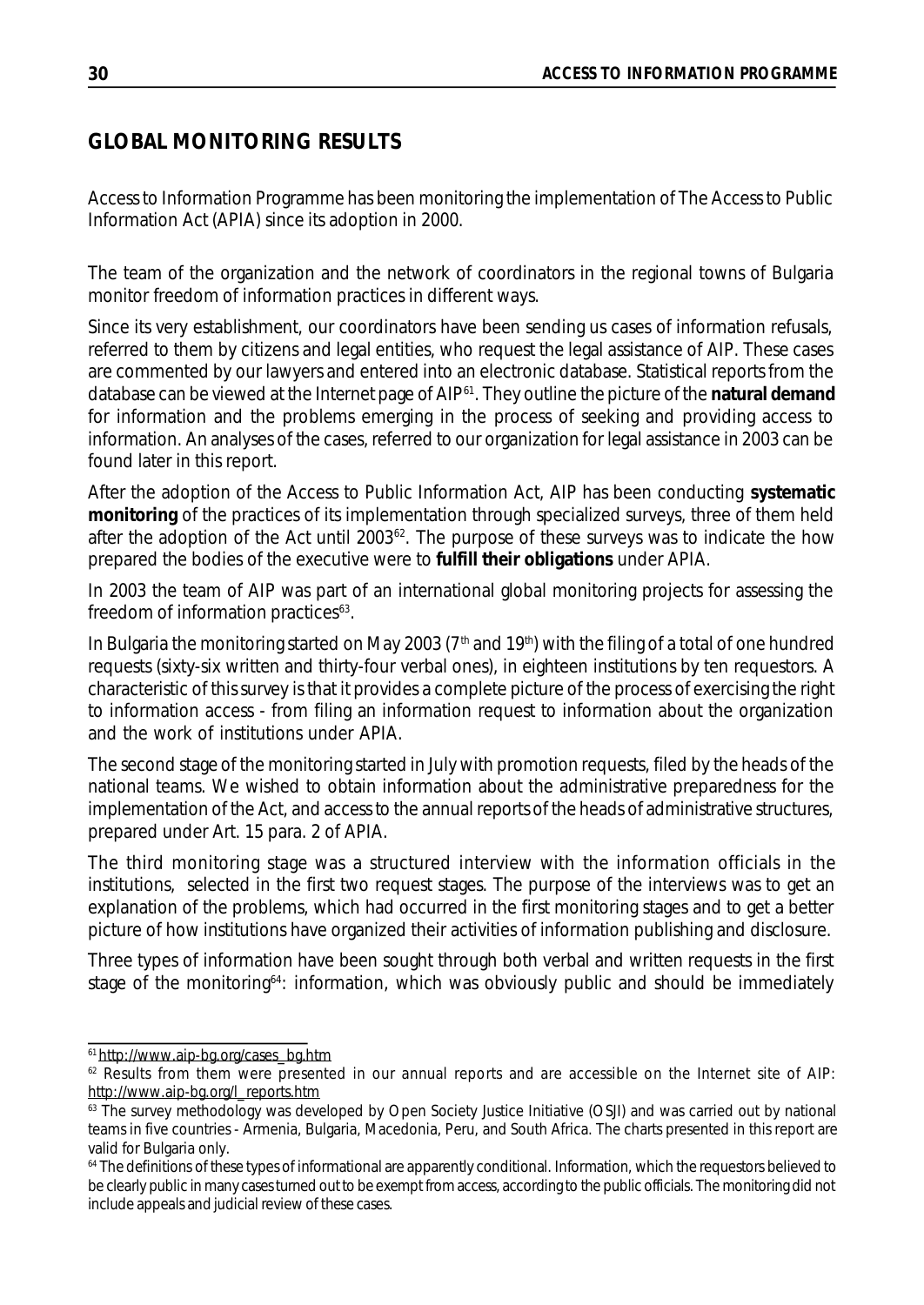provided upon request; information, which is presumably public, but requires some time and efforts to be disclosed; and information, which for some reasons (topics of interest in the public debate) could be viewed as sensitive by the public officials.

## *For example:*

In our opinion, readily available and public information public information was:

- Ø Ministry of Environment and Water: Methodology for monitoring air and water pollution and the number of monitoring stations;
- $\varnothing$  Regional governors: Funds spent for road construction/maintenance in the region for 2003;
- $\boldsymbol{\mathcal{D}}$  Ministry of Defense: The internal regulation for working with information requests under APIA.

Examples of information, which we presumed to be public, but required some time and efforts to be disclosed:

- $\boldsymbol{\mathcal{O}}$  List of all financed farmers, including the allocated funds in 2002 by the National Agricultural Fund;
- Ø Cases of missing weapons from the army in 2002, and the investigation of these cases by the Ministry of Defense;
- Ø The sum of all compensations paid to officials of the Ministry of Education and Science under the State Servant Act in 2003.

Information, which for some reasons (topics of interest in the public debate) could be viewed as sensitive by the public officials was:

- Ø Documents about the office car of the National Health Insurance Fund Director. How was it chosen, copy of the contract, its price;
- $\boldsymbol{\emptyset}$  List of court files classified after the adoption of PCIA from the courts;
- Ø List of projects, funds spend, implementing organizations on Phare Programme minority projects - from the Ministry of Finance.

Requests were filed simultaneously in the five countries in similar institutions. In Bulgaria the institutions were: The Council of Ministers, Ministry of Defense, Ministry of Interior, Ministry of Health, Ministry of Finance, Ministry of Education and Science, Ministry of Environment and Water, three regional governors - of the City of Sofia, the Region of Sofia, and the region of Sliven, two municipalities - Sofia and Sliven<sup>65</sup>, three courts - the Supreme Court of Cassation, the Regional Court of Sofia, and the Sofia City Court, and the Bulgarian Telecommunication Company. Two of the institutions were selected by the national teams. In Bulgaria these were the National Health Insurance Fund (a public law entity obliged under APIA) and the National Agricultural Fund.

<sup>&</sup>lt;sup>65</sup> The choice of the specific regional governors and municipalities was made by the national teams.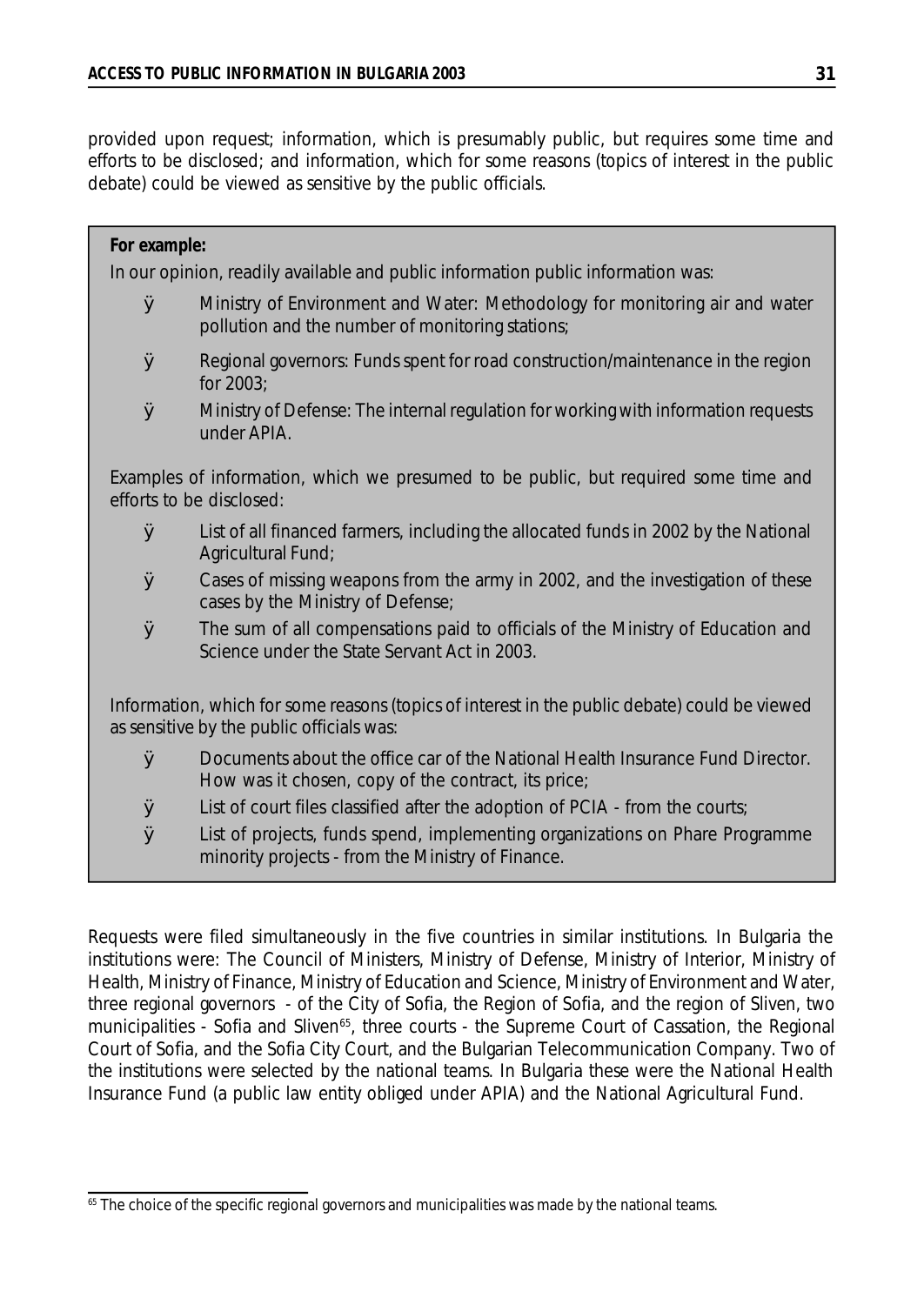The principle that everyone has the right to access government held information is a standard<sup>66</sup>. "This principle should apply without discrimination on any ground, including that of national origin"<sup>67</sup> . In the Bulgarian Access to Public Information Act the principle of equality is among the basic principles for exercising the right to information access<sup>68</sup>.

The implementation of this principle in exercising the right to information access was also assessed in the course of the monitoring.

Requests were filed by representatives of different groups - journalists (2), NGOs (3), citizens (3), and socially excluded persons (2).

We should briefly describe the law-provided procedure for filing information requests, so that the results of the monitoring can be better understood.

The procedure starts with either a verbal inquiry or a written request, which could also be filed electronically. The written request follows the verbal inquiry in cases when the latter has not received any answer or the requestor is not satisfied with the quantity or quality of the information disclosed. Requests are reviewed in the shortest possible term and no later that fourteen days after their registration the obliged bodies must take a decision and notify the requestor in writing. The Act gives a few possibilities for extending the decision period: by ten days, in cases when the requested information is contained in a large number of documents and more time is needed for its preparation; by seven days when a consent of a third party is required; clarification of the request in a 30-day period; and forwarding the request in cases when the requestee does not hold the requested information. The requestor must be notified for all these possibilities for extension, and in the latter two cases the 14-days decision period is renewed from the date of notification.

Within two weeks of receiving the decision to provide access - complete or partial - or to withhold information, the requestor has an opportunity to appeal. The appeal is sent to the authority, which has an obligation to resent it to the administrative panels of the respective court.



<sup>&</sup>lt;sup>66</sup> See Recommendation (2002)2 of the Committee of Ministers of the to member states on access to official documents adopted on Feb. 21.2002<http://www.aip-bg.org/eurolaw.htm>.

<sup>&</sup>lt;sup>67</sup> Art. III of Recommendation (2002)2 of the Committee of Ministers of the to member states on access to official documents adopted on Feb. 21.2002.

<sup>&</sup>lt;sup>68</sup> See: Art. 6 para. 2 of APIA, promulgated in State Gazette issue 55 from 7.07.2000, amended in issue 1 from 4.01.2002, in force from 1.01.2002, issue 45 from 30.04.2002 [http://www.aip-bg.org/bglaw.htm.](http://www.aip-bg.org/bglaw.htm).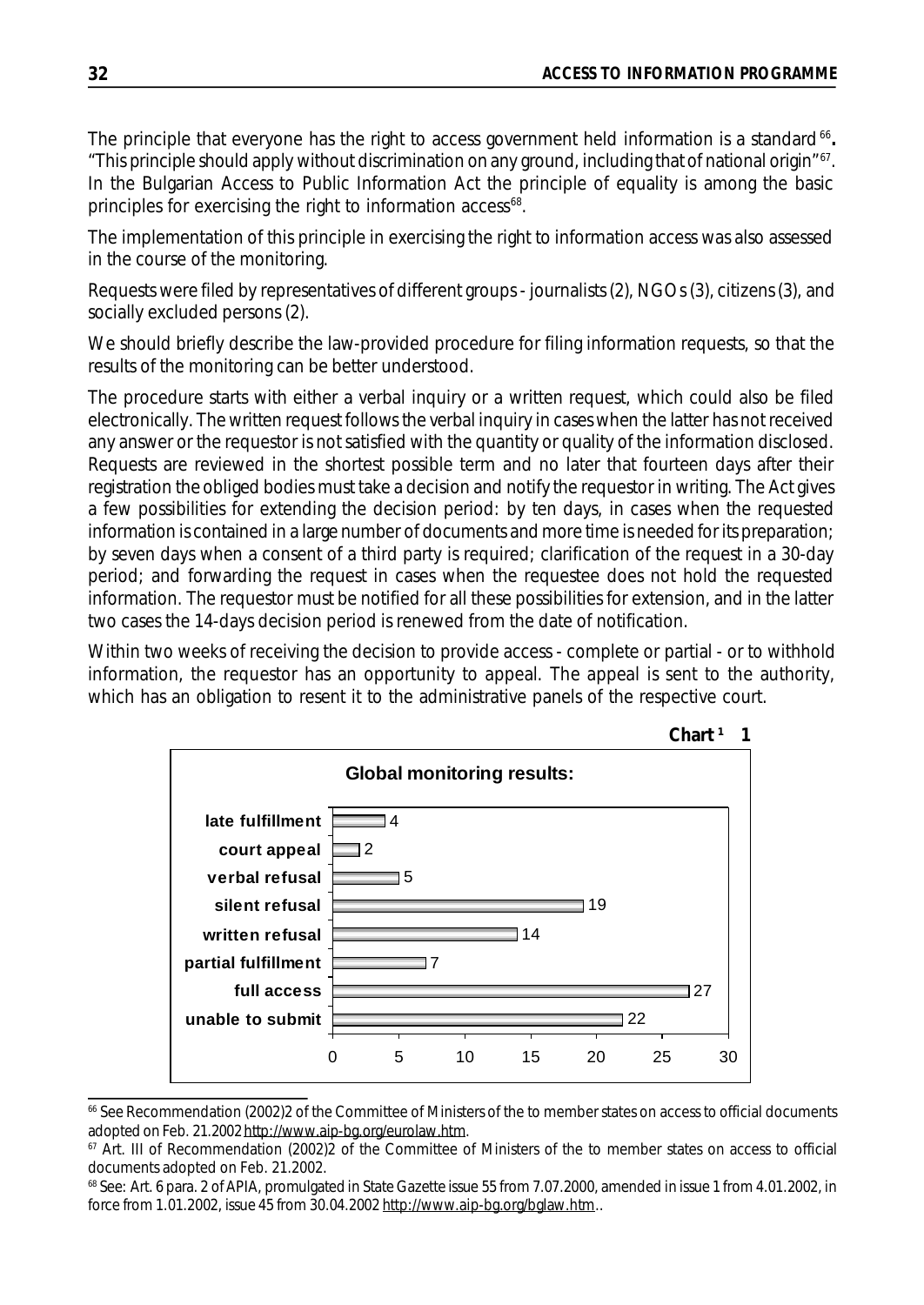As you can see from in the above chart from one hundred requests only in thirty-eight cases information has been provided.

In twenty-seven cases all information has been disclosed in the law-provided terms, while four requests have been completely fulfilled after the deadline.

Seven requests have been partially fulfilled<sup>69</sup>.

You can see Chart <sup>1</sup> 1 that in a significant number of cases the requestors were unable to submit their requests, and there is a large number of requests, which have been left unanswered (the so called "silent refusals").

There are a number of explanations for these results, which we can interpret on the basis on the promotional requests and interviews from the second stage of Monitoring and from the systematized review of the implementation of APIA, conducted by AIP since the adoption of the act<sup>70</sup>.

These outcomes show that public officials prefer to ignore the law. These results have to be given an adequate explanation, so that the positive developments in the last three years would not be depreciated. This will also help us in formulating more precisely recommendations for the work of the obliged institutions.





<sup>69</sup> We are using the term "partial fulfilment" to differentiate this outcome from "partial access". In the latter case documents are provided and those parts of them, which could lead to harming a protected interest are blacked out. By "partial fulfillment" we mean the disclosure of incomplete information or only parts of the requested documents, without examining the possibilities of potential harm of a protected interest.

<sup>&</sup>lt;sup>70</sup> The reports on these surveys can be found at: [http://www.aip-bg.org/l\\_reports.htm](http://www.aip-bg.org/l_reports.htm)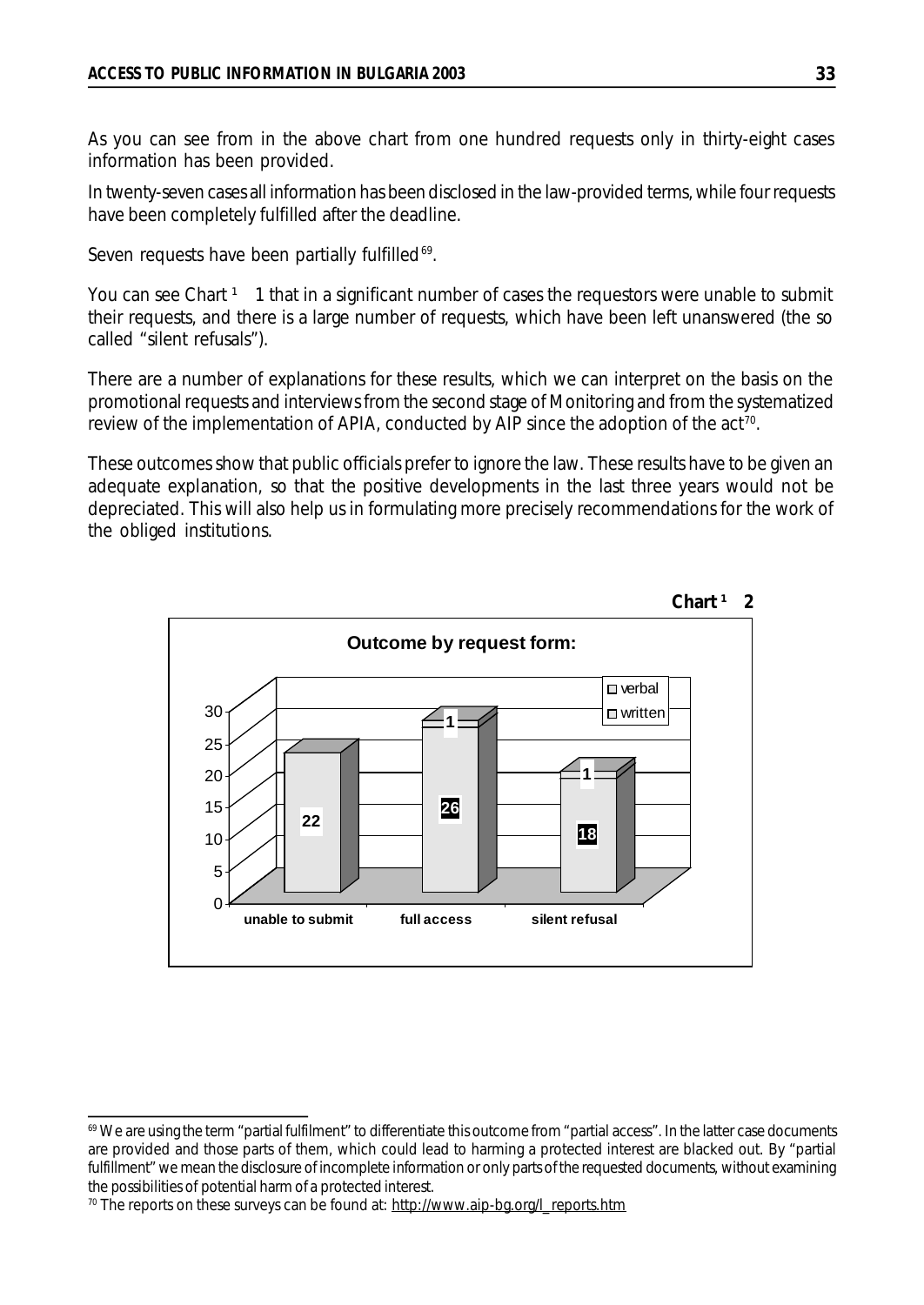Results from verbal requests indicate lack of political will to implement the law

The high number of cases, in which requestors were unable to submit their verbal requests, is especially characteristic for Bulgaria.



In twenty-two of the total number of thirty-four cases requestors were unable to submit their verbal requests at all, while in only four cases information was provided. The other eight verbal requests resulted in a refusal to disclose information in the following forms:

- $\boldsymbol{\mathcal{D}}$  Registration of the request followed by a written refusal 2 cases;
- $\boldsymbol{\emptyset}$  Registration of the request followed by a silent refusal 1 case;
- Ø Verbal refusals 5 cases.

Verbal inquiry is indeed provided as a form of submitting an information request in Art. 24 (1) of APIA. As we noted earlier, if the requestor is not satisfied with the decision or with the quality or quantity of information disclosed as a result of the verbal inquiry, he/she may file a written request. This means that according to APIA the written request is seen as a continuation of the procedure following a verbal inquiry.

Most officials authorized to handle information requests do not work in the reception for citizens. Their obligations include preparation of the decision for disclosing information under written requests.

In most of the monitored institutions verbal inquires are not considered asinformation requests and often the requestor who turned up in the reception could not even reach the person who was in charge for handling APIA requests. The Ministry of Health was the only institution, in which instructions on where to submit verbal requests under APIA were available. The work of the Ministry of Environment and Water in providing access to information is well organized; citizens can turn to the officials of the Information Center, which works every day from 2 p.m. until 5 p.m. However, the place to file written information request is in another building of the MOEW<sup>71</sup>.

<sup>&</sup>lt;sup>71</sup> See the web page of the MOEW at<http://www.moew.government.bg>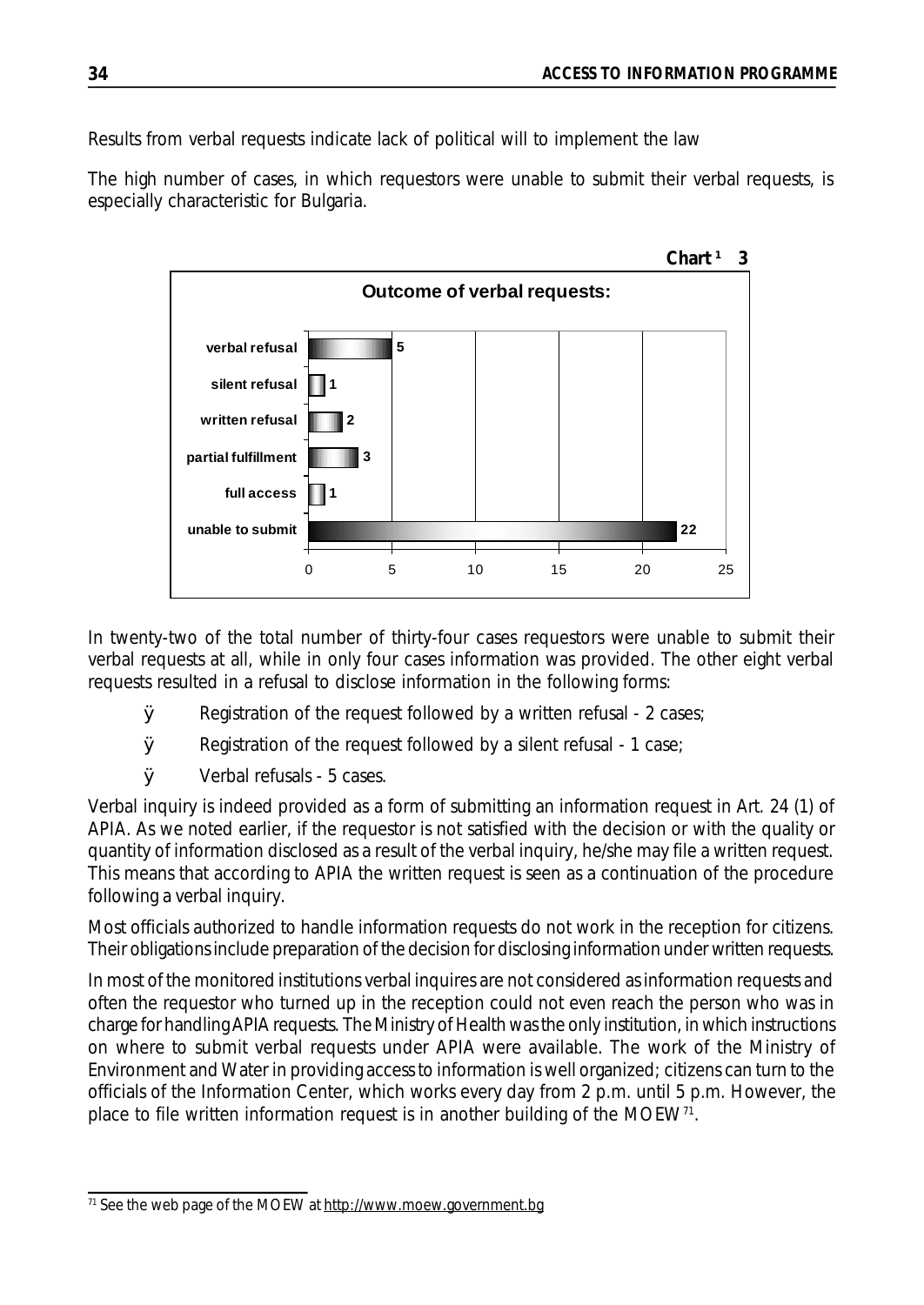The understanding that verbal requests cannot enter into the administration system, cannot be registered (with only two exceptions), and cannot be charged (with only one exception), is an effect of single-minded efforts to establish the internal procedure for handling written requests, characteristic for the year 2003. Indeed, the second stage of monitoring showed that in many institutions internal rules, regulating the procedures for handling written requests and publishing information have been adopted and in all Ministries where interviews were conducted, an official had been authorized to handle written requests. These internal regulations in most cases were a result of the efforts of the authorized information officials, rather than a political will to implement the law. The officials themselves formulate the lack of rules for processing verbal inquiries as one of the weaknesses of the system for providing information access.

In larger institutions it is not easy for citizens to reach the information officers, due to his/her limited working hours or the security guards<sup>72</sup>. Our requestors were instructed to test whether they were able to submit their information request, rather than to receive the information at all costs. This is why the results show the true ability of citizens to submit verbal inquiries under APIA.

In those municipalities with established information centers it is not a problem for citizens to receive access to information upon verbal inquiries, provided that the official knows how to find the requested documents or when they are accessible through the internal network.

Institutions, in which services for the citizens and legal entities are provided on a daily basis, like municipalities and some regional governments, have created internal systems for handling the information (among them are fifty-six municipalities, which in the process of establishing their centers for information and services for the citizens have created a "single desk" system for serving citizens). In those municipalities, there are no physical obstacles to reach the information officers, and we should also bear in mind that the centers for information and services work full time. This explains the fact why in those institutions the cases, in which requestors were unable to submit their verbal inquiries were rare.



<sup>72</sup> In the Ministry of Health there is an instruction for filing verbal information requests. The reception hours of the official handling such requests are between 2 p.m. and 4p.m. Tuesdays and Thursdays. Even if this information had been published on the web site of the Ministry, the limited working hours of the department would present difficultiesfor the requestors.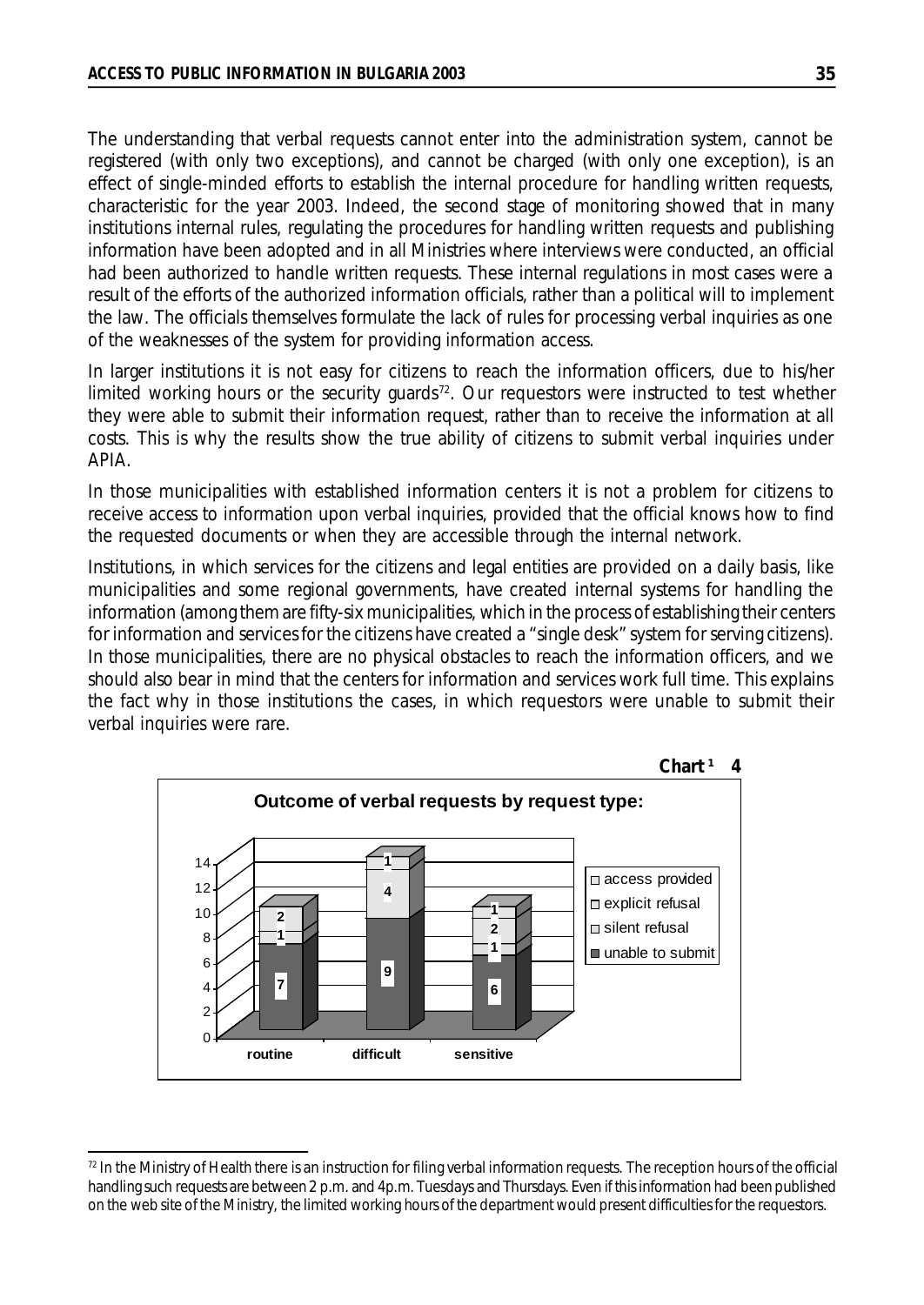We cannot tell whether there is a relation between the request outcomes and the type of the request (routine, difficult, or sensitive) or by type of the requestor, although it is important to note the fact that excluded group representatives did not receive the requested information in any of the institutions.



## **Written requests**

The sixty-six written requests resulted in eleven explicit refusals and eighteen silent refusals.

Twenty-seven of the requests have been completely fulfilled.

The percentage of "silent refusals" from the total number of requests is significant - over 27%.

We believe that this high percentage is a result of the lack of administrative control on the implementation of the act, as well as the low fines for officials who fail to take decisions on information requests in the law-provided term (fines are between 10 and 50 Euro). Furthermore, even after a court decision reverses the refusal of public officials to disclose information, the procedure should be started again and the public official should issue a new decision, rather then automatically disclose the requested information. Although the Supreme Administrative Court of Bulgaria proclaimed the "silent refusals" illegal, in such cases the requestors have to resubmit their requests, which introduces additional difficulties on them and leaves the officials with the impression that no penalty could be imposed on them if they fail to fulfill their obligation to answer in the 14-day term.

Another reason for the large number of silent refusals is the lack of political will for the implementation of the act, resulting in poor internal organization in the institutions. In many institutions the information officers are not authorized to take decisions whether to disclose or withhold the requested information. This leads to apprehension and reluctance to take responsibilities without explicit authorization even in clear cases.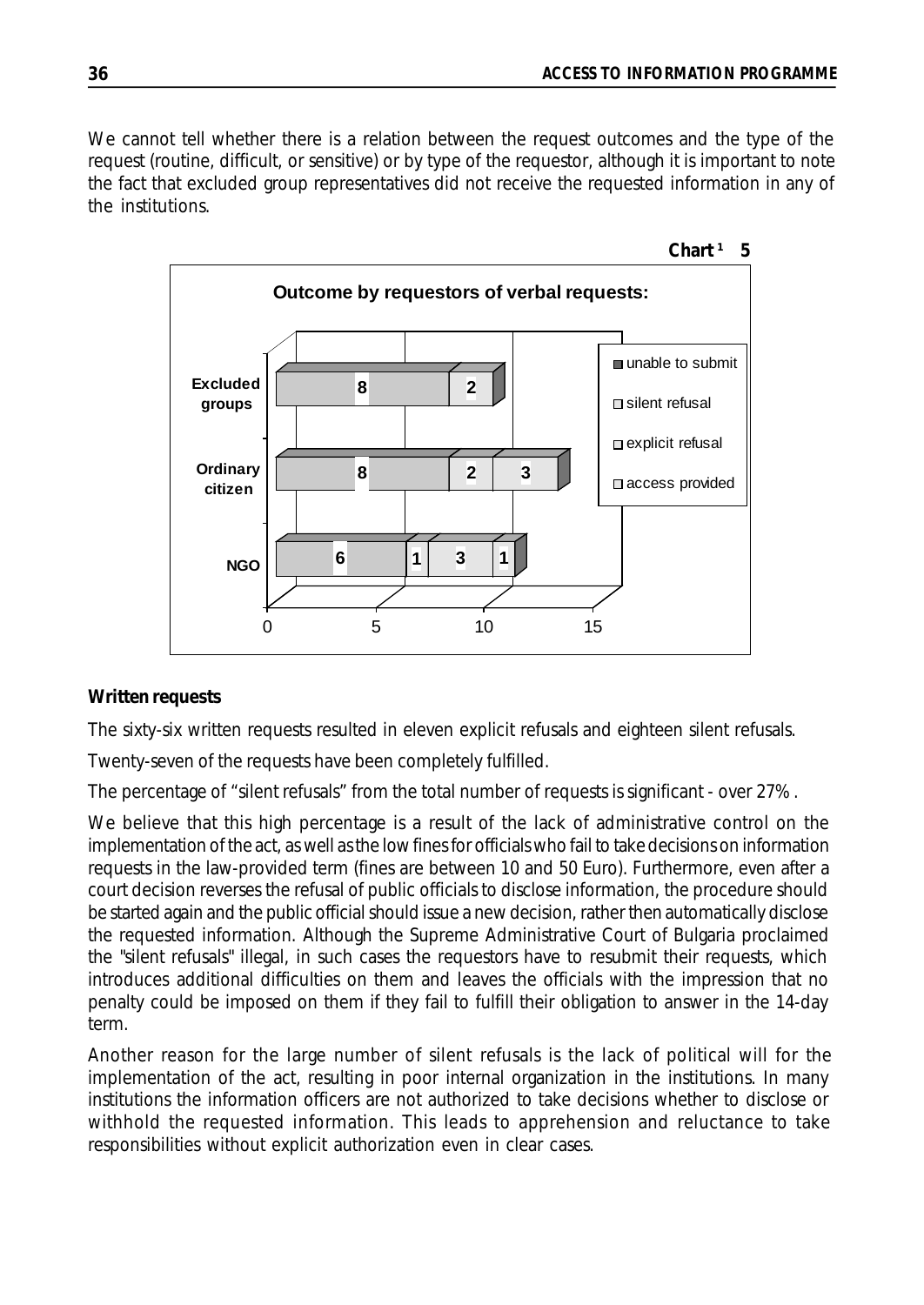The hypothesis that there is a relation between the decision and the request type (clearly public, difficult to process, or sensitive in content) has not been justified according to the monitoring results in Bulgaria, as the results indicate.



Obviously the current problems of the institutions are connected with establishing a stable internal working system of handling information requests, rather than with the request content. The more active officials are amused by the opportunity to find exemptions from the right to information or to formally follow the procedure<sup>73</sup>. Some of the officials are fascinated by the opportunity to look for an exemption ground, or to blindly follow the law. Some higher officials believed that information could be withheld form public access only because of an exemption in a law, rather than after careful review of the request<sup>74</sup>.

The hypothesis that journalists and NGOs will have greater success in seeking information than normal citizens and excluded groups also is not fully justified by the results from the written requests filed in Bulgaria. Although the excluded group persons who participated in the monitoring could not receive information requested verbally from any of the monitored institutions, the situation was similar with the other requestors, to a certain degree. (See Chart  $1\quad 5$ ).

Our observations indicate that sometimes decisions on information requests are taken mainly under the apprehension that a national media would criticize an eventual refusal. Probably this is an explanation why the oppositional journalist (working for a national weekly newspaper) received information in more cases than the one working for a local media.

 $<sup>73</sup>$  Examples of this were the access fee that the interviewer was required to pay for the interview by an official of the Regional</sup> Governor of Sofia, orseveral cases when both a letter of notification and letter of decision were sent to the requestors. 74 E.g. the refusal of the Ministry of Interior to disclose information already published on the web page of Europol, using the exemption of Art. 13 of APIA (discretion to withhold preparatory information without a significance of their own).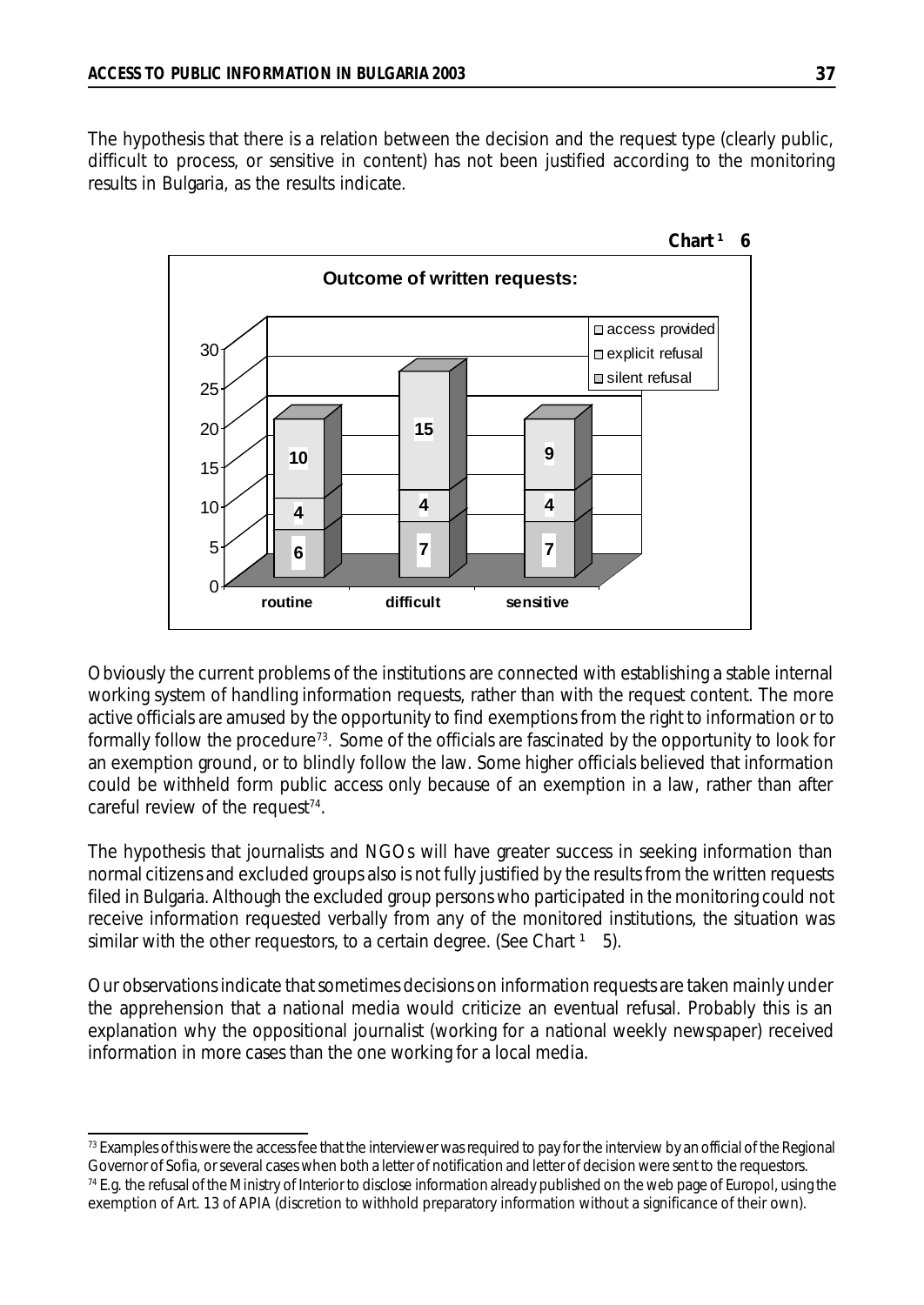#### *Example*:

In a noteworthy case a journalist, an ordinary citizen, and an excluded group representative requested the same information from the Regional Inspectorate of Environment and Waters in Sofia - all inspection reports and subsequent penal orders imposed on an iron mine near Etropole. The journalist received information within the law-provided term, and was even asked if he would like to receive information by e-mail, while the ordinary citizen and the excluded group person did not receive any information. The ordinary citizen was advised to transform her verbal request into a written one, while the excluded group person received no answer to his handwritten request.

The monitoring showed that the attitude towards NGOs is slightly more complicated. Some interviewed officials were clearly agitated because they believed that those NGOs who sought information were working on their own projects and public officials "(had to) prepare information on their request".



**Chart ¹ 7**

The monitoring results show that those institutions, which have internally organized their work with written requests, have issued a higher number of decisions to disclose information<sup>75</sup>.

<sup>&</sup>lt;sup>75</sup> According to the results from the promotion request, most of the Ministries have adopted internal rules for the work under APIA.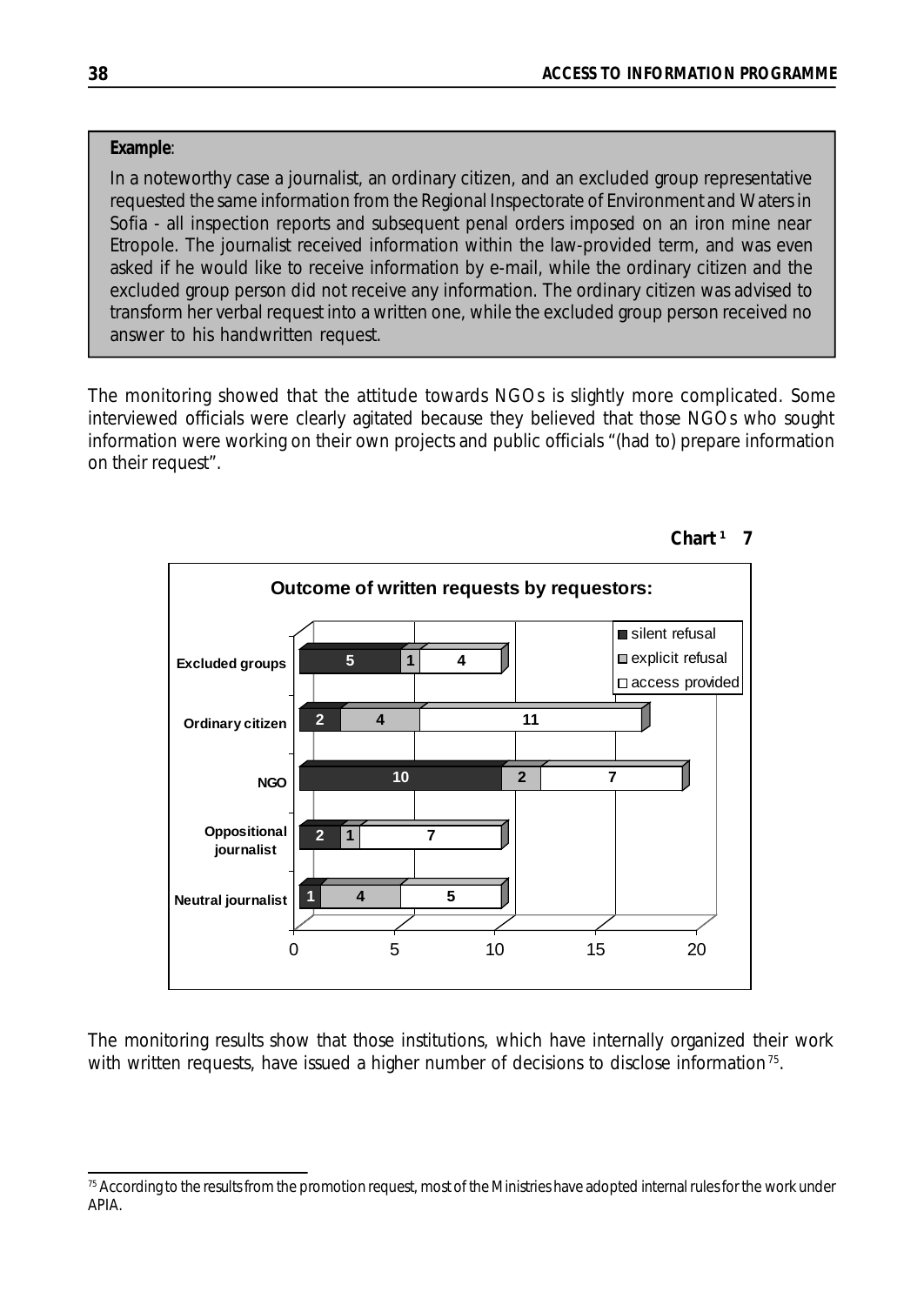

#### **Conclusions on the problems with the implementation of the APIA**

- q Certain flaws in the APIA obstruct its implementation.
- q Lack of political will for APIA implementation.
- q Lack of an official, authorized to take decisions on APIA requests.
- q Bad information management.
- q Lack of internal administrative control on fulfillment of the obligations under APIA; necessity of making the higher level officials acquainted with the provisions of APIA.
- q Lack of internal mechanisms for coordination of the information disclosure process.
- q Officials fear that they will make a mistake and could be punished if they disclose information, especially after the Adoption of the Protection of Classified Information Act.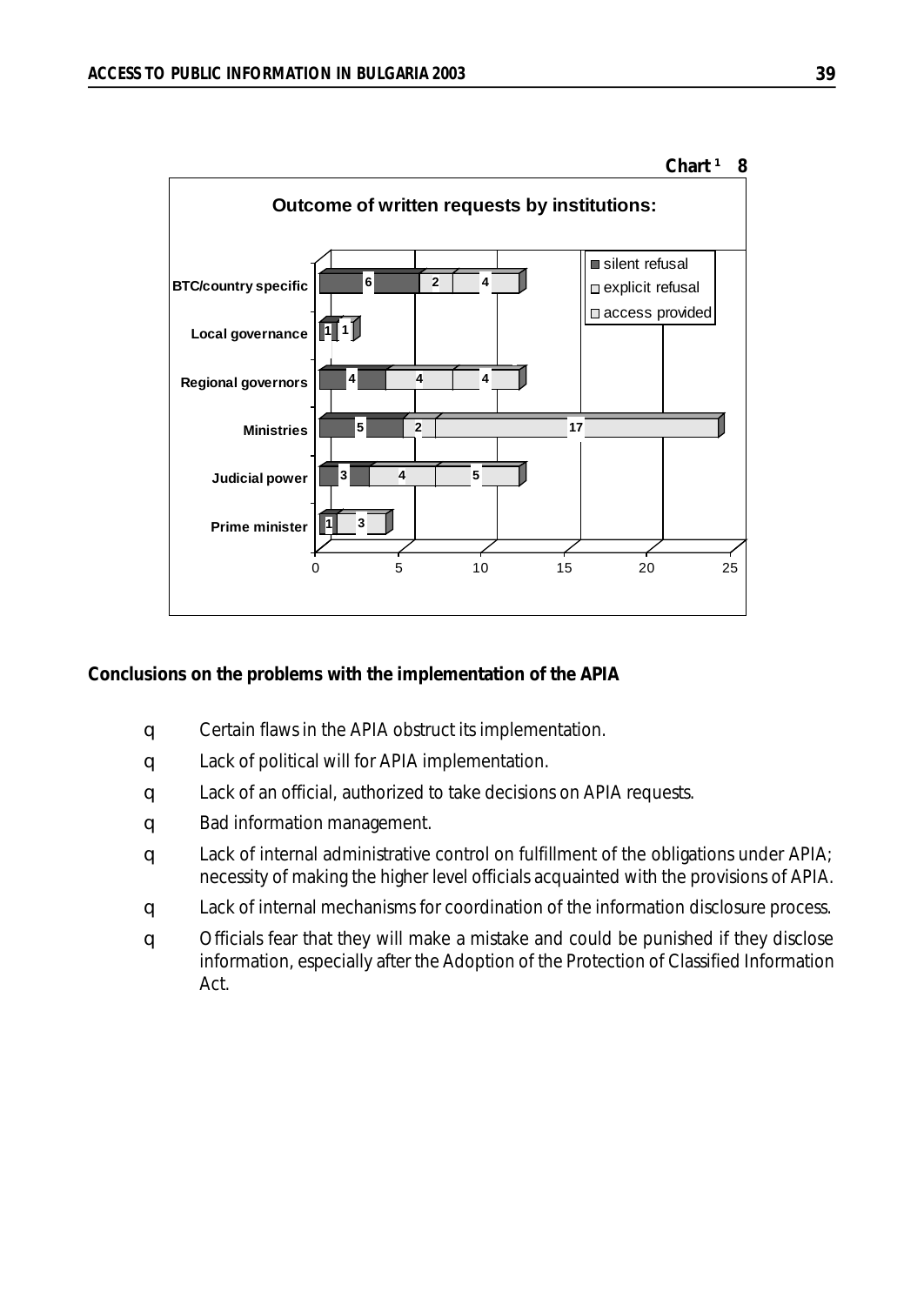# **CASES**

## **General overview**

The main activity of the **Access to Information Programme Foundation (AIP)** consists of providing legal assistance when access to public information is refused. Cases from citizens, journalists and NGOs are registered in an electronic database after consultation with AIP's legal team.

For the period 01.01.2003 - 31.12.2003 in AIP database are registered a total of 657 cases requesting the foundation's assistance. From that total, 410 cases concern problems encountered during the implementation of the right to information access. In those cases the people accessing information have followed the procedure set by the Access to Public Information Act (APIA), meaning they have made a verbal request or a written one, which has been refused by the concerned institution. In other 108 cases <sup>76</sup> we have a malpractice concerning the right of every citizen to request, receive and impart information, under article 41 paragraph 1 of the Bulgarian Constitution. Most of those cases concern journalists not allowed to attend public places (courts of law, community buildings) and to reflect public events (press conferences, official meetings). In those cases even if a formal refusal is not issued as understood by the APIA, the right of obtaining information is still hindered.

During the year we often had questions on the registration of personal data controllers following the Personal Data Protection Act (PDPA), the term of which ended at the beginning of December.

People requiring our services have received free legal help in the form of 355 written consultations, 106 consultations on the phone, 20 by e-mail, while 117 written access to information requests have been prepared. In 29 cases legal representation has been provided following court appeals against decisions concerning the right of access to public information.

### **People looking for information during 2003**

The Access to Public Information Act gives the right, to every Bulgarian citizen, foreign citizen or a person without citizenship, as well as Bulgarian and foreign legal entities to request and receive access to information. During the last year the groups using this right the most have been journalists, citizens and NGOs.

## **1. Citizens**

Even if traditionally journalists have been most active in accessing information, their profession requiring it's timely delivery, during the year we note a significant rise in citizens' request for legal help from AIP.

During 2003 we have 166 registered cases concerning citizens where during 2002 their number was 101; and 56 during 2001. Many of those cases for 2003 concern citizens who are not requesting help from us for the first time; a number of them have already benefited from AIP services in previous years. Thus, we can say that the increase is due to citizens' acquaintance with the possibilities offered by APIA for receiving information as well as the already achieved positive results using the procedures under the law.

Once again most frequently citizens have requested legal help for access to documents from governmental authorities which would contribute to solving their other legal arguments or personal

<sup>&</sup>lt;sup>76</sup>The remaining cases where AIP has been asked for assistance are: 94 - concerning personal data protection, 13 concerning the right of free expression and 32 other consultations.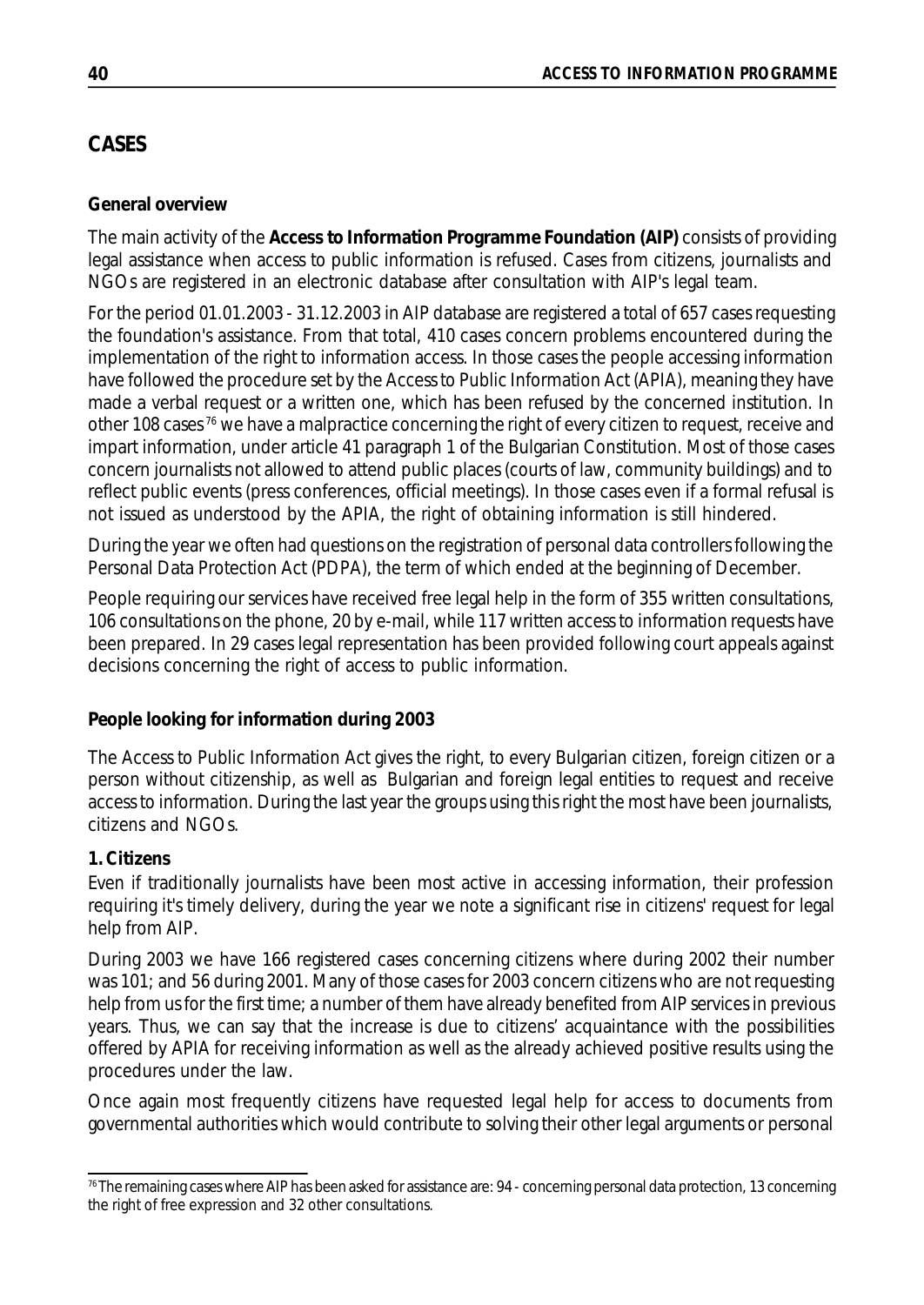problems. Those are documents connected with restoring farmlands, industrial estate, real estate, rent contracts where the state or municipality represent one side, etc.

An interesting case is about a woman leading a years-long legal battle with the Ministry of Interior (MI), for the return of a nationalized property. She turned to us during the spring of 2003 because as her case moved to second instance, it was classified. Although she was one of the litigants, she found her self refused all information on the case, and would not even be allowed to read the decision of the first instance court. With a request to the court we asked for a copy of the decision for making the court file as classified, but we received no answer. In order to defend her self our client was forced to use the procedure established by the Protection of Classified Information Act. This was AIP's first experience in dealing with classified court cases.

Another group of cases are brought forward by citizens having a bigger civil sensibility towards social problems, and are very interested in the activities of the states and municipalitys. Thanks to those citizens, often cases concerning the abuse of power, abuse of position, unaccounted spending of public funds, the presence of corruption and others are uncovered.

In January we learned of a case from Vidin, where a citizen filled an information request to the mayor. Her request concerned the caught and placed in isolation homeless dogs during the period 2001-2002; how many of them were put to death and what funds were used from the municipality's budget for this activity like a description of medical expenditures, etc. In response, the requestor received a refusal for public information disclosure signed by the mayor of Vidin. The decision was appealed before the court with the help of AIP, the case won and the refusal was found unlawful. Owing to another case referred to us by the same person we found the interesting fact that in this municipality there is an available form for withholding access to information. In it the only thing left to be filled is the reason for the refusal and the information about the official who has refused access to information.

### **2. Journalists**

During 2003, as in other years, journalists make up the largest group of information seekers. As we have previously noticed journalists prefer verbal questioning as a means of obtaining information. The case for this is obvious: important information has to be timely reflected, for it to be up to date. Because of this the administration uses written requests for information as a sanction on journalists. Thus, last year a permanent practice by the Government Information Service (GIS) was introduced requiring that all journalist questions concerning the activities of the Government be submitted in writing. Furthermore, we received a case where as a result of a written requests, up until the middle of the year a journalist had received the same kind of information for the official trips of ministers during different time periods. After the last two written requests, where the same information - only in more detail - was requested, the journalist received a refusal from the director of GIS. The refusal has been appealed.

From the 368 cases where journalists have requested information, we can say that during 2003 - in contrast with previous years - more journalists have chosen to use the procedure of written requests in order to receive information. Information received in this way is used mainly for journalistic investigations in different areas of public life, because for such research the two weeks waiting period for a response under APIA is not a large barrier.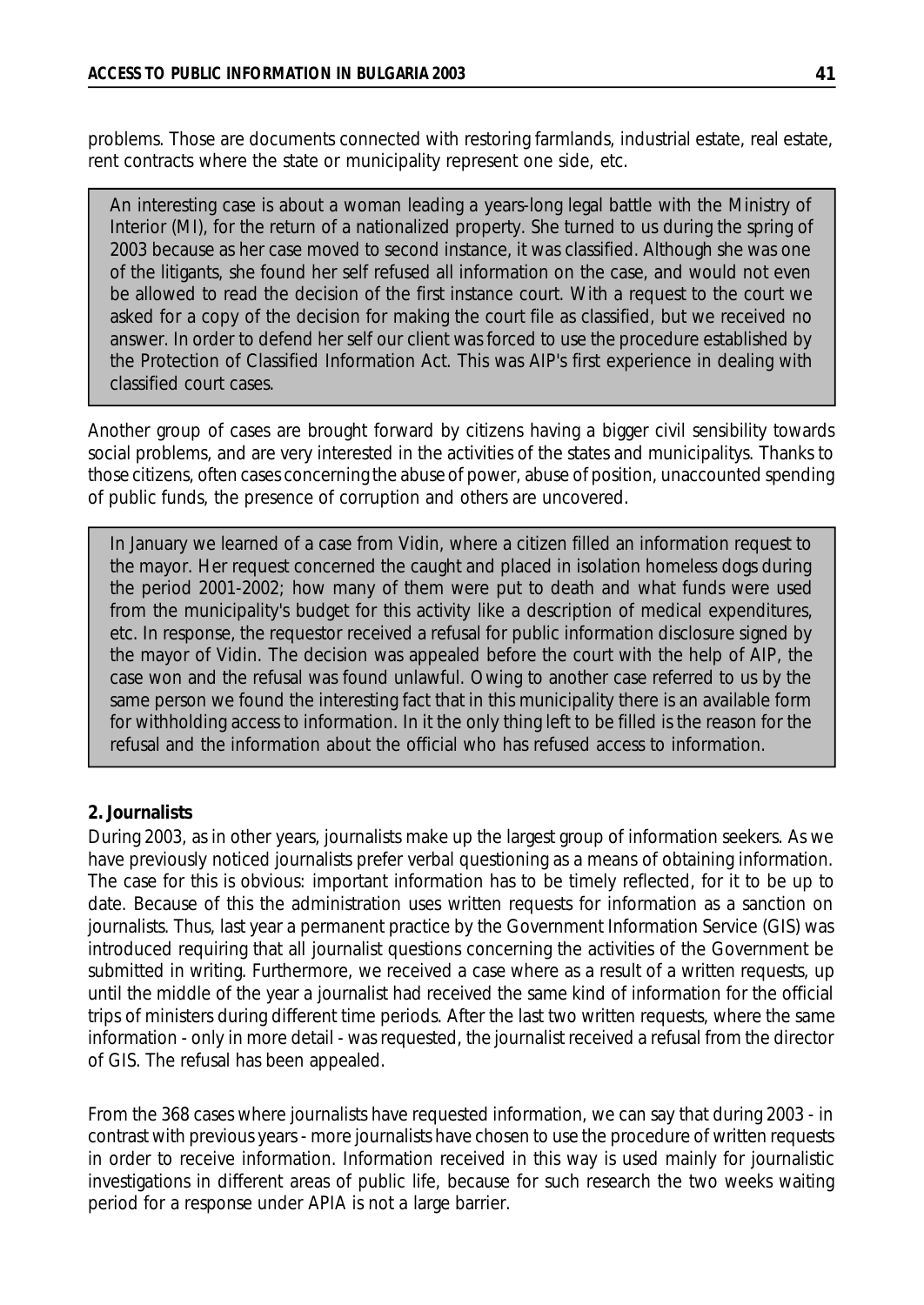Under APIA, journalists can be both in the position of information seekers and in the position of obliged entities.

In the month of March last year, for the first time we learned about a case when a journalist - editor in chief of a local newspaper - had received a request for information access, made by a citizen under APIA. The legal right for such a request is provided under Art. 3, which applies to public informationm created and kept by information agencies and is related to the transparency of their activities. In this case the request was about information about the financial standing of the newspaper owner and the newspaper's sales for a specific period of time (Art. 18 paragraph 5 of APIA) as well as other information, concerning the newspaper publisher.

Because the information was not given, the citizen lodged a complaint before the court.

With the impending changes in APIA, the requirement of mass media to provide information will be repealed, as their main function is to impart information, using their right under the Bulgarian Constitution. Their current inclusion in the APIA is contradictory to the purpose of the Act - to secure the transparency of the activities of state bodies and their administrations.

### **3. Non-Governmental Organizations**

In 59 cases, during 2003, representatives of NGOs have turned to AIP for legal help. They use the procedures for receiving information under APIA in different cases- when performing analysis and research, during the realization of concrete projects; when their goal is to monitor certain governmental agencies etc. Our experience shows that in most cases, written requests are preferred by NGOs.

The most active from the NGOs are the ones concerned with environmental protection. Environmental information should be given by the state bodies when it is necessary to protect and inform the population in cases of environmental pollution. Yet often environmental organizations have to look for information that has not been disclosed or is incomplete. In most cases they require access to reports on the state of the environment, records on measures and inspections, orders of ministers and so on.

During the summer of 2003, the president of "Ecoglastnost", a Bulgarian environmental NGO - Montana section, requested access to information from the Minister of Defense, about the destruction of old Bulgarian army equipment in the region of Gabrovnica. Even with the media attention on this issue during the spring, the information provided remained unclear, which promoted the request. Access to the information was refused, the motive being that the data falls in an unpublished register on the Bulgarian Army, issued by the Minister of Defense, meaning that the data was classified. Later, using information from other institutions it was found out that during the burning of the CC-23 missiles' engines (about which the data was requested) dangerous emissions can be released in the atmosphere, much above the accepted safety levels, causing great risks to human health. The case is significant because such information, had been classified as secret, although under the provisions of the APIA and international standards it should be given under state bodies' initiative, since its disclosure could avert threats to peoples lives, health and security.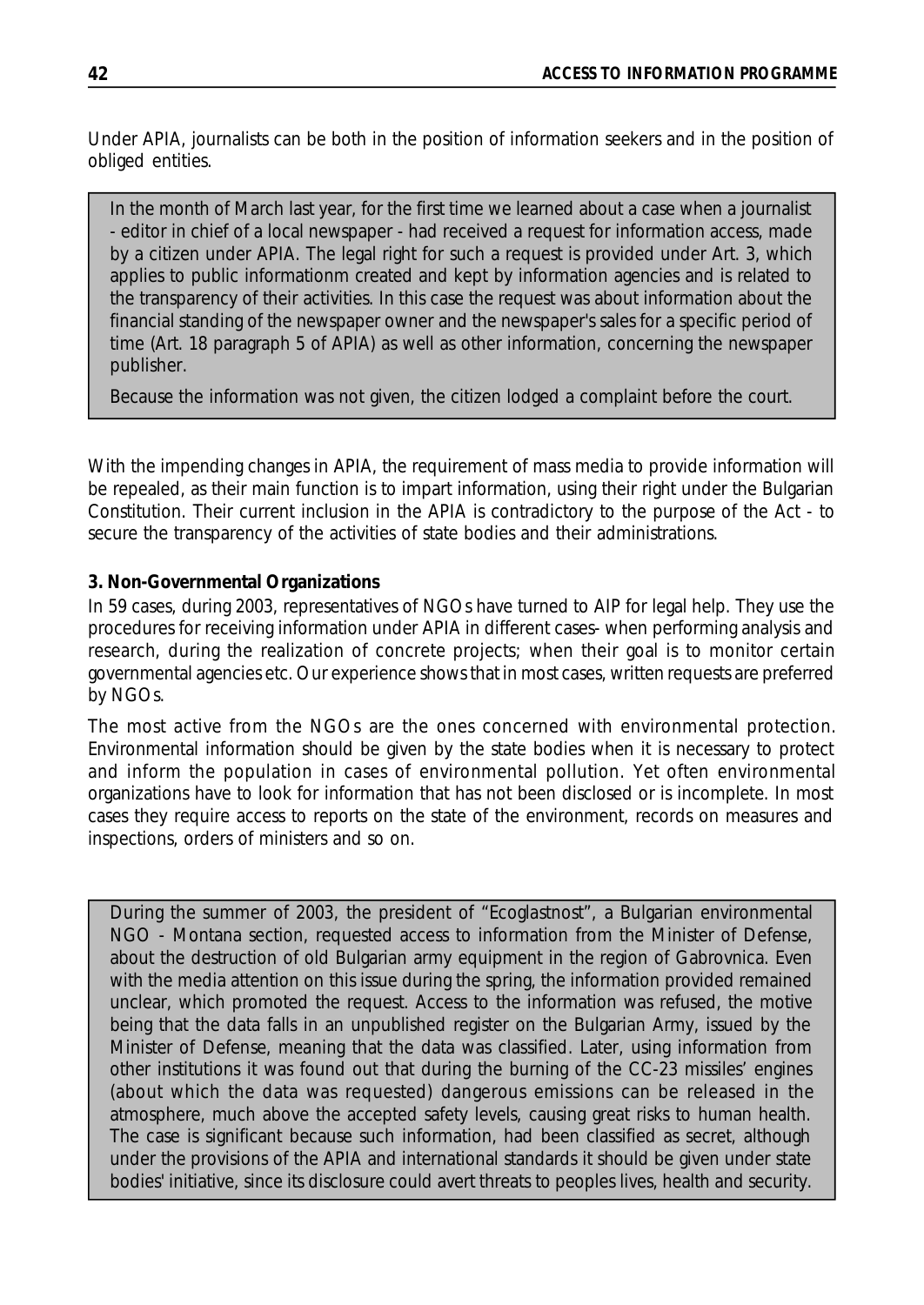#### **Most frequently requested information**

During 2003 there are no essential changes in the character of the information sought under the APIA. From the received cases, we conclude that the greatest interest is for **financial** information maintained by bodies of the internal financial control and the fiscal administration:

- $\boldsymbol{\emptyset}$  information on performed financial auditing;
- $\boldsymbol{\emptyset}$  spending of the state budget;
- $\boldsymbol{\emptyset}$  inquiries on collected and owed taxes;
- $\boldsymbol{\emptyset}$  information on the biggest unpaid taxes and who owes them.

There is an important interest from journalists and NGOs in **financial information** compiled by the executive authorities. This relates to contracts made during public tenders, privatization contracts, etc.

**Information concerning crime statistics and successfully closed criminal cases** is constantly sought. The data in most cases is received from information bulletins of the Police Departments.

As we already said a large part of the cases received, concern requests for access to **environmental information.**

#### **Most frequently used reasons to withhold information:**

The most frequent reasons for access to information refusals by the administration and other institutions during the past year are:

- $\boldsymbol{\emptyset}$  No-motive 79;
- $\boldsymbol{\emptyset}$  By a decision of the superior- 37;
- $\boldsymbol{\emptyset}$  Official secret 34;
- $\boldsymbol{\emptyset}$  Because of infringement on a 3rd party interests 30;
- $\boldsymbol{\emptyset}$  Silent refusals 20;
- Ø By official's discretion 20.

From the data it becomes apparent that this year -like in previous years - issuing **refusals without motive** is the dominant attitude of the administration towards people requesting information. This shows a tendency for automatic refusals to handle information requests, meaning there is no procedure for studying its character and validity.

The second most used reason for refusals is the **discretion of a superior**. Even if in those cases we have a decision, it is still not based on acceptable motives and thus it resembles our first category. When we have such a refusal, in our commentaries we point out that only the APIA or another special law can provide grounds under which information can be refused. All positions taken on the basis of orders or decisions made by superior officials can be seen as unwillingness for independent decision taking.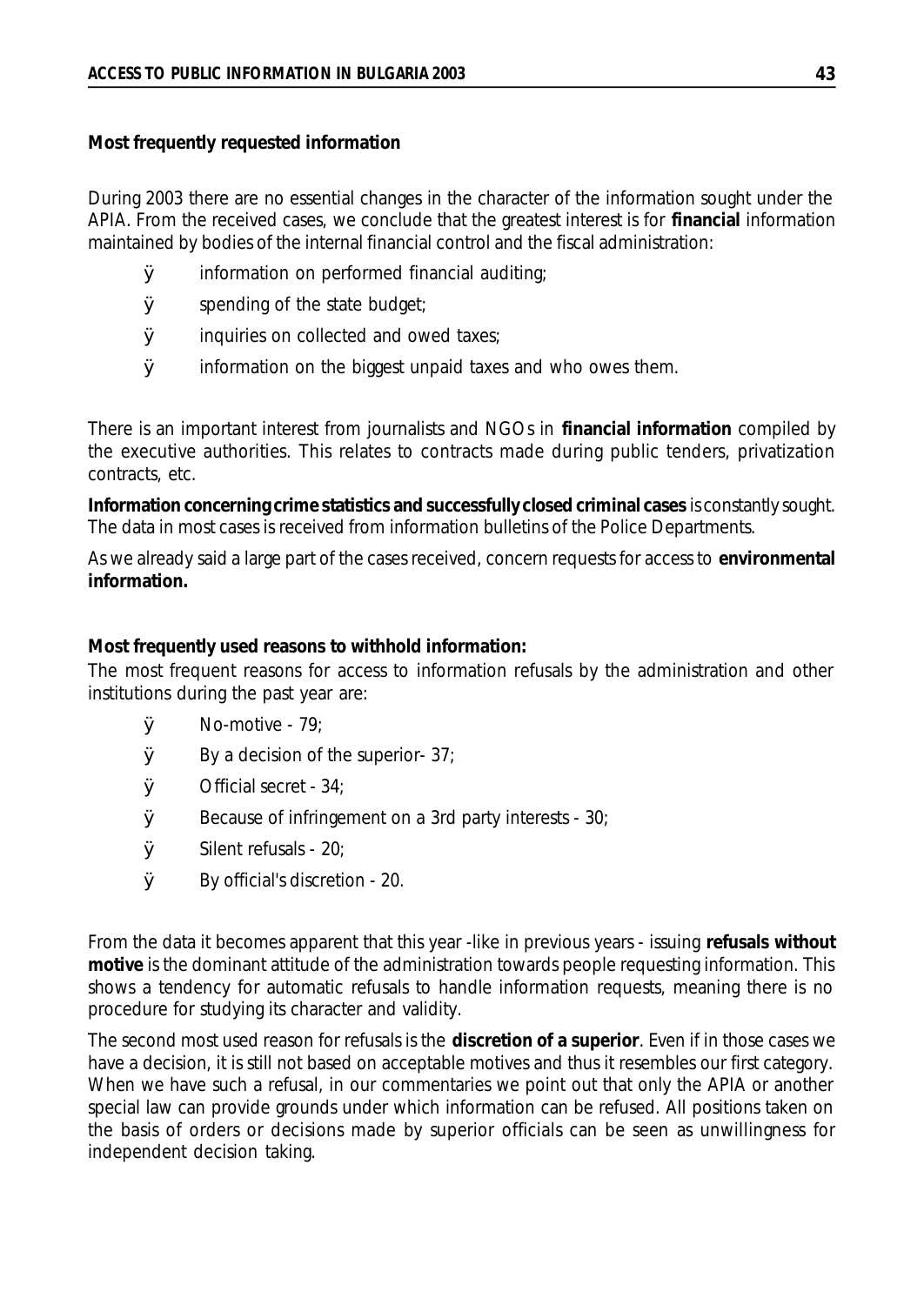In 2003 we have encountered more often refusals based on **official secret**; a ground, which last year prevails over the refusals under an official's discretion. Regrettably, after the adoption of PCIA, which was supposed to clarify the restrictions of the right to information assess and define state and an official secret, the administration has not yet put those changes in practice. Instead of using those laws and the state secret exemption to ground information refusals on rare occasions this is turning into a common ground for withholding information.

Another widely used reason for refusing access to information is the protection of **third party interests**. We mean here cases where the requested information concerns a third party, whose written consent for disclosure has not been received. The biggest problem in those cases is that in reality often the consent of the third party is not really sought, no proof is presented of hers/his written consent or refusal, nor is the opportunity - provided under the law - for partial access used.

The **silent refusals** are still very large in number, since this is the easiest way for an information refusal. The failure to render a decision on a written request within the allowed time frame, is an administrative offense under the APIA and the responsible person should be sanctioned under the law. In practice we don't know of such a punishment ever been imposed, thus the sanction provided by the law remains non effective.

### **Problems most encountered during the year**:

From the received cases at AIP we can mark the following typical problems arising during the implementation of the right to access information:

- q Often there are difficulties in receiving information from the territorial subdivisions of the central authorities, since in many cases they are not considered as independent bodies responsible to provide access to information. Because of this, the submitted requests are often transmitted to the higher authorities for approval or response, which greatly extends the time frame for information disclosure. We expect a resolution to this problem with the awaited changes to APIA, where the territorial subdivisions will be explicitly obliged to provide information access.
- q The execution of duties under APIA, is still understood mainly in the aspect of citizens, NGOs and journalists being the active party and the authorities and other institutions as having the passive function in the exchange of information. This is not so, since APIA anticipates cases where the information keepers are responsible to publish it under their own initiative (Article 14).

A form of fulfillment of this requirement are the information bulletins prepared by the Ministry of Interior, which have become a subject of dissatisfaction on the part of journalists. In 55 of the registered cases in the electronic database, the main problems concern the mostly general character of the data in the daily bulletins; often information is given after great delay or is incomplete; information of the way crimes were committed is missing, this being important to the public for prevention purposes; and other such inconsistencies. Those problems have a repercussion on the timely and accurate information provided to the public on the accidents happening in the different Police Offices.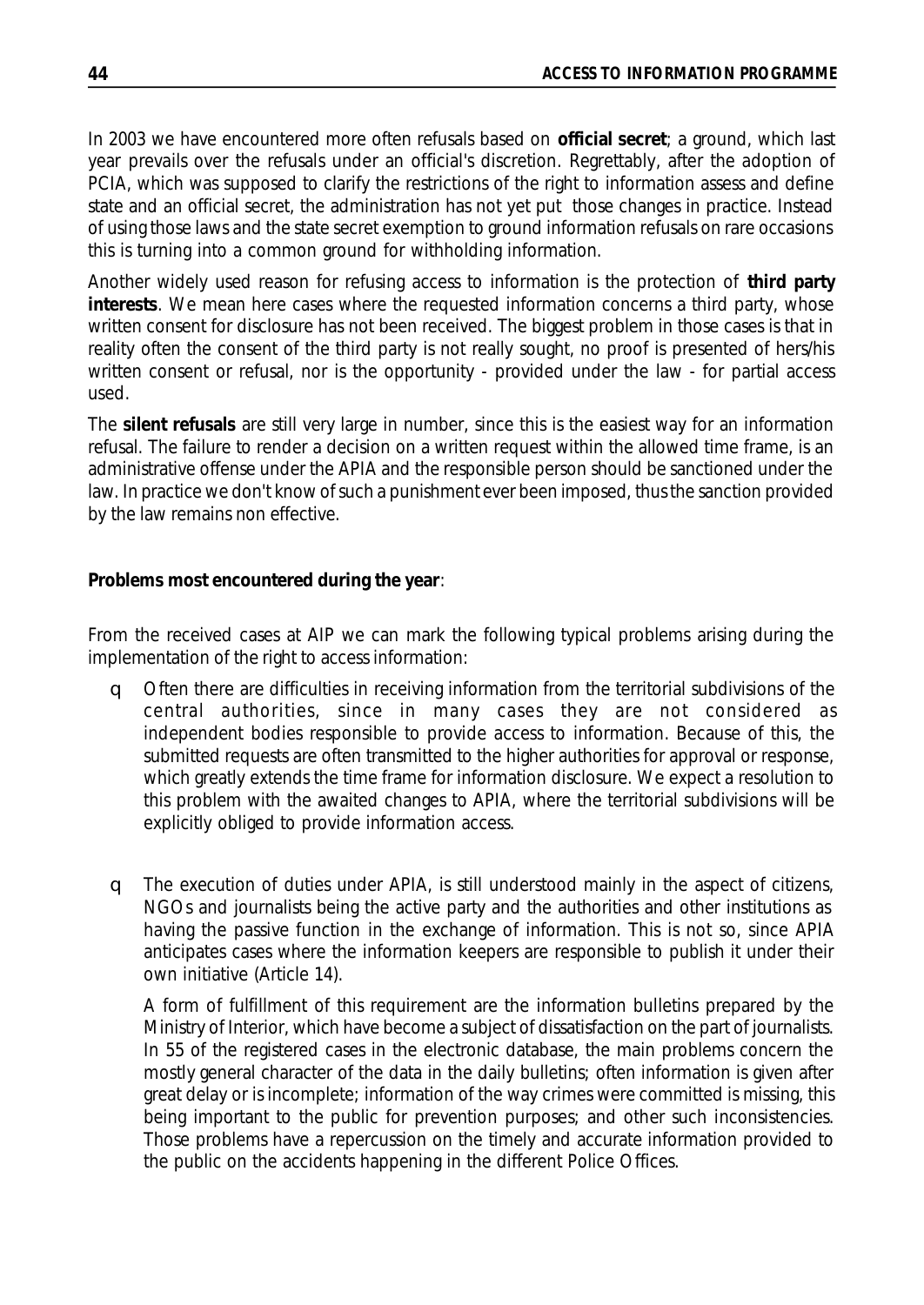q In the practice of AIP, there are often cases where citizens and journalists would like to receive access to information from business organizations, which are not included in those required to provide information under APIA. Most often problems arise, when information is sought from the state monopolies, whose activity, among the other business organizations, should as a matter of principle be to the utmost degree accountable and transparent.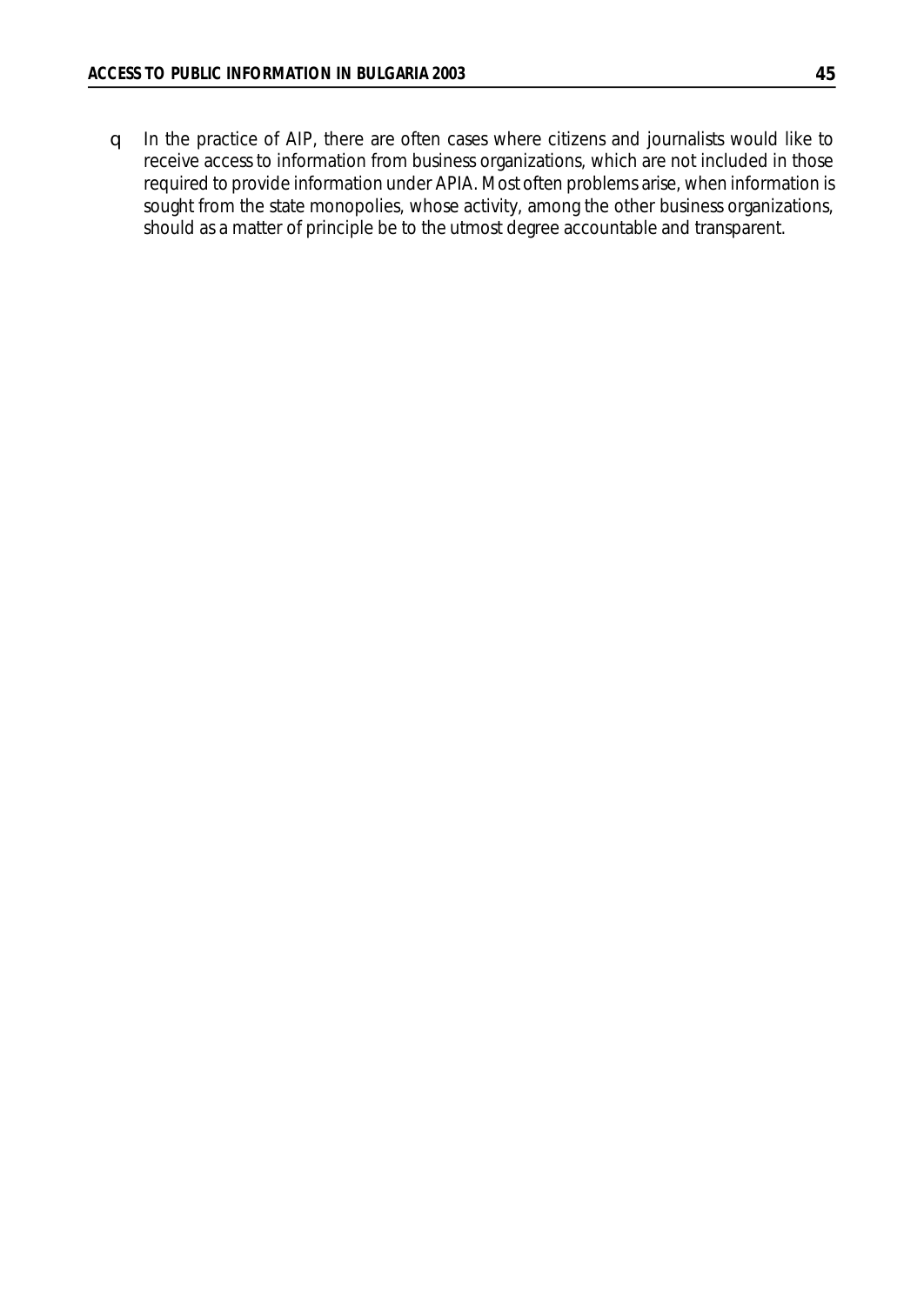## **APPENDIX**



**Statistics from the electronic database Access to Information Programme 2003**



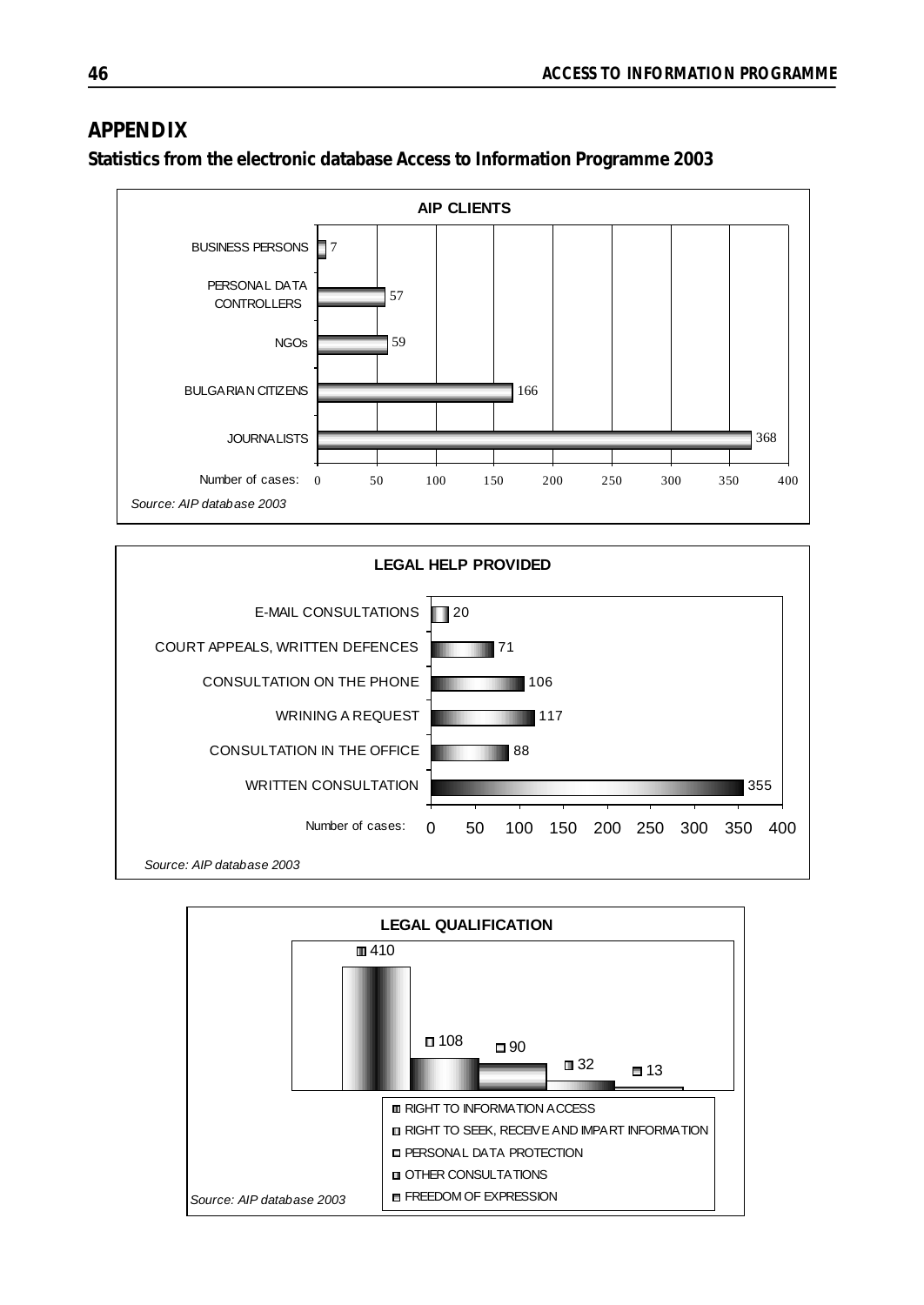

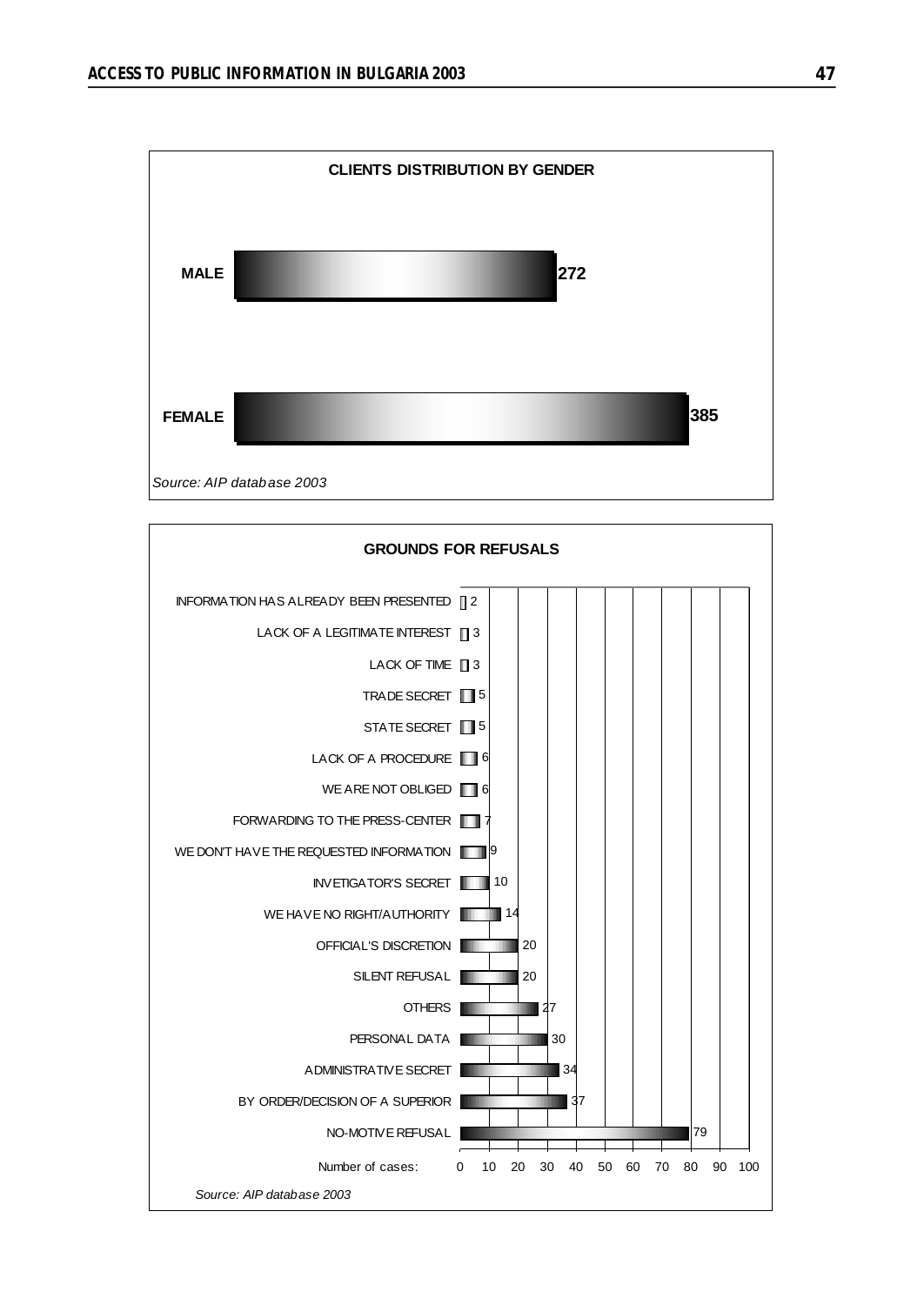# **COURT CASES**

Twenty-nine court cases under the Access to Public Information Act (APIA) were conducted with the legal assistance of AIP in 2003. We would like to start with statistical data from cases conducted in defense of the right to access government held information, continue with a short presentation of the most important issues from the court practice and finally offer to your attention short annotations of eighteen selected cases.

## **Statistics**

In thirteen of the total twenty-nine cases court appeals have been filed by citizens. Ten cases were initiated by non-governmental organization and seven - by journalists. The sum of these numbers is thirty, because the information request and the subsequent appeal against the decision of the Minister of State Administration to withhold a copy of the contract between the Government and Microsoft was submitted by both AIP and two MPs.

In twenty-two cases appeals were filed against decisions of state bodies. Three appeals were submitted against refusals of local governance bodies and refusals of public law entities, different from state bodies in the sense of Art. 2 para 2. item 1 of APIA (these were the National Health Insurance Fund - 2 and the Bulgarian Export Insurance Agency - 1). Only one appeal has been filed against a decision to refuse information of a legal entity financed by the state budget in the meaning of Art. 3, para. 2, item. 2 of APIA (A local "chitalishte" - community center in the region of Burgas).

From the twenty-two appealed decisions of state bodies, three were delivered by the Council of Ministers, eight by ministries, five by state agencies, two by judicial institutions (Regional court of Yambol, Supreme Cassation Prosecution), two by agencies subordinate to ministries, and two by the Director of the National Auditing Office.

Ten appeals were filed against silent refusals, while in 19 cases there has been an explicit refusal with different grounds. In four cases refusals were grounded with Art. 13 para. 2 item 1 of the APIA administrative information with no significance on its own. The state secret exemption and the official secret exemption were both used three times, while in one case the refusal stated that information had been classified, without specifying whether it constituted state or official secret. Art. 37 para. 1 item 1 (the requested information concerns a third party and no consent for disclosure has been received) had also been used three times in denying access to an information request. In one case the state body argued that the submitted request has been for access to personal data, rather than public information. Twice the requestee argued that the Access to Public Information Act was not applicable to the requested information and in one case the institution representative claimed that the institution was not obliged under the APIA (the case against the Bulgarian Export Insurance Agency). In only one case the subject of the appeal was not a decision to withhold information, but rather a refusal to disclose information in the requested form - copy on paper, i.e. a decision not to comply with the form of access preferred by the requestor was appealed before the court.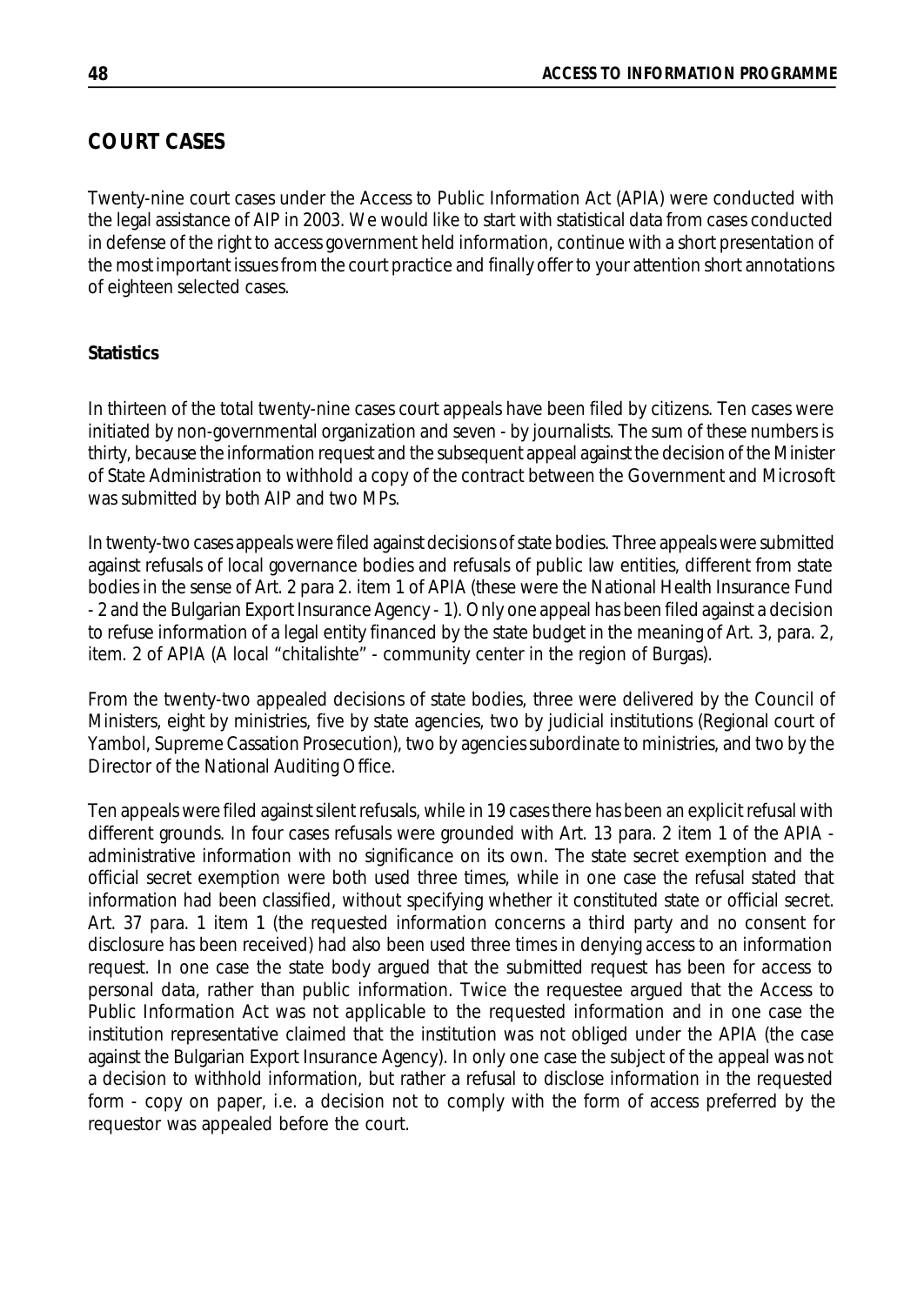#### **Practice under Art. 41, para. 3 and 4 of APIA**

We should note in the first place that the court practice under Art. 41, para. 3 and 4 of APIA was established in 2003. The provision of these two paragraphs gives the court the right to obtain documents in cases when access has been refused using the state secret or official secret exemption. After reviewing them in camera the court can judge both on the lawfulness of the classification and the lawfulness of the decision to withhold the requested documents from public access. The formed court practice is a natural consequence of the Protection of Classified Information Act, after the adoption of which in 2002, the number of referrals to state and official secret exemptions in decisions to withhold information has increased.

For the first time the court used its right to obtain and review the requested information in a closed hearing in order to decide on the lawfulness of the classification and the refusal in the case of "*Access to information Programme v. the Council of Ministers*". AIP had requested the *Regulation for keeping the state secrets of the Republic of Bulgaria* adopted with a Council of Ministers Decree <sup>1</sup> 30 from 1980. After requiring the Council of Ministers to present the Decree and the Regulation itself, the three-member panel of the Supreme Administrative Court (SAC) established that the six pages of Decree <sup>1</sup> 30 were marked as "highly confidential" and the seventy-nine pages of the Regulation were marked as "confidential". A similar thing happened in a court case, constituted after an appeal against the Minister of Finance to disclose a copy of the contract with Crown Agents, a British consultancy company in charge of the customs reform in Bulgaria. After an "in camera" inspection a three-member panel of SAC established that the 110 pages of the contract between the Minister of Finance and the British consultancy agency had been marked as "secret". Interestingly enough, the court did not rule on the lawfulness of the classification on these cases neither in its rulings, nor in its final decisions. This can be explained by the lack of any grounds whatsoever for classification of the requested documents in the two cases. Because of this the court reversed both refusals to withhold information and decided that the lack of a referral to a specific legal classification provision makes the refusals groundless. The court also found that when interpreting the provisions of APIA and PCIA it should not "complement" the decision of the obliged body by looking for and referring to arguments supporting the refusal. Only the obliged body under APIA should supply arguments in support of its decision.

The situation in the court case "*Bulgarian Helsinki Committee v. Supreme Cassation Prosecution*" was slightly different. The Sofia City Court ruled on the lawfulness of the classification, although the decision to withhold information did not refer to a specific legal ground when marking the document as secret. Here is a quote of the ruling of the SCC: "*The court considered that the facts and circumstances in the requested report have been collected under the Special Investigative Means Act and constitute official* secret in the sense of Art. 26 of the Protection of Classified Information Act. The court found that according to the provisions of Art. 28, para. 3 of PCIA the requested report has been rightfully classified as "for official *use only". This is why the request by the appellant's representative is unjustified*". After having established this the court will have to rule on the lawfulness of the refusal to disclose the requested report. In the two previous cases the lack of à decision of the court on the attributes of the security mark (the official that placed it, the date and the specific classification grounds) could be explained by the fact that those attributes were not required before the adoption of the PCIA. We think that since in the latter case the documents has been classified under PCIA without the presence of these requisites, the decision for classification should be considered unlawful.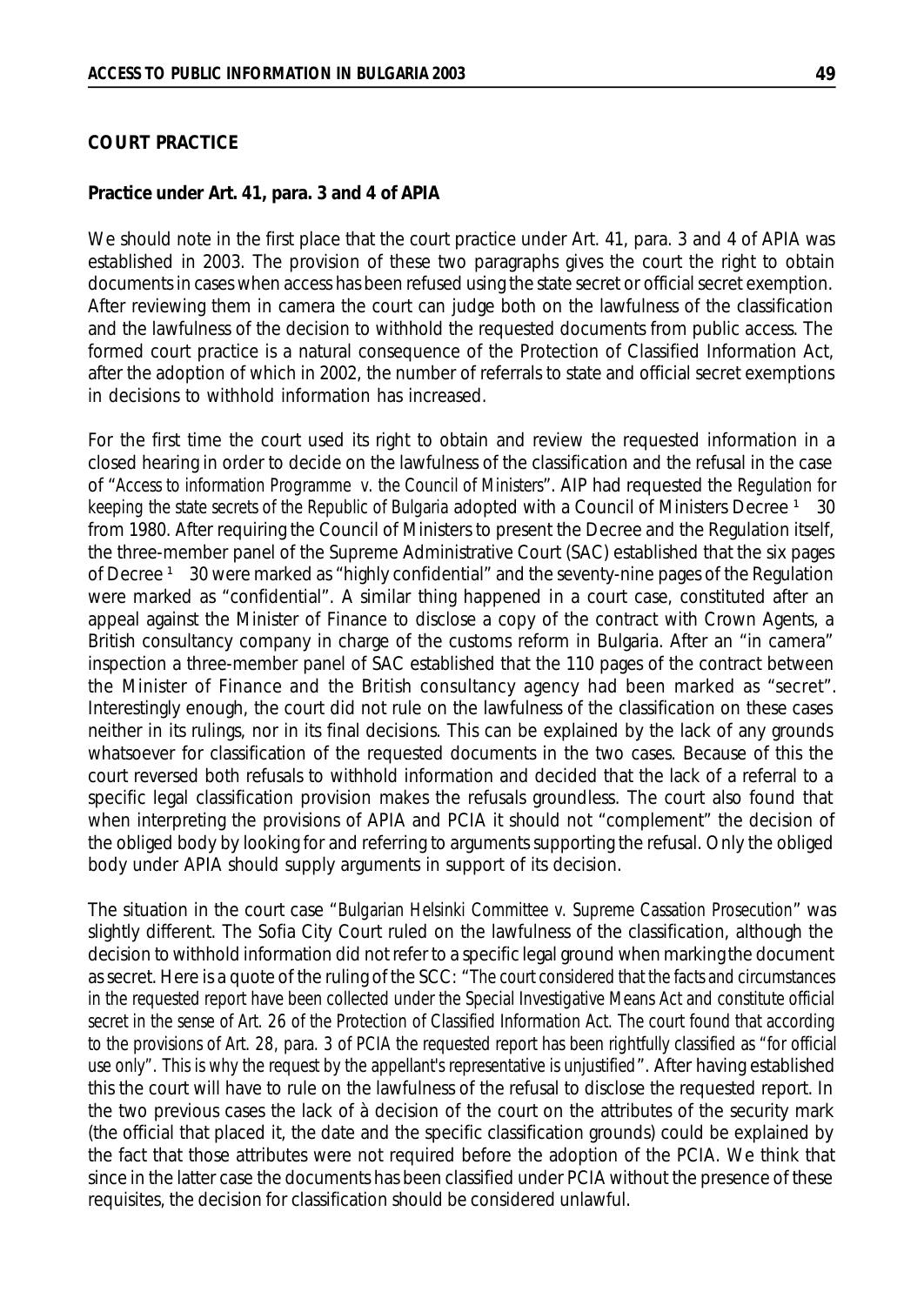### *Jurisdiction*

The year 2003 continued the disoriented practice of both the Sofia City Court (SCC) and the Supreme Administrative Court in trying to determine the competent court in several specific cases when the refusals to disclose information had been signed by authorized officials, rather than the obliged bodies under APIA.

For example, in the court case "*Institute for Market Economy v. the Council of Export Insurance (CEI)*" the appealed decision was issued by the CEI and signed by the deputy Minister of Economy, who is one of the council members. Initially the appeal was filed before the Sofia City Court but the court proceedings were suspended and the case was sent to the Supreme Administrative Court, because SCC found that the Council of Export Insurance was subordinate to the Council of Ministers. With a subsequent ruling the SAC also ceased the proceedings and returned the case to the city court, judging that both as a deputy Minister of Economy and as a member of the CEI the body that had signed the decision is outside of the bodies covered by Art. 5 of the Supreme Administrative Court Act (SACA).

In the case "*Vasil Chobanov v. Council of Ministers (CoM)*" the appeal against the decision of CoM was addressed to the Supreme Administrative Court, but the refusal had been signed by the Head of the Government Information Service (GIS) department. With a ruling the three-member panel of SAC again ceased the court proceedings because the head of the GIS department was not among the bodies covered by Art. 5 of SACA. The ruling was later appealed before the five-member panel of the same court with the argument that the Head of GIS had been authorized by an order of the Prime minister to take decisions on information requests, but this fact does not turn him into a administrative body in the sense of APIA, or under the Administration Act, which determines who the bodies of power are. The five-member panel of SAC turned down the appeal and left the ruling of the three-member panel in effect, returning the case to the SCC. In its decision the court adopted the view that the expression "notify... the applicant of his decision" (Art. 28 of APIA) unequivocally means that the authorized official takes his/her own decisions, rather than acting as a representative of the obliged body. Because of this - according to the judgement of the court - the provision of Art. 40 para. 1 of APIA should be interpreted broadly, i.e. decisions to withhold information are subject to appeal before the competent court depending on the body **or** the official who issued them.

This vicious court practice was abandoned by SAC in the case "*AIP v. Council of Ministers*", in which the appealed decision had again been signed by the Head of GIS. In a court hearing form June 6, 2003 the representative of the CoM requested from the court - in view of the existing court practice - to cease the court proceedings and send the case to SCC. Again, the arguments were that the decision had not been signed by any of the bodies covered by Art. 5 of the SACA and that the Head of GIS had been authorized by an order of the Prime minister to handle information requests. After the authorization order was presented to the court the judges **did not** cease the proceedings, but instead continued them, stating that they would decide on the jurisdiction objection of the respondent in their final decision. In the decision itself the court judged that with reference to the subject of the case and the presented authorization order the case should be heard by the Supreme Administrative Court. The motives of the decision were that "... *when a state body (or legal entity under* Art. 3 para. 1), receives a request to disclose public information kept or created by its administration, the fact that an official had been explicitly authorized to take a decision on the request cannot "switch" the obliged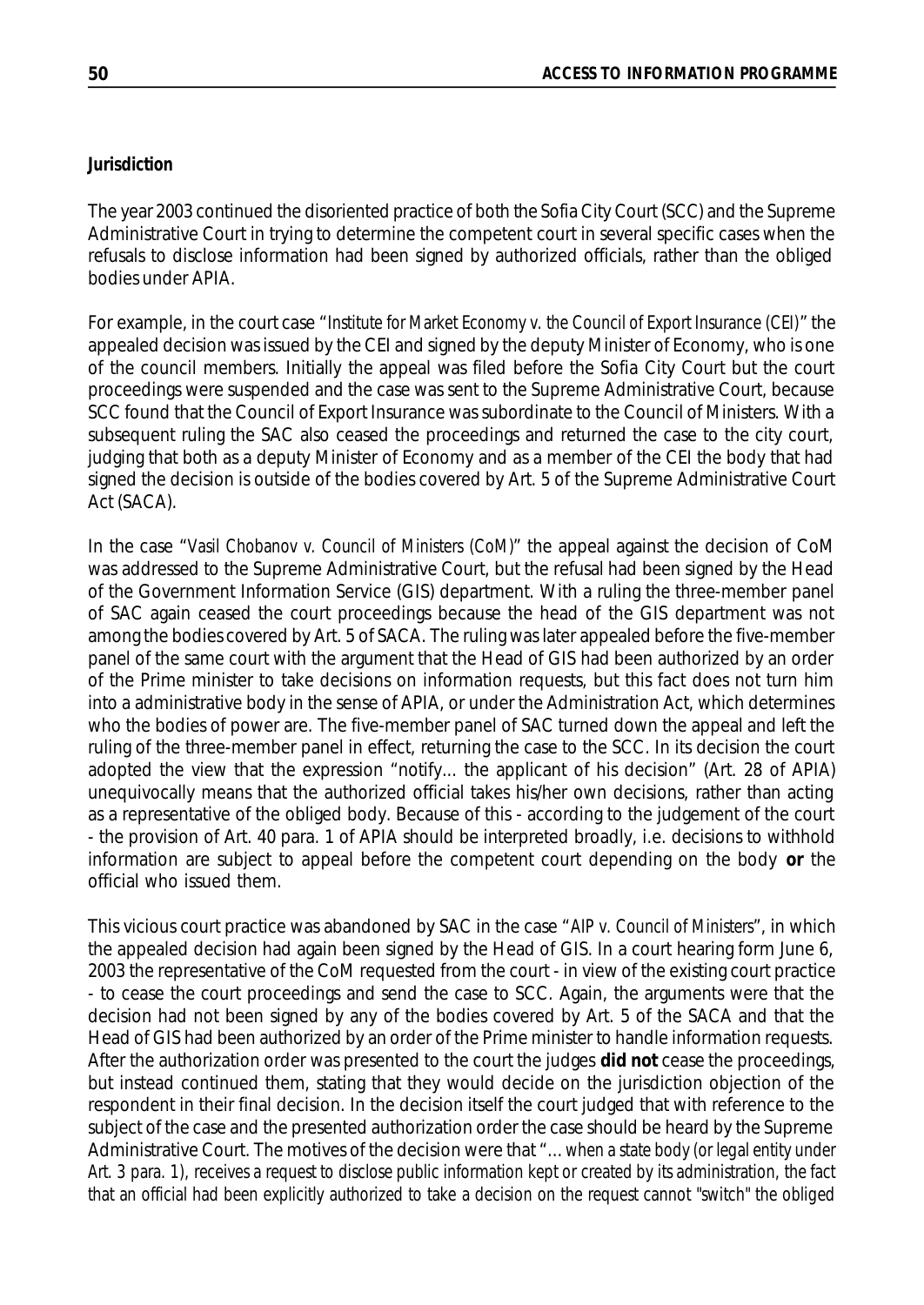*body under APIA. In the hypothesis of such an authorization, when the official who prepared and signed the decision differs from the authorizing body, the competent court does not change. The determining* factor whether the appeal should be filed before SAC or SCC is which is the obliged body under APIA (collective or one-man state body), rather than the fact who actually took a decision in the sense of Art. 28, para. 2 of APIA and what administrative department in the system of the state body he/she was head of."

#### *Form v. content*

In 2003 the Supreme Administrative Court in several decisions adopted the view that the Access to Public Information Act guarantees the citizens access to information, rather than documents. Furthermore, if a citizen files an information request wishing to obtain access to a document, public officials either have no obligation to respond, or can apply the provision of Art. 29 of APIA, which covers the cases when the request is too broadly formulated. In such a case the requestor is informed accordingly and is given an opportunity to specify his/her information request.

For example, in the decision on the Crown Agents case SAC established that Art. 25 para. 1 item 1 requires the requestor to **describe the requested information**, and from the filed information request it had been obvious that it contained no such description. Merely requesting a copy of the **contract** could not fulfil the requirement of Art. 25 para. 1 item 3 of APIA - the court believed - since the contract was simply the material carrier of the requested public information, but could not be qualified as information in the sense of the legal definition of Art. 2 of APIA. Similar arguments were used in 2002 by the Supreme Administrative Court in the case against the refusal of the Council of Ministers to disclose a copy the minutes from its first session. Despite these conclusions the court reversed the decision of the Minister of Finance to disclose a copy of the contract with Crown Agents as issued in violation of the procedures of administrative law. The Minister of Finance appealed the decision of the three-member panel before a five-member panel of the same court. Interestingly enough, the decision was appealed **even in its part** where the court established that the Minister should have asked the requestor to specify what information he wished to obtain access to. The arguments of the requestee were that the request had **not at all been** unclear, and the Minister had already rendered a decision to withhold the requested copy of the contract signed between him and the British company Crown Agents. Furthermore, according to the respondent, the request had contained **clear and specific** description of the desired information - access to the contents of the signed contract, or at least those parts of it, which did not constitute classified information.

#### *Public law entities - applicability of exemptions*

In 2003 a quite positive practice of both the Sofia City Court and the Supreme Administrative Court was established on the usage of exemptions from the right to information access by public law entities, obliged under Art. 3, para. 2 of APIA.

In the case "*Institute of Market Economy v. National Health Insurance Fund*" the Sofia City Court concluded for the first time that public law entities, obliged under Art. 3 para. 2 of APIA can **only** use the exemption of Art. 17 para. 2 of APIA when they decide to withhold access to information. The provision of this paragraph covers only the cases when the requested information constitutes trade secret or its disclosure is likely to lead to unfair competition. In order to reach this conclusion the SCC first established that the National Health Insurance Fund (NHIF) was a public law entity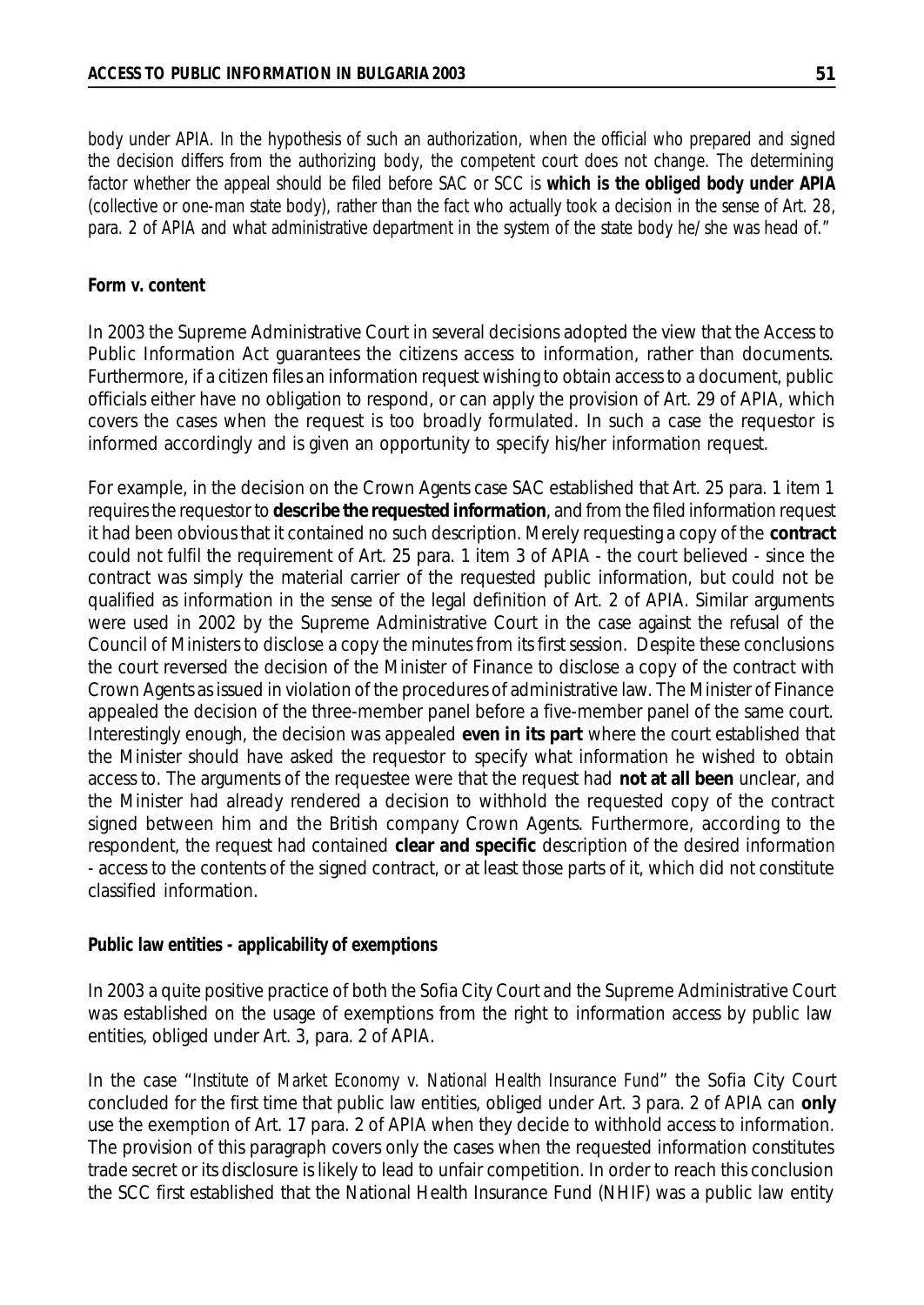in the sense of Art . 3, para. 2 of APIA, because it is a legal entity subject to public law, but is not part of the system of state bodies or the bodies of local governance obliged under Art. 3, para. 1 of APIA. Consequently, the Supreme Administrative Court confirmed the conclusions of the first instance court, and established that as a public law entity the NHIF could not apply the exemption of Art. 13 para. 2 of APIA. The provision of the latter paragraph regulated the usage of the exemption of "administrative secret", which, according to the legal definition of Art. 11 of APIA, is information collected and kept in connection to official information in the course of the work of the bodies under Art. 3 para. 1 of the Act. This meant that public-law entities obliged under Art. 3 para. 2 of APIA could not apply the exemptions under Art. 13 para. 2 of the Act, which regulated the activities of bodies, under paragraph 1 of the same article - namely state bodies and local governance institutions.

The court case "*Zaekov v. NHIF*" developed in an identical manner. The refusal of the NHIF director referred to the exemption of Art. 13 para. 2 item 1 of APIA - preparatory information without a significance on its own. The first instance court (SCC), after establishing that the NHIF was a public law entity under Art. 3 para. 2 of APIA, concluded that information that they create and keep in connection with their work on mandatory health insurance constitutes neither official-use-only, nor administrative public information. By reason of that, the provision of Art. 13 para. could not be applied and the refusal was unlawful.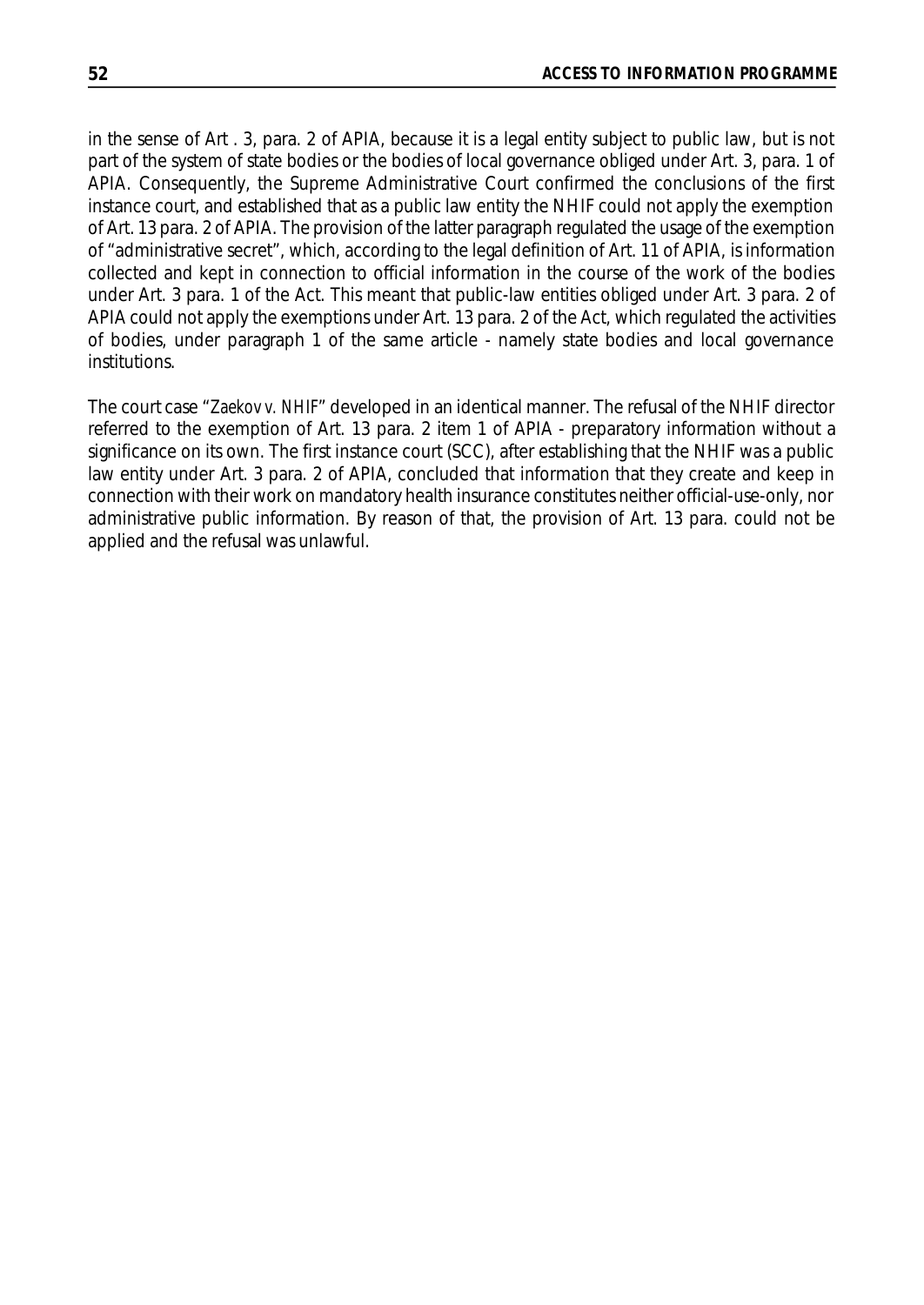#### **APPENDIX**

#### **LITIGATION - SUMMARY**

#### **1. The Institute for Market Economy versus the National Health Insurance Fund**

1st Instance Court - Administrative Case No. 2295/2001 SCC AD Panel IIIc 2nd Instance Court - Administrative Case No. 2471/2003 SAC 5th Division

#### **Application:**

The Institute for Market Economy (IME) served an application in writing to the Director of the National Health Insurance Fund (NHIF), requesting access to the following information: the budgets and reports of Regional Health Insurance Funds for 2000; the list of banks recommended by the Ministry of Finance (MoF) and the Bulgarian National Bank (BNB) to operate with the NHIF resources; the decision of the NHIF Managing Board on the selection of the bank/s/; and information on the NHIF assets in deposits and government securities.

#### **Refusal:**

A decision in writing to refuse access pursuant to Art. 37, para 1 APIA: the information constitutes an administrative secret within the meaning of the Tax Procedure Code (TPC), the NHIF budget and report are subject to approval by Parliament and promulgation in The Official Gazette, and the application for access to the decision of the Managing Board is to be served to the Managing Board itself.

#### **Appeal:**

The appeal against the refusal was based on the argument that there was no point of fact in violation of Art. 38 APIA. The reference to TPC was unjustified; moreover, no specific case out of several possible provisions regulating the official secret was pointed out. The referral to the Managing Board was unlawful either because the authority with obligations under APIA ia NHIF represented by its Director.

#### **Developments at the 1st Instance Court:**

At the first court session, the NHIF representative claimed that it had already provided part of the requested information by sending the NHIF budget and annual report to the applicant.

#### **Judgement:**

With its judgement of 2 August 2002, the Sofia City Court reversed the refusal of the NHIF Director as unlawful and obligated the latter to provide access to the requested information. The arguments of the court were that the NHIG could not invoke the constraint relating to the administrative secret or Art. 13, para 2 APIA since the Fund is a public law entity different from the government authorities within the meaning of Art. 3, para 1 and, in this capacity, it could refuse access to information only on grounds of Art. 17, para 2 - commercial secret and unfair competition.

#### **Developments at the 2nd Instance Court:**

The NHIF Director appealed against the SCC judgement, continuing to claim that the application concerned official information and that the constraint under Art, 13, para 2, subpara 1 APIA was applicable, and also that it was not within the purview of his powers to provide access to the list of banks recommended by MoF or the decision of the Managing Board on the selection of a bank.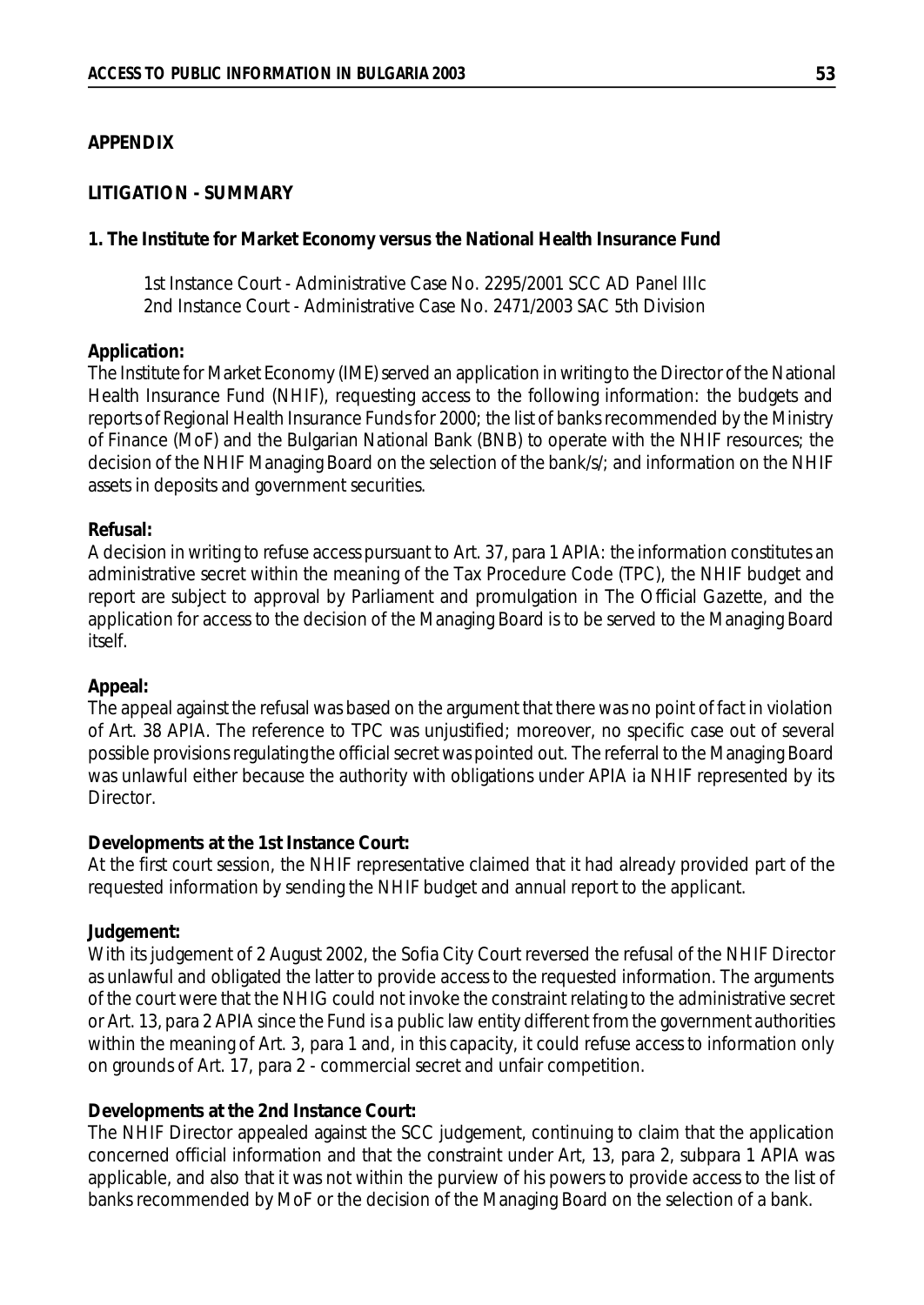### **Judgement:**

With its Judgement No. 5286 of 29 May 2003, the Supreme Administrative Court declared the cassation appeal to be unjustified and left the judgement of the first-instance court in force.

## **2. Green Balkans Association versus the Roads Executive Agency**

1st Instance Court - Administrative Case No. 882/2001 SCC AD Panel III b (Administrative Case No. 2564/2002 SAC 5th Division) 2nd Instance Court - Administrative Case No. 5496/2003 SAC 5th Division

## **Application:**

The Association served three applications in writing to the Directors of the Roads Executive Agency (REA), requesting information about the design works of Struma Highway. The first application requested access to the contract signed with the Italian company SPEA for the design works of the highway, all annexes thereof, the reports of the company on the implementation of the contract, and the report on the environmental impact assessment (EIA). The other two applications requested information about previous contracts signed with design companies and contracts with companies or experts for the preparation of EIA reports on previous projects for the construction of the highway.

### **Refusal:**

The REA Director failed to send a reply within the prescribed time limits.

### **Appeal:**

The silent refusal was attacked on grounds that there was a violation of the substantive law and that the failure to observe the requirement to have the refusal given in writing was a material breach of the procedural rules.

### **Developments at the 1st Instance Court:**

REA produced a letter from the Director of the PHARE project, stating that the contractual relations between REA and SPEA were confidential. It also produced the subsequent refusal by the REA Director on those grounds.

Without taking into account the fact that the claimant had not been informed of the explicit refusal by the REA Director, the Sofia City Court issued a ruling to drop the proceedings on grounds of early submission of the appeal against the silent refusal. The ruling was attacked with a private appeal and SAC 5th Division reversed the SCC ruling with its Ruling No. 7501 of 25 July 2002 and referred the case back to SCC for hearing it on merit.

## **Judgement:**

SCC issued its judgement of 28 January 2003 to reverse the silent refusal of the REA Director on the second and third applications of the Association and referred the case to him for a new decision. As regards the first application of the Association, the court found the refusal to be lawful with respect to the contract with SPEA and the documents thereof and unlawful with respect to the requested EIA report.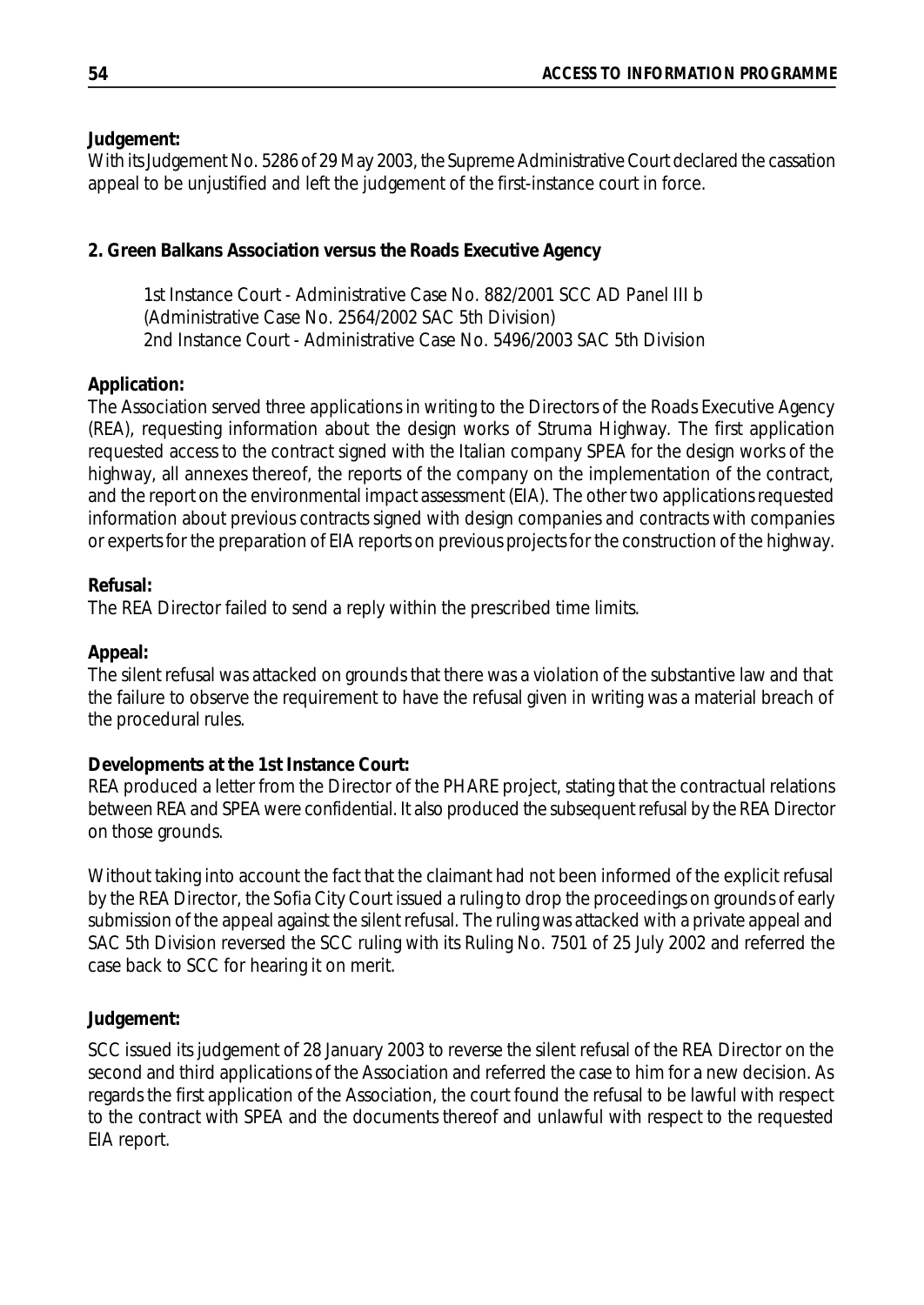#### **Developments at the 2nd Instance Court:**

The SCC judgement was attacked with cassation appeals both by the Association and REA. The Association attacked that part of the judgement which rejected its appeal against the refusal of REA to provide the contract with SPEA and the documents thereof, while REA attacked that part of the judgement which reversed the refusal and obligated the REA Director to provide the existing EIA report.

Having heard the case in one session, SAC scheduled it for judgement.

#### **3. Bulgarian Helsinki Committee versus the Supreme Prosecutor's Office of Cassation**

1st Instance Court - Administrative Case No. 642/2002 SCC AD Panel III g (Administrative Case No. 10727/2002 SAC 5th Division)

#### **Application:**

The Bulgarian Helsinki Committee Association served an application in writing to the Supreme Prosecutor's Office of Cassation (SPOC) for access to its report on the use of special surveillance means.

#### **Refusal:**

A decision to refuse access was issued in writing on grounds that the requested information was not public and constituted an official secret.

### **Appeal:**

The refusal was attacked on grounds that it was unlawful to invoke the constraint related to official secrets without specifying a point of law.

### **Developments at the 1st Instance Court:**

The Sofia City Court (SCC) issued a ruling to drop the proceedings since it found that there were insufficient data to prove the representative powers of the person from BHC who had authorised a lawyer to serve the appeal. The SCC ruling was attacked with a private appeal and SAC 5th Division issued Ruling No. 868 of 3 February 2003 to reverse the attacked ruling and referred the case back to the City Court to renew the proceedings because three judgements of SCC, Company Division were produced in the case to show that the person who had authorised a lawyer to serve the appeal was the same person who was registered as the representative of BHC.

After the case was referred back to SCC, at the first court session the SPOC representative made a statement that he was not aware of the requested report to be kept at SPOC.

At the second court session the representative of the Prosecutor's Office made a statement that it was established upon an inquiry assigned by the court that the requested report was kept at SPOC but it was classified. The representative of the claimant pleaded the court to exercise its powers under Art. 41, paras 3 and 4 APIA and demand the report from SPOC to examine it in camera and rule on the lawfulness of its being classified.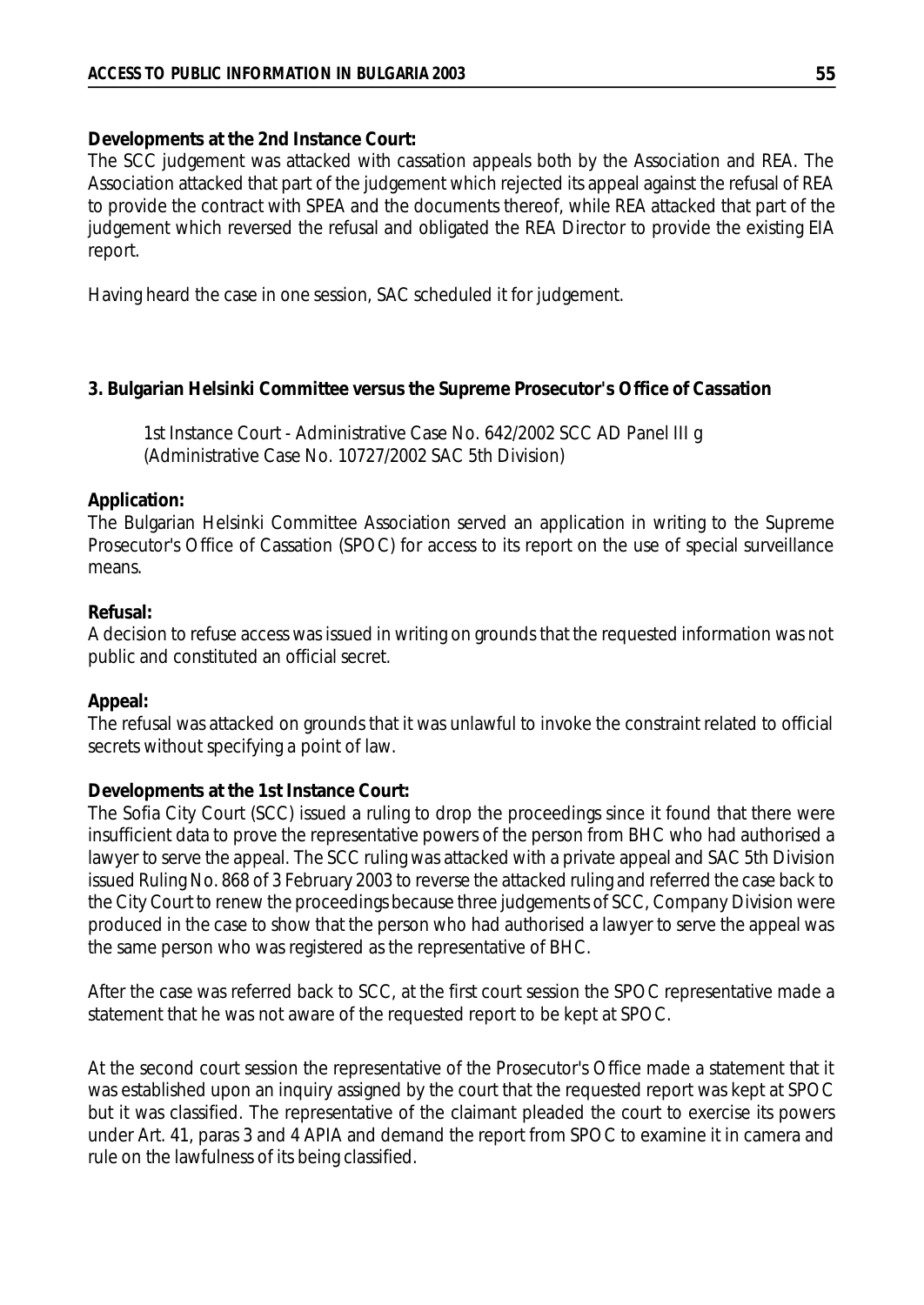Having examined the report at a session held in camera, the court issued a ruling that the report was classified properly as information "for official use only" because the facts contained in it had been collected under the Special Surveillance Means Act and constituted an official secret within the meaning of Art. 26 of the Classified Information Protection Act. The court rejected the request to declare the classification unlawful and stated that it would rule on the lawfulness of the refusal in its final judgement, rescheduling the case for a public session.

## **4. Vanya Barbutova versus the National Audit Office**

1st Instance Court - Administrative Case No. 1365/2003 SCC AD Panel III a

## **Application:**

Ms Barbutova served an application in writing to the Chairman of the National Audit Office (NAO) for access to a summary report on all checks performed by NAO within the territory of the city of Sliven under the NAO Act of 1995 and on the audits performed as of the end of 2002 within the territory of Sliven under the NAO Act of 2001.

## **Refusal:**

No reply was received from the NAO Chairman within the prescribed time limits.

## **Appeal:**

The silent refusal was attacked on grounds that there was a violation of the substantive law since the requested information was public and also that the failure to give the refusal in writing was a material breach of procedural rules.

Having received the appeal, NAO failed to send it together with the whole file to the court of law.

The claimant served an application to the court with a copy of the appeal and the court demanded the file from NAO.

## **Developments at the 1st Instance Court:**

At the first session the NAO representative claimed that APIA was not applicable because of the existence of Rules on the Conditions and Procedure for Disclosure of Information on the Audits and Other Activities of NAO, as well as Rules on the Official Newsletter of NAO. The case was stayed pending the submission of the said Rules.

At the second session the NAO representative claimed that NAO did not have the requested information.

The arguments of the representative of the claimant were that the NAO Rules were inapplicable to the legal dispute because they were not promulgated and did not constitute legal instruments within the meaning of the Legal Instruments Act and hence they did not possess the nature of a special law as regards APIA. NAO had the requested information because it performed its controls on the basis of the approved annual plan by divisions and regional subdivisions. Each check was assigned with an order of the NAO Chairman given in writing. The divisions and regional subdivisions of NAO produced regular and annual reports to NAO on their controlling activities.

After the second court session SCC scheduled the case for judgement.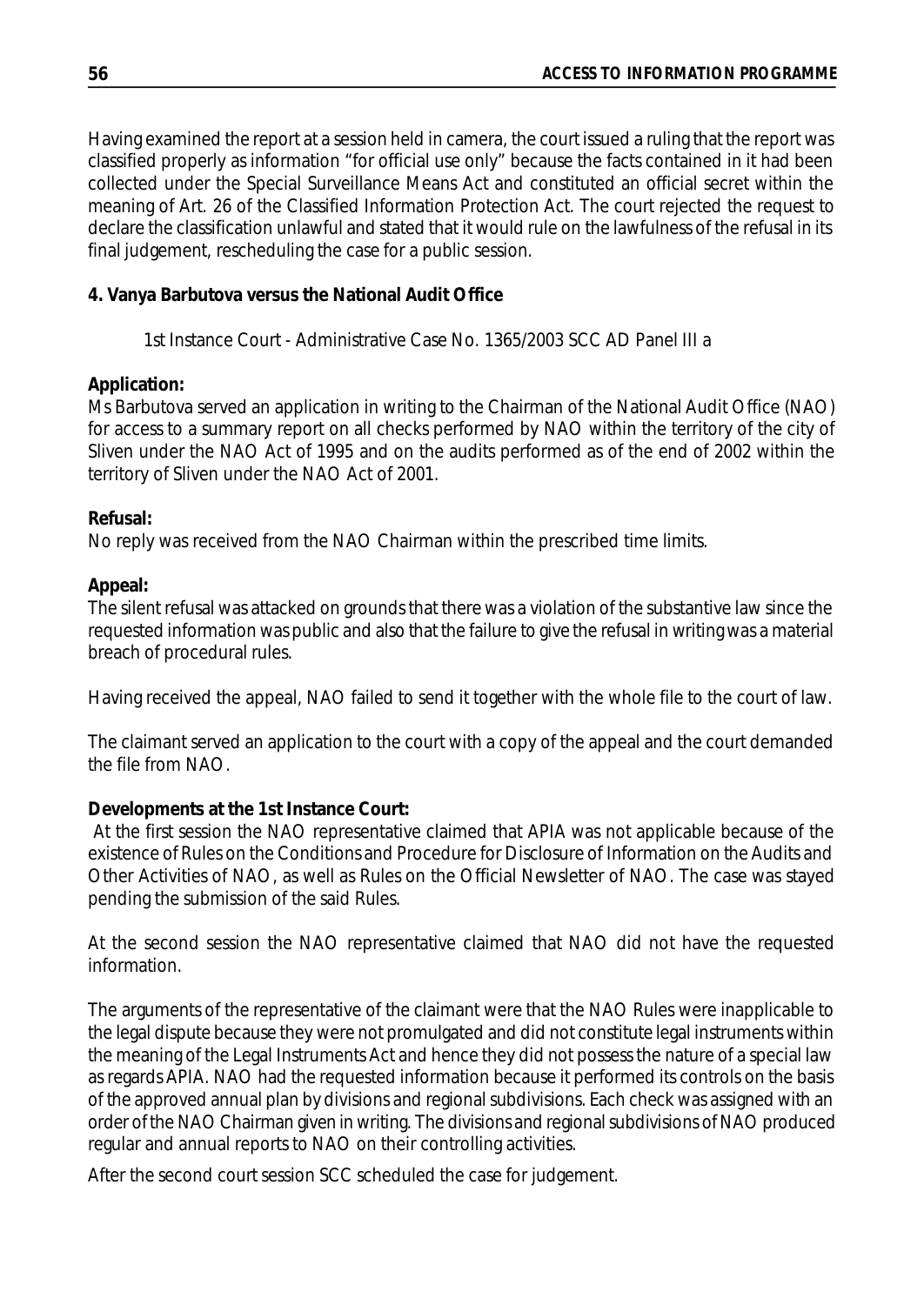### **5. Access to Information Programme versus the Council of Ministers**

1st Instance Court - Administrative Case No. 9898/2002 SAC 5th Division 2nd Instance Court - Administrative Case No. 11243/2003 SAC Five-member Panel

#### **Application:**

The Access to Information Programme (AIP) served an application in writing to the Director of the Government Information Service (GIS) of the Council of Ministers (CoM) for access to a copy of the Rules for the Organisation of the Work for Protecting the State Secret in the People's Republic of Bulgaria as adopted with Council of Minister's Decree No. 30 of 1980.

#### **Refusal:**

A decision was given in writing to refuse access on grounds of the Rules being classified.

### **Appeal:**

The refusal was attacked on grounds that it lacked any point of law. The Rules were a legal instrument within the meaning of the Legal Instruments Act and constituted official information within the meaning of Art. 10 APIA. Even though it was classified, pursuant to § 9 of the Classified Information Protection Act (CIPA) the markings and time limits for classification were changed and the protection term of the Rules had long expired.

### **Developments at the 1st Instance Court:**

The Council of Ministers did not send a representative at the first court session. The public prosecutor found the appeal to be unjustified since the one-year term under § 9, para 2 CIPA for review of the stock and its adjustment to the requirements of the law had not expired as of the date of serving the application. The court scheduled the case for judgement.

Subsequently the court reversed its ruling on hearing the case and demanded the Rules from CoM to be examined in camera pursuant to Art. 41 APIA.

At its session held in camera the court issued a new ruling to establish the marking "strictly confidential" on the CoM's Decree adopting the Rules and "confidential" on the Rules themselves, and rescheduled the case for a public session.

At the second court session the CoM representative raised the objection that the case was within the jurisdiction of the Sofia City Court because the refusal was signed by the GIS Director. The court suspended the case and demanded from CoM to produce the order by the Prime Minister authorizing the GIS Director to make decisions on applications for access to public information.

At the third court session the court declared that it would rule on the objection concerning the jurisdiction in its final judgement and continued the proceedings. The representative of the claimant requested that the court declare the classification of the Rules unlawful due to the lack of any grounds thereof both prior to and after the adoption of CIPA. The CoM representative claimed that the Rules had to be reviewed at the State Archive Records because they had to be kept there as prescribed by law.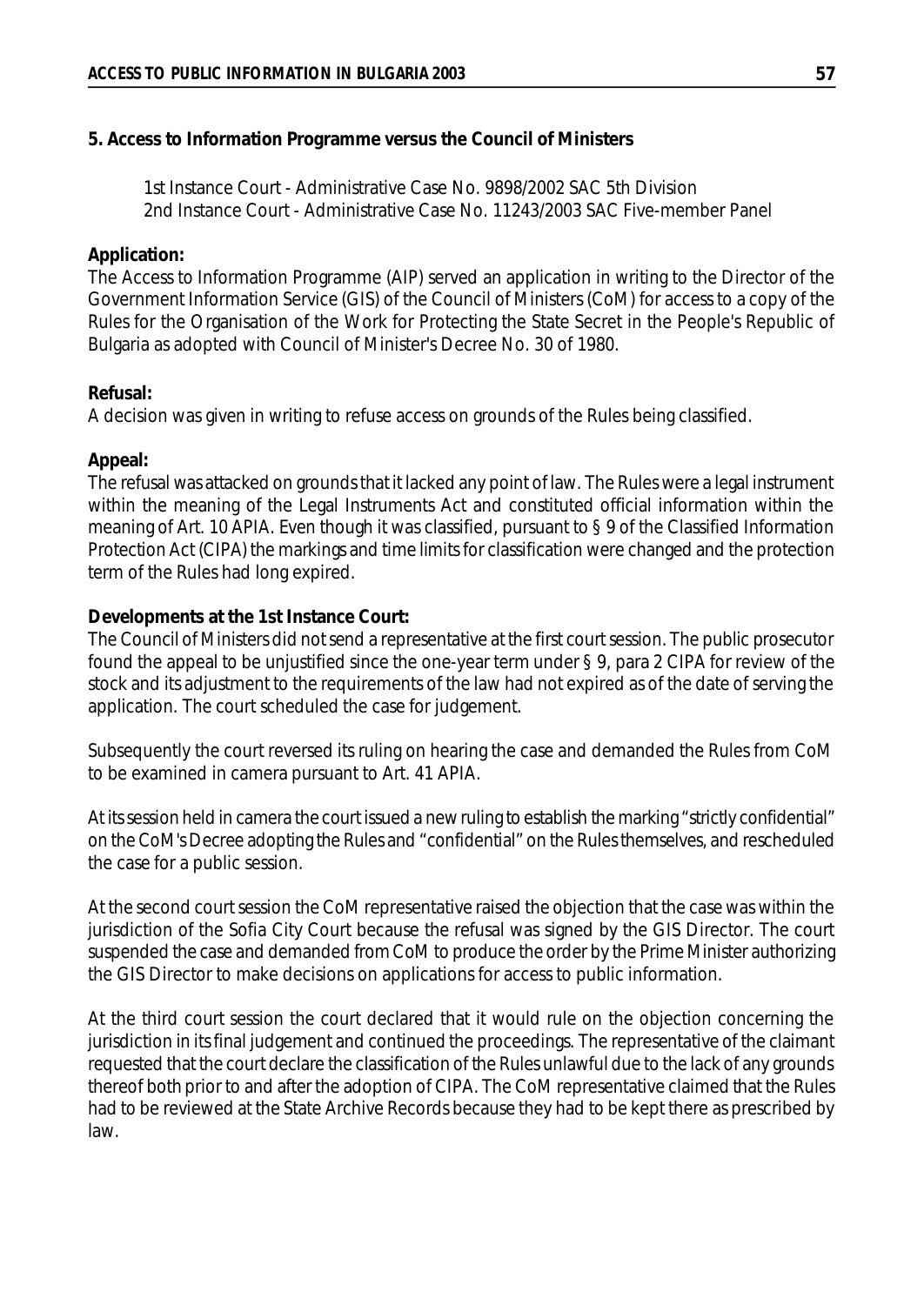## **Judgement:**

SAC issued its Judgement No. 10640 of 25 November 2003 to find the appeal admissible since the jurisdiction depended on the person with obligations to provide information under APIA rather than on the person designated by an order to give answers to applications. It reversed the refusal by the GIS Director due to lack of point of law and justification. The court referred the case back to CoM for a new decision on the application.

## **Developments at the 2nd Instance Court:**

The judgement of the three-member panel of SAC was attacked with a cassation appeal by CoM on grounds that, notwithstanding the provisions of § 9, para 2 CIPA, the Council of Ministers was of the opinion that the requested information was still classified.

The case was heard in a single session and scheduled for judgement.

## **6. Ivailo Ganchev versus the Ministry of Education and Science**

1st Instance Court - Administrative Case No. 8518/2002 SAC 5th Division 2nd Instance Court - Administrative Case No. 3964/2003 SAC Five-member Panel

## **Application:**

Mr. Ganchev served an application in writing for access to the following information: the order by the Minister of Education and Science to open a public tender or competitive bidding procedure for leasing part of the corridor in the building of the Ministry, which was been leased to a private person for advertisement purposes; the order of the Minister specifying the winner in the public tender or competitive bidding procedure; and the contract signed.

### **Refusal:**

A decision was given in writing to refuse access on grounds that the orders by the Minister and the contracts signed were kept at the State Archive Records (SAR). The legal grounds invoked were the provisions of Art. 8, para 2 APIA.

### **Appeal:**

The refusal was attacked on grounds that there was no point of fact for its issuance. The State Archive Records Act and the rules on its application established the procedure for assessing "the value" of a document in order to keep it there.

## **Developments at the 1st Instance Court:**

At the court session the representative of the claimant served a certificate from SAR to prove that the latest documents received from the Ministry of Education and Science (MES) dated back to 1991. After the certificate was produced, the representative of the Minister admitted that there was no order on the opening of public tendering procedure and no lease contract was signed.

At the same court session the representative of the Minister raised the objection that the lack of the requested information rendered the appeal senseless and that the applicant had no interest in having the refusal reversed.

## **Judgement:**

SAC issued Judgement No. 2383 of 17 March 2003 to reverse the refusal by the Minister as unlawful (invoking an inapplicable legal provision) and refer the case back to the Minister for a new decision.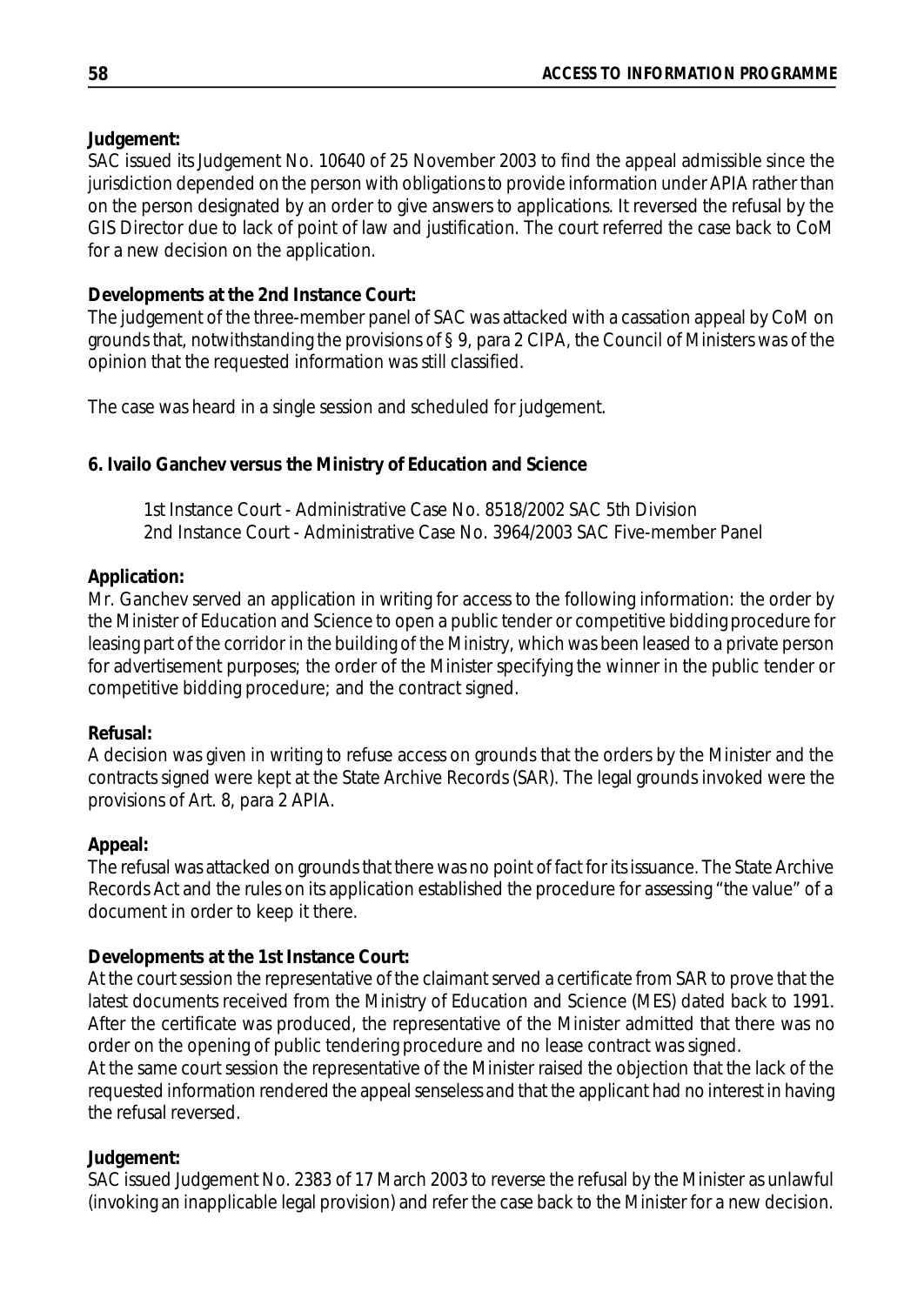With regard to the objection raised by the defendant, the court noted that the applicant had not been granted access to the requested public information that he deemed to be in existence. Hence his right was not exercised and, furthermore, his right to obtain an adequate reply from the administrative authority in accordance with the points of fact and law was not granted either.

#### **Developments at the 2nd Instance Court:**

The judgement of the three-member panel of SAC was attacked by MES with a cassation appeal on grounds that after the admitted lack of the requested information before the first-instance court the legal interest of the claimant in reversing the refusal was no longer in existence.

#### **Judgement:**

The five-member panel of SAC issued Judgement No. 5878 of 16 June 2003 to reverse the judgement of the first-instance court, taking no action on the appeal by Mr. Ganchev and dropping the proceedings. The arguments of the court were that, although the Minister had failed to fulfill his obligation under Art. 33 APIA to inform the applicant on the lack of the requested information, the latter was informed thereof at the court session and therefore his legal interest ceased to exist.

### **7. Kiril Terziiski versus the Ministry of Finance**

1st Instance Court - Administrative Case No. 3080/2003 SAC 5th Division 2nd Instance Court - Administrative Case No. 38/2004 SAC Five-member Panel

#### **Application:**

Mr. Terziiski served an application in writing to the Minister of Finance, requesting a copy of the agreement signed between the Bulgarian Government and the British consulting company Crown Agents. In case the agreement contained any classified parts, the applicant requested partial access.

#### **Refusal:**

A decision in writing was given to refuse access on grounds that the requested information was classified as a state secret. The classification was substantiated with the argument that *the relevant legal framework existing at the time of the execution of the agreement provided for the relevant grounds*. The legal grounds were found in Art. 37, para 1, subpara 1 APIA. Partial access was also refused.

#### **Appeal:**

The refusal was attacked on grounds that the words "relevant legal framework" and "relevant grounds" did not constitute any points of fact or law within the meaning of Art. 38 APIA. No specific provision of the Classified Information Protection Act (CIPA) or specific category from the list under Appendix No. 1 to Art. 25 CIPA was referred to as grounds for lawful classification of the agreement.

#### **Developments at the 1st Instance Court:**

At the first court session the representative of the claimant requested the court to exercise its powers under Art. 41, para 3 APIA by demanding the agreement and assess the lawfulness of its classification at a session held in camera.

Having examined the agreement in camera, SAC issued a ruling which only stated that the agreement was marked as classified.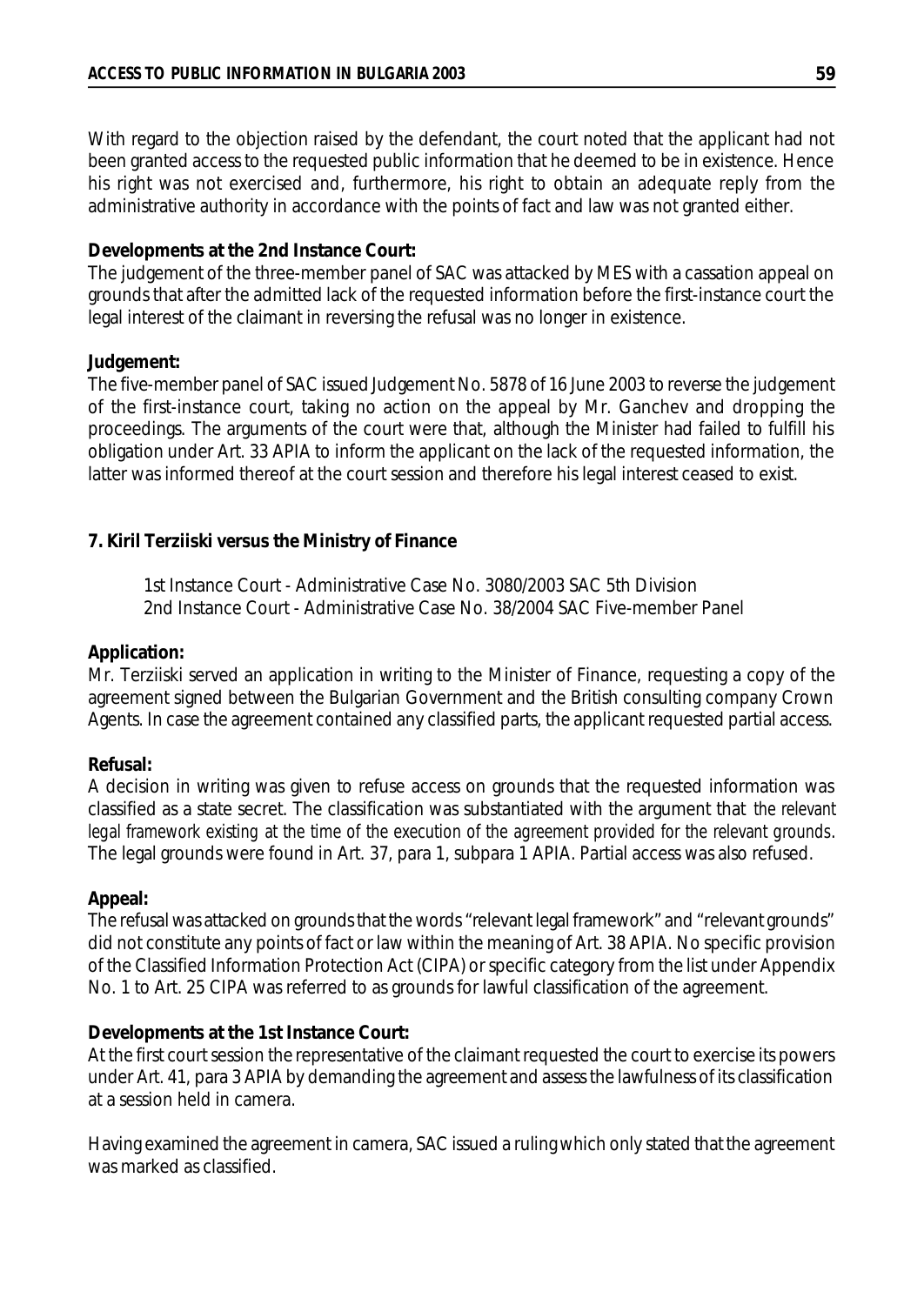At the second court session the representative of the claimant requested the court to ask the defendant under CPC when the agreement was classified - before or after the adoption of CIPA. The court did not grant the request as it was the Minister rather than his representative in court that was competent to answer that question.

### **Judgement:**

SAC issued Judgement No. 11682 of 15 December 2003 to reverse the refusal by the Minister as having been issued in material breach of administrative procedural rules and to refer the case back to him for a new decision on the application. The court assumed that the lack of reasons to be pointed out by the Minister as to the criteria and grounds to believe that the agreement was a state secret prevented the court from assessing its correctness and exercising effective control on the lawfulness of the attacked refusal.

## **Developments at the 2nd Instance Court:**

The Minister of Finance served a cassation appeal to attack the judgement of the three-member panel of SAC on grounds that undoubtedly the provisions of Art. 37, para 1, subpara 1 APIA were applicable to the case as it involved information classified as a state secret.

The case was heard in a single session and scheduled for judgement.

## **8. Hristo Hristov versus the Ministry of Interior**

1st Instance Court - Administrative Case No. 1524/2003 SAC 5th Division 2nd Instance Court - Administrative Case No. 8355/2003 SAC Five-member Panel

## **Application:**

Hristo Hristov, a journalist from Dnevnik newspaper served an application in writing to the Minister of Interior for access to public information kept at the archives of the Ministry of Interior (MoI). Mr. Hristov wanted to study the letter files of BBC, Deutsche Welle and Free Europe radio stations over the period from 1970 to 1978, when the Bulgarian writer Georgi Markov assassinated in London worked for the three western radio stations.

## **Refusal:**

No reply was received from the Minister within the prescribed time limits.

## **Appeal:**

The silent refusal was attacked on grounds that there was a violation of the substantive law because the requested information was public and that the failure to fulfill the requirement for the refusal to be given in writing was a material breach of the procedural rules.

Having received the appeal, the Minister did not send it together with the whole file to the court of law but sent the applicant instead a decision in writing to refuse access, stating that the inquiry conducted led to the conclusion that the MoI archives did not keep any information on the topic specified by the applicant.

The claimant served an application to the court of law with a copy of the appeal and the court demanded the file from MoI *ex officio*.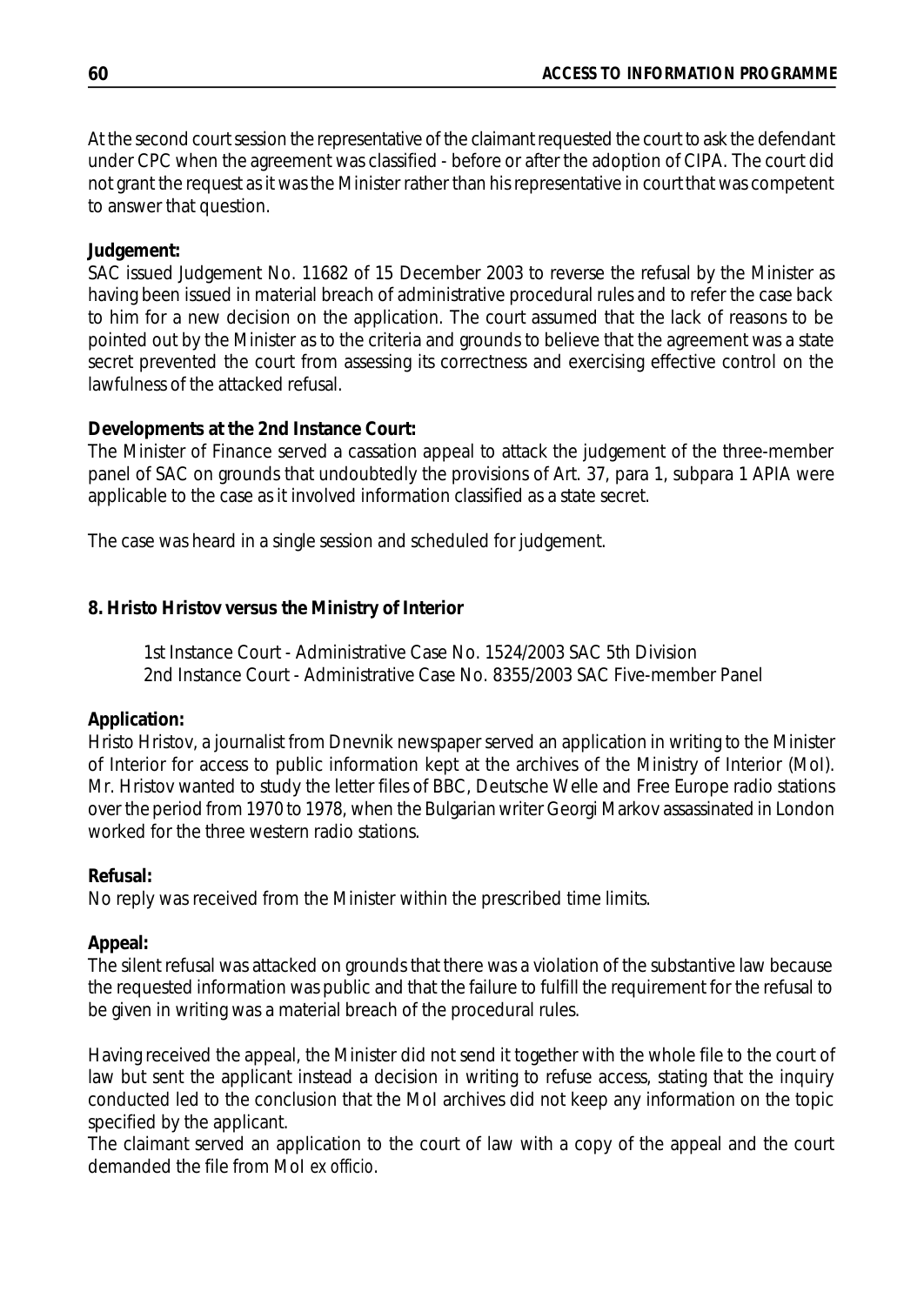**Developments at the 1st Instance Court:**

In the court room the representative of the claimant requested the court to continue the proceedings under Art. 14 APA and to rule on both the silent refusal of the Minister and the subsequent explicit refusal.

The arguments of the defence were that the Minister had not complied with the Instructions on the Procedure for Providing Access to Information Contained in the MoI Archives, Reg. No. I-113/24 June 2002, which the Minister himself signed to authorise access in case of studies and research. The Minister had to provide access to the letter files of the three radio stations so that to enable the applicant to do his research and assess on his own whether they contained the information of interest to him or not.

#### **Judgement:**

SAC issued Judgement No. 7476 of 16 July 2003 to reject the appeal as unjustified. The reasons of the court pointed out that, in fact, the claimant wanted uncontrolled access to the MoI archives, whereas neither APIA nor the Instructions provides for such form of access to information.

#### **Developments at the 2nd Instance Court:**

Mr. Hristov attacked the judgement of the three-member panel of SAC with a cassation appeal. His arguments were that the court was wrong in establishing the points of fact and thus it violated the substantive law because Art. 26 APIA explicitly provided for review of information on the spot as a possible form of access.

The case was heard in a single session and scheduled for judgement.

### **9. Jury Ivanov versus the Public Internal Financial Control Agency**

1st Instance Court - Administrative Case No. 1902/2003 SCC AD Panel III a

### **Application:**

Mr. Ivanov served an application in writing to the Director of the Public Internal Financial Control Agency (PIFCA), Sliven as far back as 2001 to request copies of two audit statements on audits conducted in the Sliven College at the Technical University - Sofia (TU) and the Engineering Teachers Department at TU - Sofia. The Director of PIFCA, Sliven referred the application to the Director of PIFCA, Sofia. Who refused access to that information on grounds of its being administrative secret. The refusal was attacked before the Sofia City Court (SCC), which rejected the appeal but subsequently SAC reversed the SCC judgement and the refusal, referring the case back to the Director for a new decision.

#### **Refusal:**

A new decision was given in writing to once again refuse access; this time on grounds that the information concerned the interests of the two educational establishments and they had not given their consent with providing access to it.

### **Appeal:**

The refusal was attacked on grounds that the requested information did not affect the interests of a third party and, even if that was the case, its consent would not be necessary by virtue of Art. 31, para 5 APIA because TU - Sofia was a legal entity receiving its funds from the budget and hence it had obligations under APIA.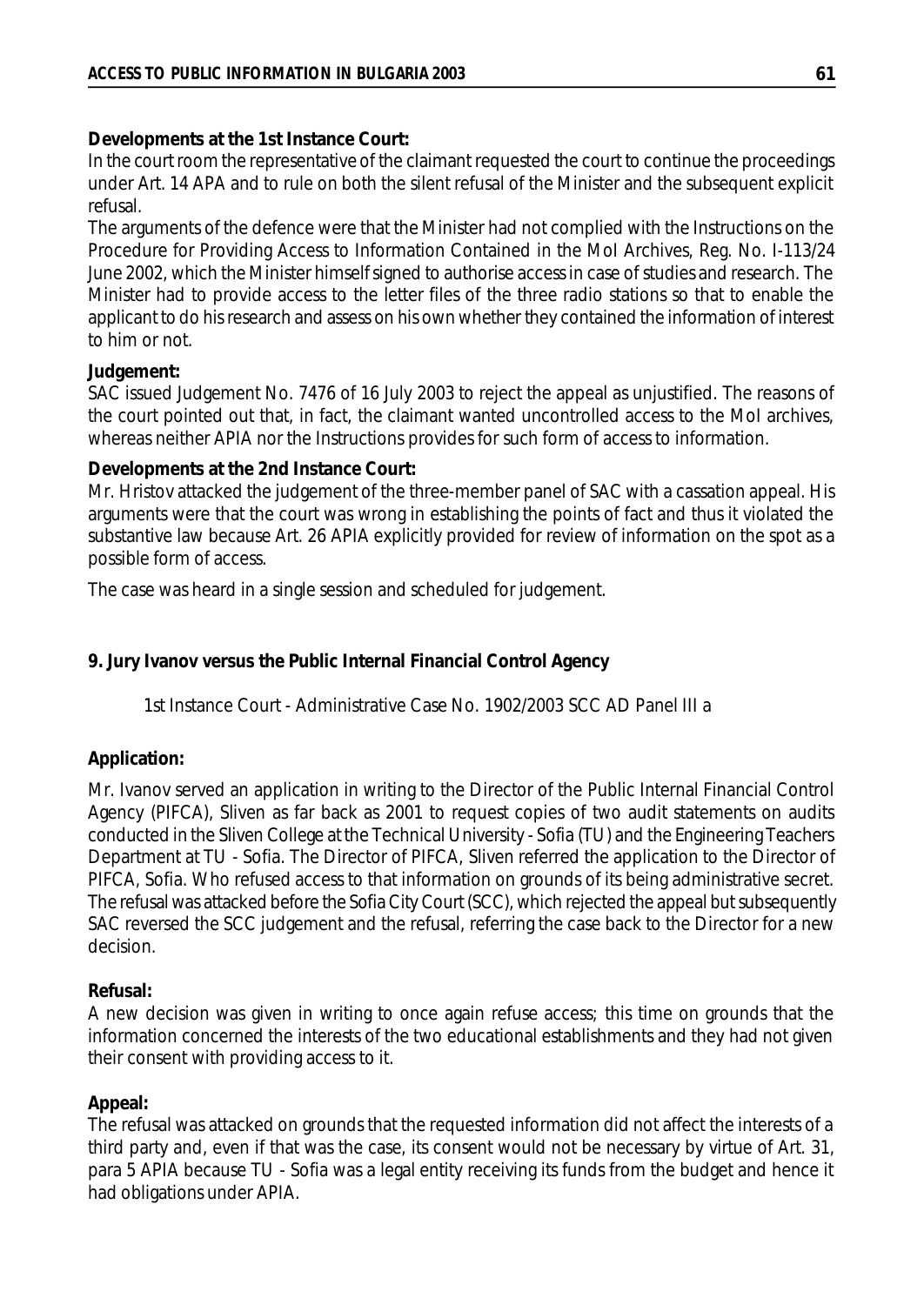**Developments at the 1st Instance Court:**

The first court session is yet to take place.

## **10. Vassil Chobanov versus the Council of Ministers**

1st Instance Court - Administrative Case No. 1913/2003 SAC 5th Division (Administrative Case No. 3559/2003 SAC Five-member Panel) 1st Instance Court - Administrative Case No. 1822/2003 SCC AD Panel III h

### **Application:**

Mr. Chobanov, a journalist from Radio Free Europe served an application in writing to the Director of the Government Information Service (GIS) at the Council of Ministers (CoM), requesting a transcript from the verbatim report of the CoM meeting held on 23 January 2003. The meeting in question discussed whether state-owned companies of strategic importance to the Republic of Bulgaria should be privatized upon the approval of the Council of Ministers and Parliament.

### **Refusal:**

A decision in writing was given to refuse access on grounds that the verbatim reports of CoM meetings constituted official information the access to which could be restricted under Art. 13, para 2, subpara 1 APIA.

### **Appeal:**

The refusal was attacked on grounds that pursuant to Art. 41 of the Constitution the right to seek and obtain information could be restricted only to defend constitutional rights or legitimate interests, while the refusal by the GIS Director did not claim that such grounds existed.

### **Developments at the 1st Instance Court:**

SAC issued Ruling No. 2600 of 20 March 2003 to give no hearing to the appeal and referred it to the jurisdiction of the Sofia City Court (SCC). The argument of the court was that the decision to refuse access was not made by a minister, head of institution at CoM or another body under Art. 5 of the Supreme Administrative Court Act but it was made by a director of a directorate.

The ruling was attacked with a private appeal before a five-member panel of SAC but Ruling No. 4535 of 13 May 2003 left the ruling of the earlier panel in force and the case was referred to the SCC jurisdiction.

SCC heard the case was heard in a single session and scheduled it for judgement.

## **11. Todor Yanakiev versus the General Prison Administration**

1st Instance Court - Administrative Case No. 3167/2003 SCC AD Panel IIIg

### **Application:**

In the beginning of 2002, Mr. Todor Yanakiev served an application to the Director of the General prisons Administration (GPA) at the Ministry of Justice for access to the prison files of dissident Ilya Minev as he was conducting research aimed at publishing a monograph about Ilya Minev. He was granted access and, as a result, reviewed the existing two prison files on the spot several times.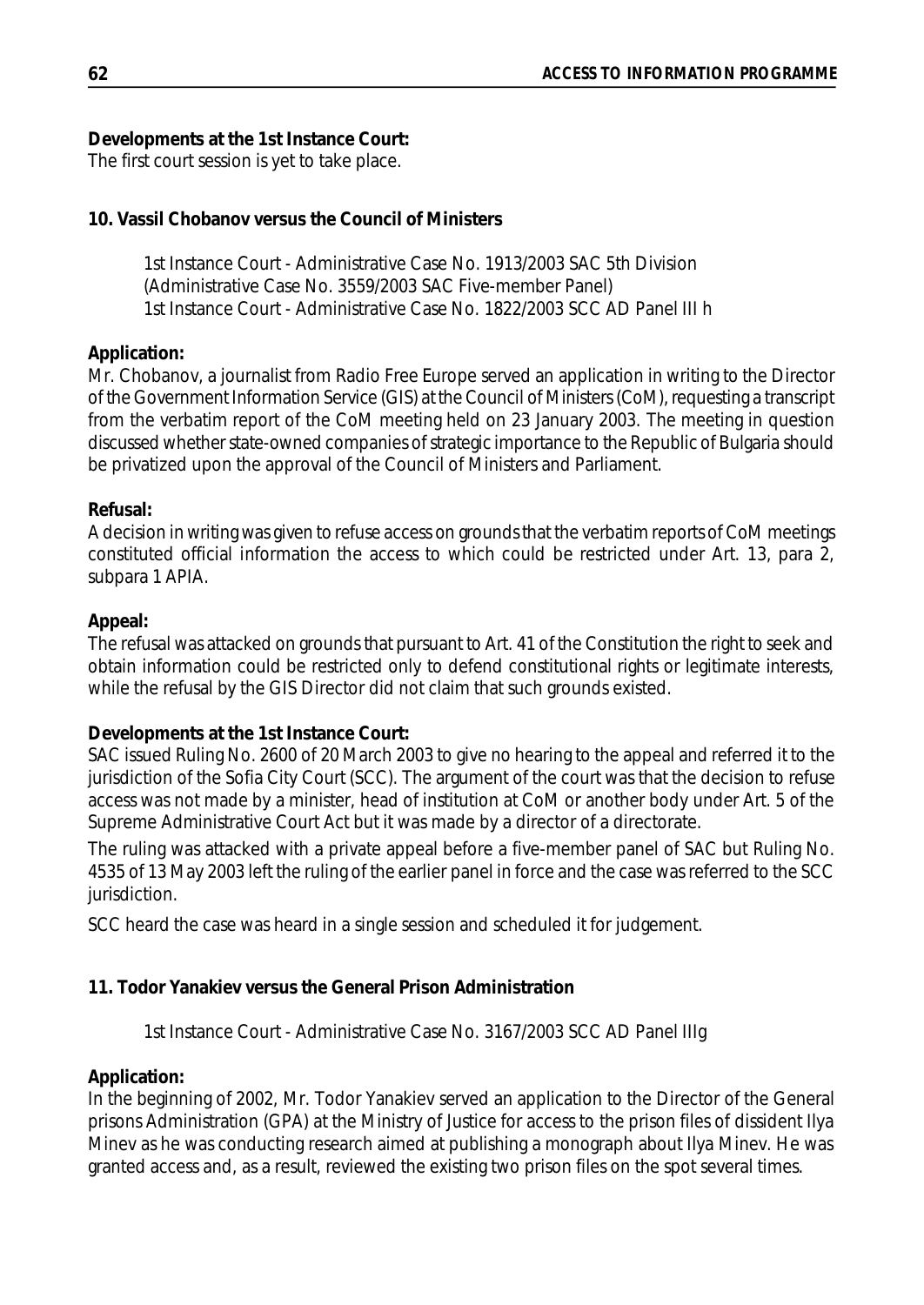When in 2003 Mr. Yanakiev tried to obtain copies of those two prison files, it turned out impossible. Initially his application for obtaining copies of the files was lost at GPA and therefore he re-applied and was refused access.

#### **Refusal:**

A decision was given in writing to refuse access without any reference to points of law. In his letter the GPA Director suggested to the applicant to specify his creative intentions within the framework of a narrative story rather than "a monograph" as a collection of archive documents.

### **Appeal:**

The letter in reply was attacked on grounds that it did not constitute refusal to grant access to public information because the applicant had already received access to it but it was refusal to grant the request related to the preferred form of access because what was refused was copies in paper. However, pursuant to Art. 27, para 1 APIA the authorities have the obligation to take into account the preferred form of access by the applicant, and the cases, where the authority may refuse to take it into account, are given in an exhaustive list.

#### **Developments at the 1st Instance Court:**

The Sofia City Court issued Judgement No. 359 of 23 January 2004 to reject the appeal as unjustified, assuming that the requested information contained facts and information whose dissemination in an uncontrollable manner and among an unlimited number of persons threatened to infringe upon the rights of third parties by giving publicity to facts of their private life or official activities, which was impermissible under Art. 5 APIA reading that the right of access to public information could not be directed against the rights and good name of third parties.

### **12. Ivan Yonchev versus the Ministry of Interior**

1st Instance Court - Administrative Case No. 2070/2003 SCC AD Panel IIIh

#### **Application:**

Mr. Yonchev served an application in writing under the Personal Data Protection Act (PDPA) to the Director of the Human Resources Department (HRD) of the Ministry of Interior (MoI), requesting access to his personal administrative file containing data collected about him in his capacity of a former MoI serviceman.

The reason for serving the application was that Mr. Yonchev had made unsuccessful attempts at getting accessto the findings of the psychological tests used in MoI in connection with the recruitment and selection of staff.

### **Refusal:**

There was given a decision in writing to refuse access. The grounds for the refusal invoked Art. 1, para 4 PDPA (its provides for the processing of and access to personal data to be regulated in special laws) in connection with the Instruction of the Minister of Interior of 1996 which was not promulgated but stated that personal administrative files of existing and former servicemen were strictly confidential and the access to them was restricted.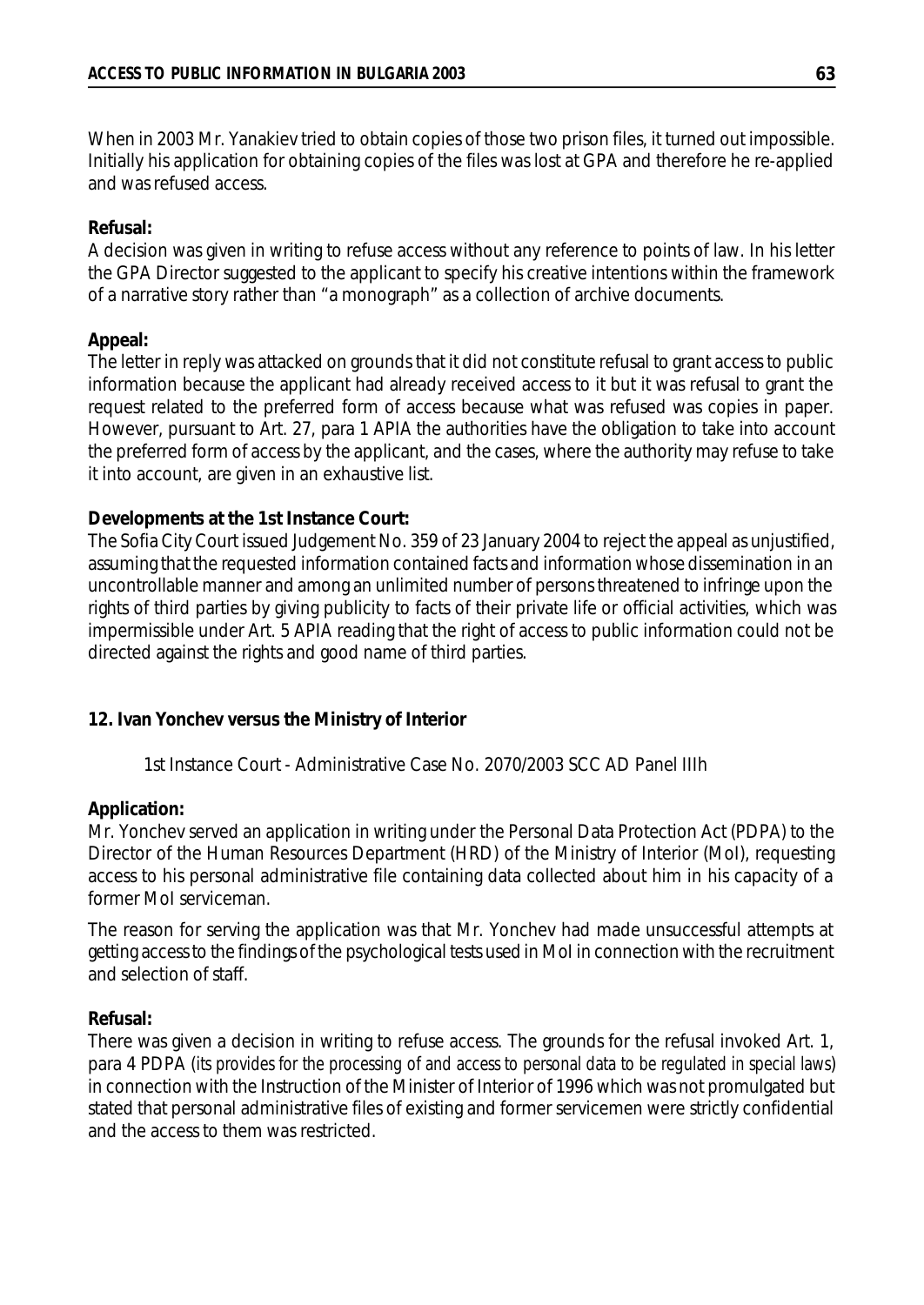## **Appeal:**

The refusal was attacked on grounds that pursuant to Art. 26, para 1 PDPA any person had the right of access to personal data referring to him or her. The instruction of the Minister was not a special law within the meaning of Art. 1, para 4 PDPA because it was not promulgated and hence it did not constitute a legal instrument within the meaning of the Legal Instruments Act (LIA). Only the information classified as a state secret could be marked as "strictly confidential" under the Classified Information Protection Act (CIPA), whereas the personal administrative files of servicemen were not included on the list under Appendix No. 1 to Art. 25 CIPA.

## **Developments at the 1st Instance Court:**

In the court room the representative of the HRD Director challenged the appeal on grounds that the Director did not have and had never had the capacity of a personal data administrator within the meaning of Art. 3, para 1 PDPA and the Minister was the only one authorised to serve in that capacity.

## **Judgement:**

The Sofia City Court (SCC) issued its Judgement of 17 November 2003 to declare the refusal null and void and refer the case back to the competent authority, i.e. the Minister of Interior, for a new decision on the application. The reasons of the court were that even prior to the amendment (The Official Gazette, No. 17 of 2003) to the MoI Act reading explicitly that the Minister was a personal data administrator within the meaning of PDPA, he had the same capacity by force of the Regulations on the application of the MoI Act which read that the Minister was to establish the terms and procedure for keeping and using personal administrative and official files.

### **Developments at the 2nd Instance Court:**

The HRD Director served a cassation appeal against the SCC judgement on grounds that the court had to give no hearing to the appeal and drop the proceedings since PDPA provided only for attacking a decision of the personal data administrator. Since the HRD Director did not have and had never had the capacity of a personal data administrator, there was not case of an attackable refusal to provide access to personal data.

The Supreme Administrative Court will hear the cassation appeal. The first court session is yet to take place.

## **13. Peter Penchev versus the Ministry of Defence**

1st Instance Court - Administrative Case No. 9498/2003 SAC 5th Division

### **Application:**

Mr. Penchev, Deputy Chairman of the Ecoglasnost National Movement, Montana Chapter served an application in writing to the Minister of Defence, requesting access to the following information: whether processing or destruction of elements of old armaments of the Bulgarian Armed Forces (BAF) took place in the vicinity of the village of Gabrovnitsa and, if yes, whether any measurements of the environmental components were taken.

### **Refusal:**

No reply was received within the prescribed time limits.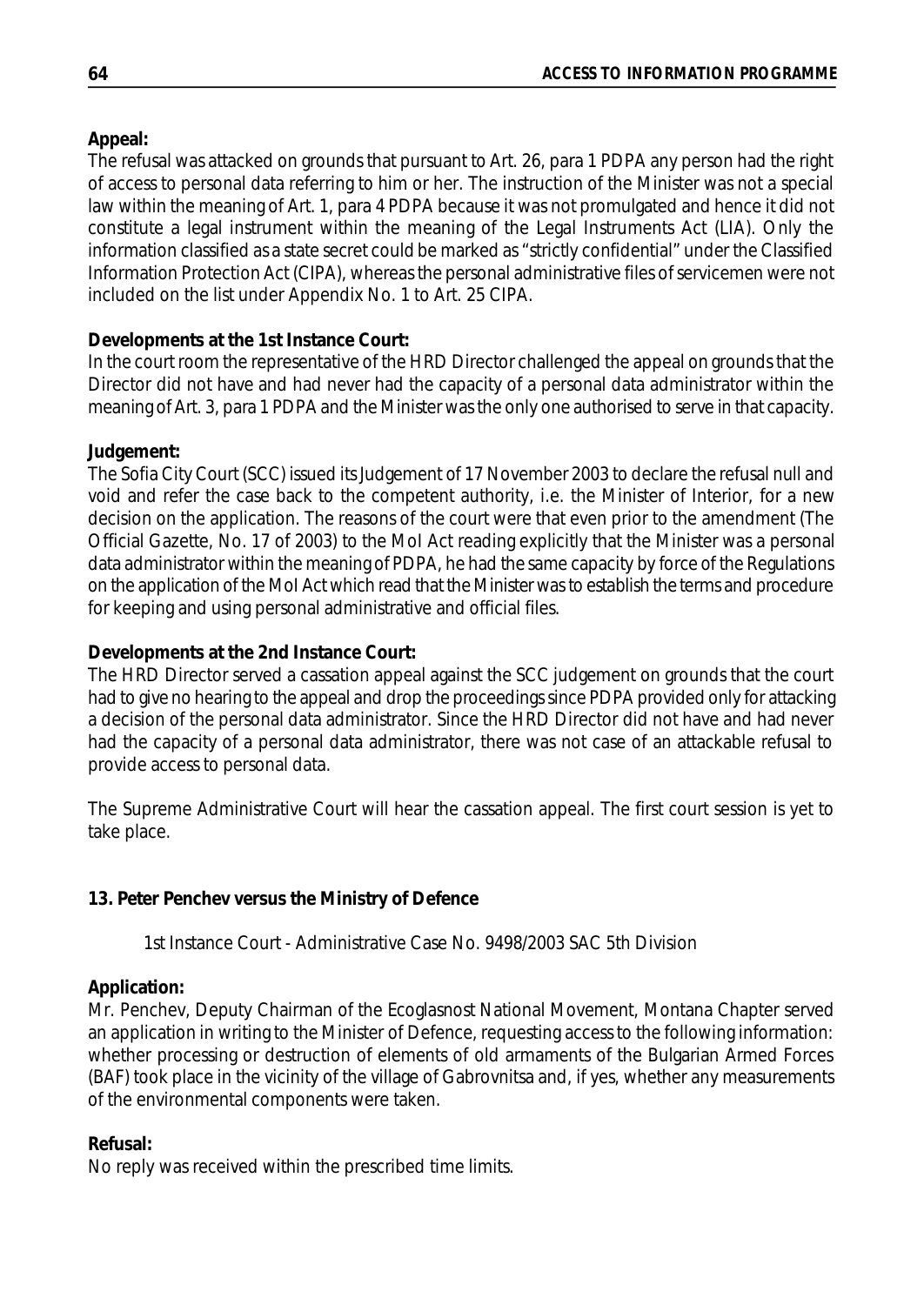#### **Appeal:**

The silent refusal was attacked on grounds that there was a violation of the substantive law since the requested information was public and did not fall within the scope of any restrictions provided for in APIA and that the failure to observe the requirement to have the refusal given in writing was a material breach of the procedural rules.

After the appeal was sent to the court through the Minister, the decision of the Ministry of Defence (MoD) to refuse access was received. According to the Head of Office of the BAF General Staff who signed the refusal, the requested information was classified within the meaning of Art. 25 of the Classified Information Protection Act (CIPA) and Order No. OX-420/8 July 2003 of the Minister on the List of Information Items Classified as Official Secret in MoD, the structures subordinated to the Minister of Defence, and BAF.

#### **Developments at the 1st Instance Court:**

The first court session is yet to take place.

**14. The Access to Information Programme, Stoicho Katsarov and Ivan Ivanov versus the Minister of Public Administration**

1st Instance Court - Administrative Case No. 9502/2003 SAC 5th Division

#### **Application:**

AIP and Ivan Ivanov and Stoicho Katsarov, Members of Parliament served an application in writing of March 2003 to the Minister of Public Administration, requesting accessto the following information: the whole content of the contract signed with Microsoft for the supply of 30,000 software packages for the needs of the public administration, as well as all related documents such as the offer, any additional agreements, and any contract with an intermediary.

### **Refusal:**

No reply was received within the prescribed time limits.

#### **Appeal:**

The silent refusal was attacked on grounds that there was a violation of the substantive law since the requested information was public and did not fall within the scope of any restrictions provided for in APIA and that the failure to observe the requirement to have the refusal given in writing was a material breach of the procedural rules.

The appeal was sent to the Supreme Administrative Court (SAC) through the Minister.

On the following day, the Minister sent the applicants an answer, providing in the form of a summary in writing only part of the content of the contract and specifying arguments to support the selection of a supplier. Then the Minister failed to send the appeal together with the whole file to the court of law.

Finding their right of access to information to have been infringed, the appellants sent an application to the court with a copy of the appeal and the court started proceedings by demanding the file from the Minister *ex officio*.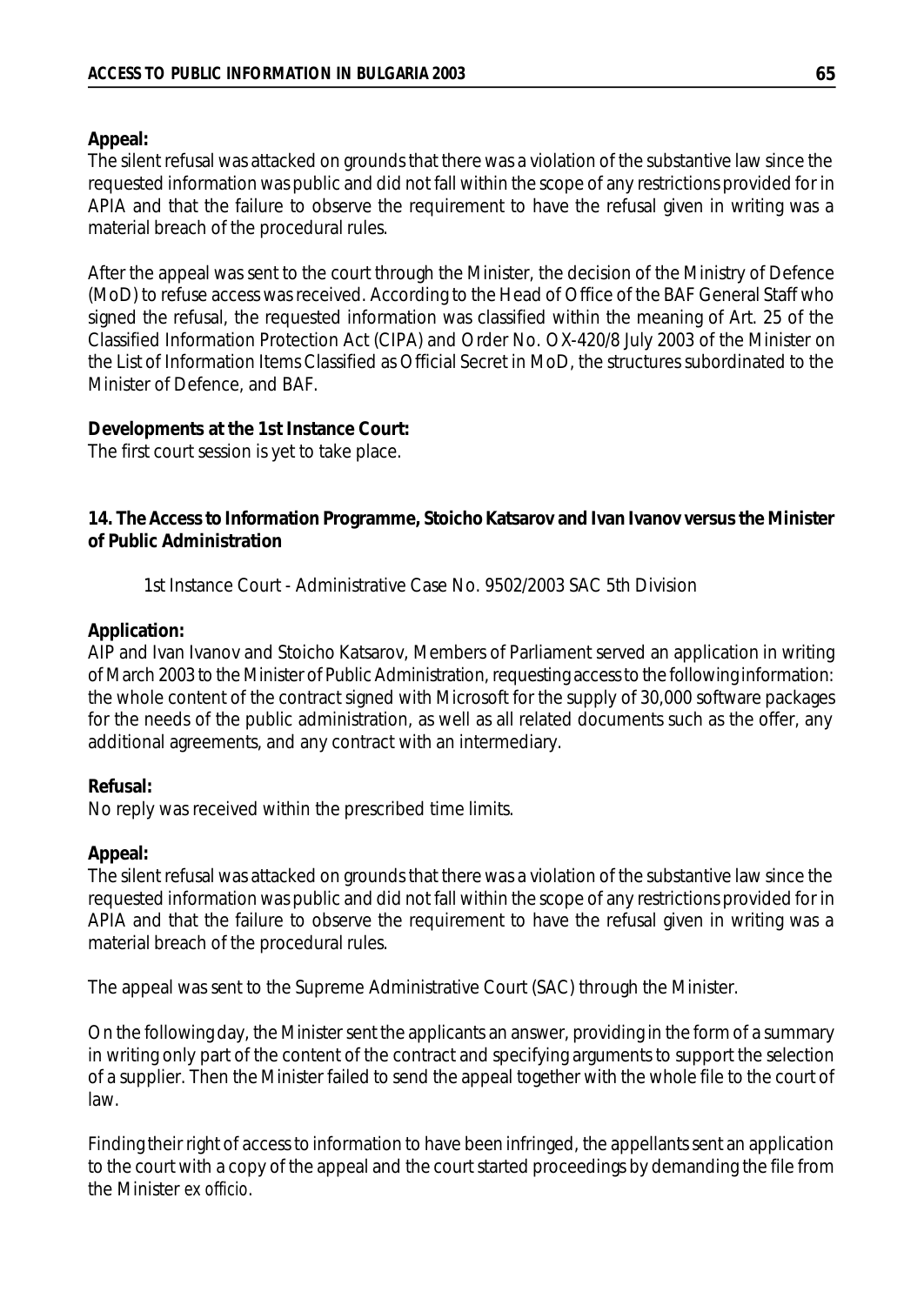## **Developments at the 1st Instance Court:**

The Minister sent no representative at the first court session. It turned out that the Minister failed to fulfill his obligation under Art. 16, para 2 of the Supreme Administrative Court Act (SACA) to send the appeal and the whole file to the court of law. The court panel reported the request of the Minister to give no hearing to the appeal and drop the proceedings due to lack of any legal interest in attacking the refusal since the requested information was provided to the applicants.

The representative of the claimants requested the court to demand the file from the Minister because his reply did not provide the requested information.

The court stayed the case and instructed the Minister of Public Administration to put together and send the file.

## **15. Vanya Paunova versus the Regional Healthcare Centre, Veliko Turnovo**

1st Instance Court - Administrative Case No. 18/2003 VTRC 2nd Instance Court - Administrative Case No. 8302/2003 SAC 5th Division

### **Application:**

Ms Paunova, a reporter of Yantra DNES newspaper served two applications in writing to the Director of the Regional healthcare Centre (RHC), Veliko Turnovo, requesting access to information related to the RHC activities such as the number of reports/signals against outpatient healthcare providers received at RHC, the amount of the central budget transfer to RHC, details of the procedure for selection of the RHC Director, details of the morbidity rate and the demographic situation in the region, etc.

### **Refusal:**

The information was not provided to the applicant within the prescribed time limits. Instead, a letter was sent to the editor-in-chief of Yantra DNES newspaper from RHC, making comments on Ms Paunova's stories published in the newspaper, expressing an opinion on her work as a journalist, and suggesting to designate another reporter to cover healthcare issues. The letter contained summaries related to the health and demographic situation in reply to only one of the items in the first application.

### **Appeal:**

The letter from the Director was attacked on grounds that it constituted a refusal to provide access to public information since it obstructed the appellant's right of access to information. The refusal was unlawful because it specified no reasons and no points of fact or law.

### **Developments at the 1st Instance Court:**

At the first court session the representative of the RHC Director submitted the order of the Director to establish a three-member commission for examination of applications served to RHC under APIA and the minutes from a meeting of that commission, where the two applications of Ms Paunvoa were not examined at all because they specified no address for correspondence. Objections were raised with regard to the inadmissibility of the appeal since the letter did not constitute an administrative act and an attackable refusal under APIA for that matter. A defence plea in writing was produced to put forward also the argument that it was Yantra DNES as a legal entity to be a party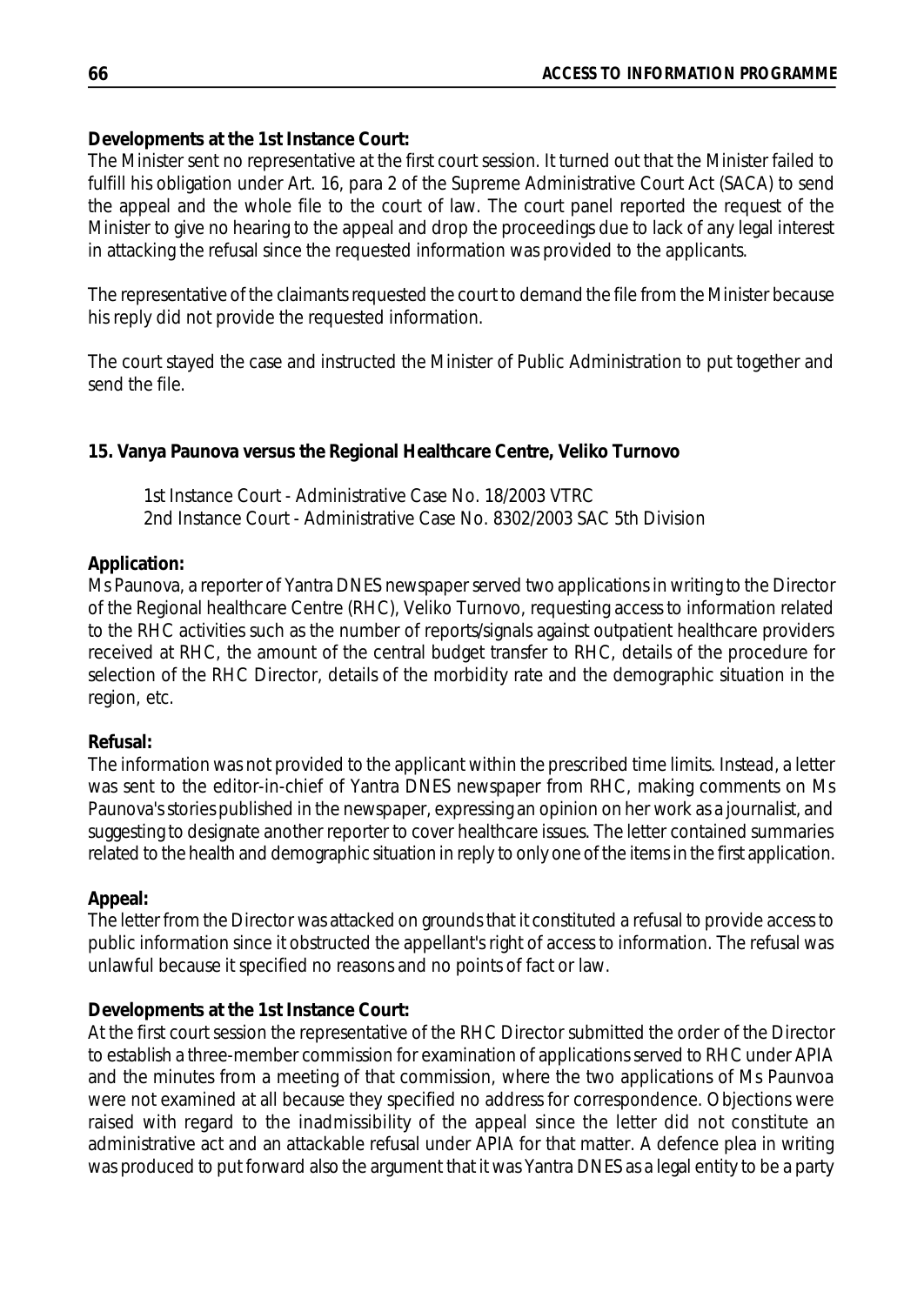to the administrative procedure and that no evidence was given to prove that Ms Paunova was duly authorised.

The representative of the claimant submitted defence plea in writing to state that by specifying her place of work (Yantra DNES newspaper) the claimant fulfilled the requirement to give an address for correspondence because the address of the newspaper was generally known. The letter to the editor of the newspaper expressed *inter alia* an attitude to the application and therefore it constituted a refusal. The fact that the RHC Director sent his reply to the editor of the newspaper rather than to the applicant did not change the parties to the procedure of providing access to information.

#### **Judgement:**

The Veliko Turnovo Regional Court (VTRC) issued Judgement No. 299 of 20 June 2003 to reverse the refusal by the RHC Director and referred the case back to the latter for a new decision. The reasons of the judgement assumed that the letter from the Director did not constitute an explicit refusal and it had the nature of correspondence instead and hence there was a silent refusal to provide the access requested in the applications.

#### **Developments at the 2nd Instance Court:**

The RHC Director served a cassation appeal against the VTRC Judgement on the grounds put forward before the first-instance court, i.e. lack of procedural legitimacy of the appellant and lack of an attackable administrative act.

#### **Judgement:**

Judgement No 793 of 30 January 2004 of SAC stated that the cassation appeal was unjustified and left the VTRC judgement in force. In its reasons the court assumed that the intention of Art. 25, para 2 APIA was not to examine applications, where no contact could be established between the applicant and the authority, while in that particular case the specified place of work was sufficient to establish contacts.

### **16. Lyubov Guseva versus the Municipality of Vidin**

1st Instance Court - Administrative Case No. 34/2003 VRC 2nd Instance Court - Administrative Case No. 8751/2003 SAC 5th Division

#### A**pplication:**

Ms Guseva, member of the Managing Board of the Animal Protection Society in Vidin served an application in writing to the Mayor of Vidin, requesting access to information about the number of stray dogs caught and placed at the municipal "isolator" over the period 2001 - 2002, the number of animals subjected to euthanasia, the municipal budget resources spent for the consumables and medicines in connection with the operations of the "isolator" as described in the application, etc.

### **Refusal:**

A decision to refuse access was given in writing pursuant to Art. 37, para 1, subpara 2 APIA.

### **Appeal:**

The refusal was attacked on grounds that it specified no reasons and contained no point of fact. No legal provision concerning the subjective rights of third parties was invoked. Pursuant to Art. 31, para 4 APIA, where the consent of the third party is not given, the authority may provide access to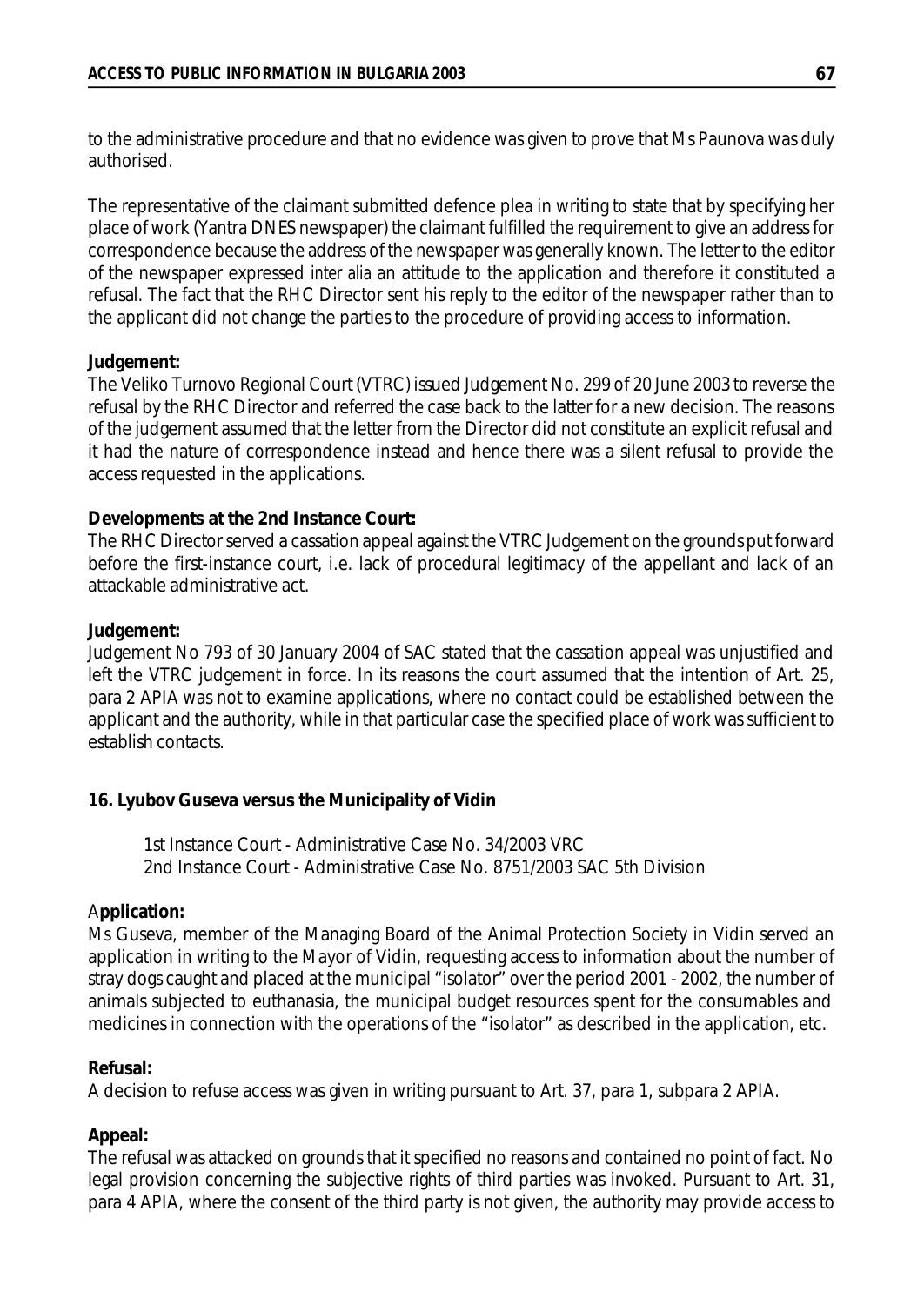the requested information in the volume and manner that will not disclose the information concerning the third party.

### **Developments at the 1st Instance Court:**

No representative of the municipality appeared in court and the case wasscheduled for judgement.

## **Judgement:**

Judgement No. 98 of 27 June 2003 of the Vidin regional Court (VRC) reversed the refusal as unlawful and referred the case back to the Mayor of Vidin, obligating him to provide access to the requested information without disclosing any data concerning third parties. In its reasons the court assumed that the authority with obligations under APIA, i.e. the Mayor, had failed to make due effort as stated in Judgement No. 7/1996 of the Constitutional Court on Constitutional Case No. 1/1996 to strike proper balance between competing rights and legitimate interests, i.e. the claimant's right of access to information and the legitimate interests of third parties to the extent to which they existed in that particular case.

## **Developments at the 2nd Instance Court:**

The Mayor of Vidin attacked the VRC Judgement with a cassation appeal.

The Supreme Administrative Court (SAC) heard the case in a single session and scheduled it for judgement.

## **17. Lyubov Guseva versus the Municipality of Vidin**

1st Instance Court - Administrative Case No. 35/2003 VRC 2nd Instance Court - Administrative Case No. 8752/2003 SAC 5th Division

## **Application:**

Ms Guseva, member of the Managing Board of the Animal Protection Society in Vidin served an application in writing to the Mayor of Vidin, requesting access to the contract between the Municipality of Vidin and Chistota EOOD on the assignment of the task to reduce the number of stray dogs in Vidin as organised and financed with municipal resources.

## **Refusal:**

A decision to refuse access was given in writing pursuant to Art. 37, para 1, subpara 2 APIA and the answer of the Manager of Chistota EOOD was sent.

## **Appeal:**

The refusal was attacked on grounds that the consent of the company in question was not necessary because it was a municipal company with a public mission and financed with public resources and hence the applicable provisions were those of Art. 31, para 5 APIA. There was no case of infringement upon the rights of a third party because in his letter attached to the file the manager of the company refused to give his consent to have the information provided to the appellant because he had bad relations with her.

## **Developments at the 1st Instance Court:**

The case was heard in a single session and scheduled it for judgement.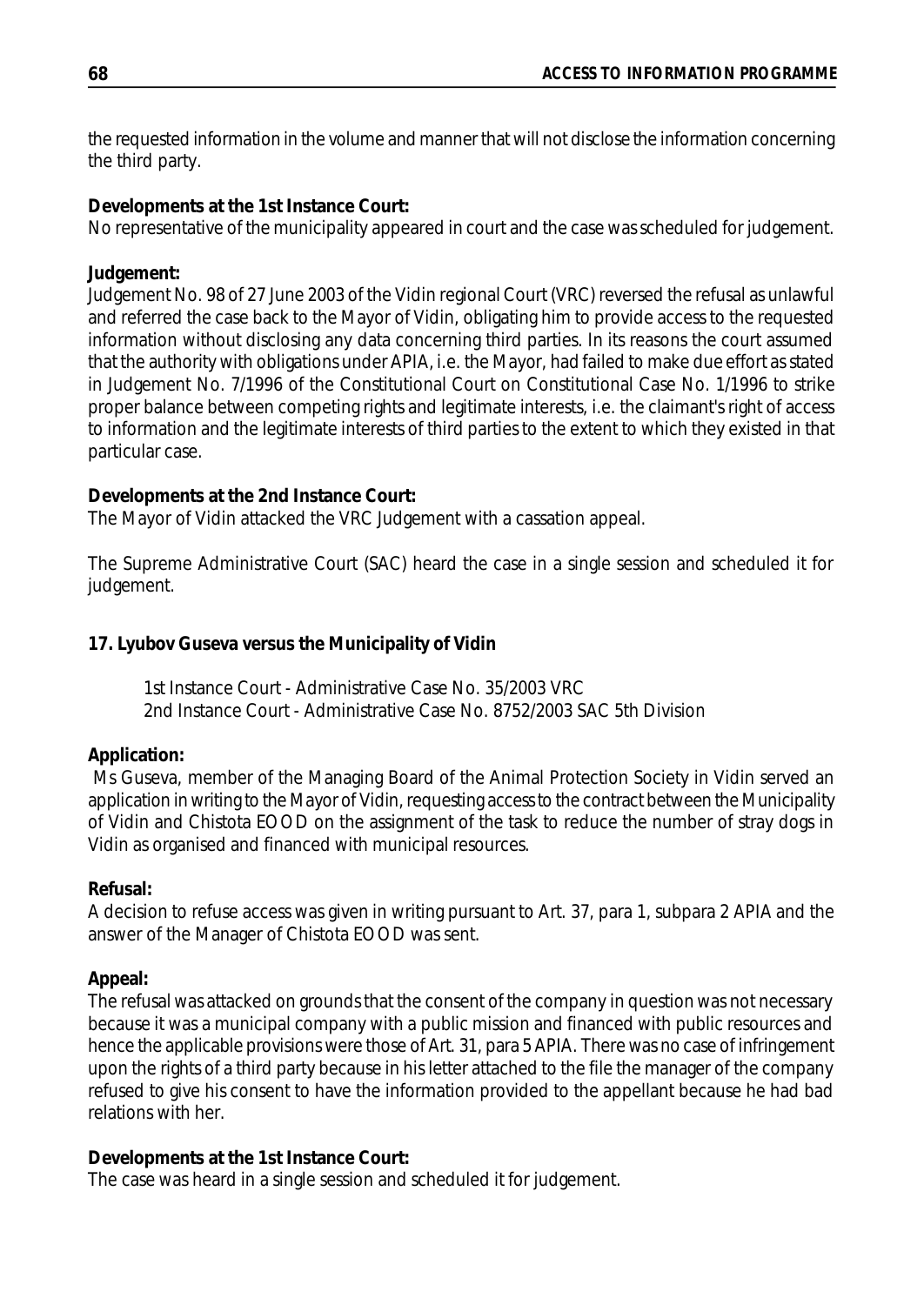### **Judgement:**

The Vidin Regional Court (VRC) issued Judgement No. 95 of 27 June 2003 to reverse the refusal by the Mayor of Vidin as unlawful and to obligate him to provide access to the requested information. In its reasons the court stated that the mayor was wrong to assume that the interests of a third party would be infringed upon and to refuse access in view of the lack of its consent because the requested information was public and the provisions of Art. 31, para 5 APIA were applicable to the case.

#### **Developments at the 2nd Instance Court:**

The Mayor of Vidin attacked the VRC Judgement with a cassation appeal.

The case was heard in a single session and scheduled for judgement.

### **18. Apostol Stoichev versus Hristo Botev Community Centre, village of Banevo, Municipality of Burgas**

1st Instance Court - Administrative Case No. 210/2003 BRC 2nd Instance Court - Administrative Case No. 8825/2003 SAC 5th Division

#### **Application**:

Mr. Stoichev served an application in writing to the Chairman of Hristo Botev Community Centre (*chitalishte*), requesting access to information as described in detail in eight items concerning the membership of the Board of Trustees, the minutes taken at the General Meeting, the expenditures from the central/municipal budget transfer, etc.

#### **Refusal:**

No reply was received from the chairman of the community centre within the prescribed time limits.

### **Appeal:**

The silent refusal was attacked on grounds that there was a violation of the substantive law since the requested information was public and did not fall within the scope of any restrictions provided for in APIA and that the failure to observe the requirement to have the refusal given in writing was a material breach of the procedural rules.

### **Developments at the 1st Instance Court:**

In the court room the representative of the chairman of the community centre challenged the appeal as unjustified since it was accounting information rather than public information that was requested access to. Furthermore, he claimed that the provisions of Art. 3, para 2, subpara 2 APIA were inapplicable since the requested information did not concern budget financed activities of the community centre.

### **Judgement:**

Judgement No. ²-135 of 15 May 2003 of the Burgas Regional Court (BRC) reversed the silent refusal as unlawful and obligated the community centre to provide the requested information. The reasons of the court were that the community centre was an entity with obligations under Art. 3, para 2, subpara 2 APIA. The court did not share the opinion of the defendant that the requested information was of accounting nature. The minutes taken at the meetings of the representative bodies of the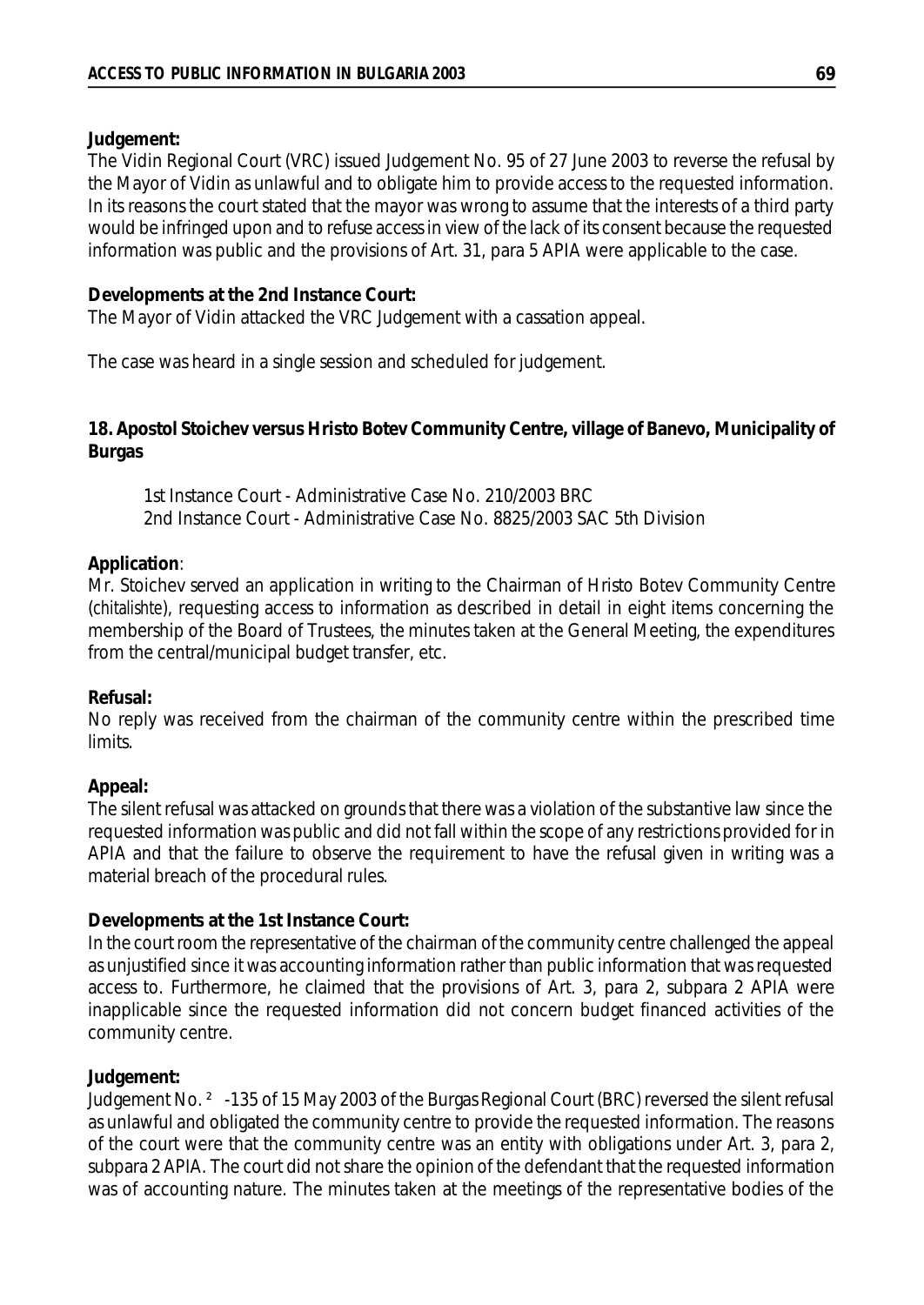community centre and the reports on their activities, as well as the reports on the spending of budget resources were not accounting documents.

D**evelopments at the 2nd Instance Court:**

The community centre attacked the BRC judgement with a cassation appeal.

The Supreme Administrative Court (SAC) heard the case in a single session and scheduled it for judgement.